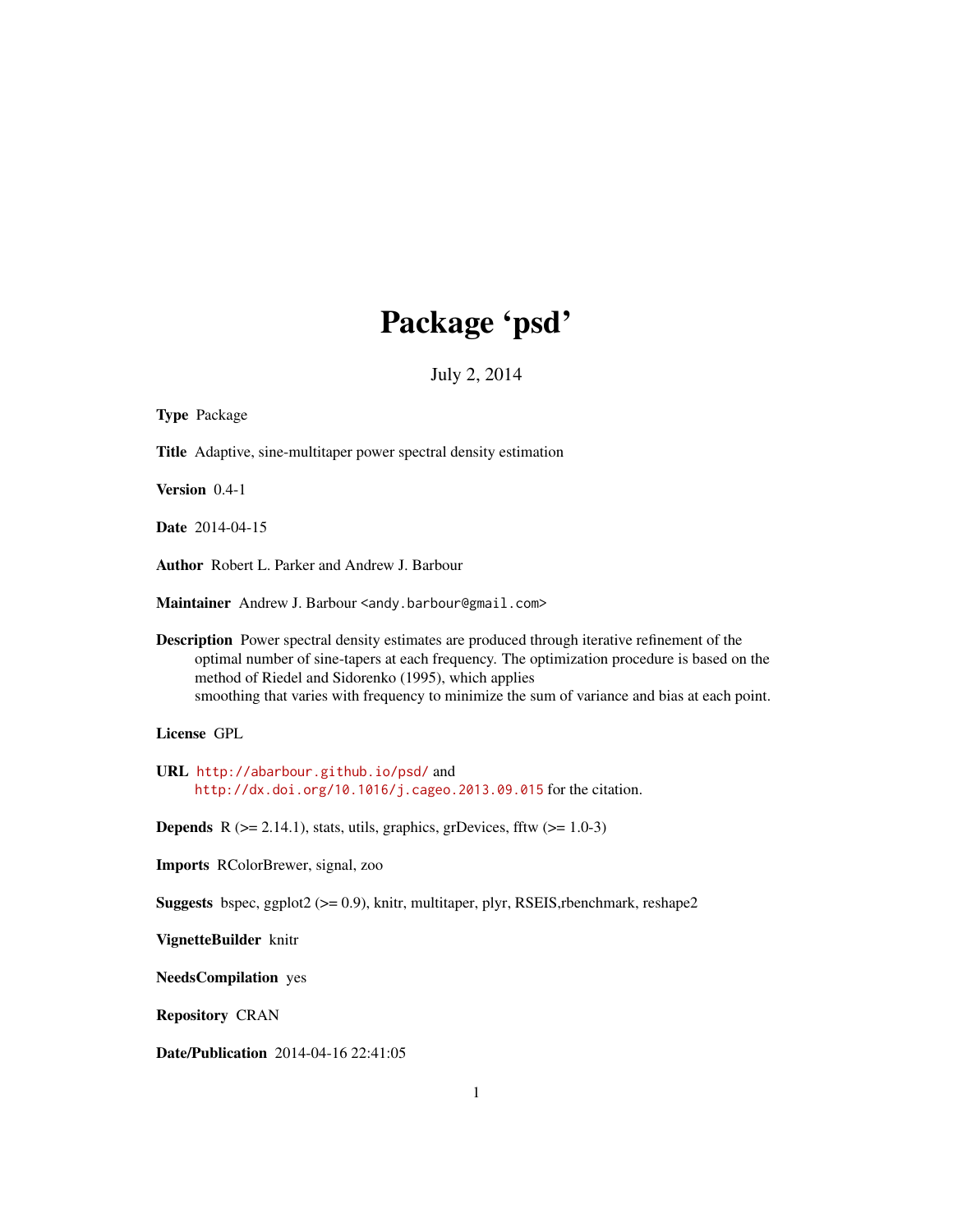## <span id="page-1-0"></span>R topics documented:

| Index | 44             |
|-------|----------------|
|       | 42             |
|       | 40             |
|       | 38             |
|       |                |
|       | 35             |
|       |                |
|       |                |
|       |                |
|       |                |
|       |                |
|       | -19            |
|       |                |
|       |                |
|       | -11            |
|       | -9             |
|       | $\tau$         |
|       | 6              |
|       | 5              |
|       | $\overline{4}$ |
|       | $\overline{2}$ |

psd-package *Adaptively estimate power spectral densities of an optimally tapered series.*

#### Description

Perform adaptive estimation of the power spectral density (PSD) using the sine multitapers in which the number of tapers (and hence the resolution and uncertainty) vary according to spectral shape. The main function to be used is [pspectrum](#page-24-1).

### Details

In frequency ranges where the spectrum  $(S)$  is relatively flat, more tapers are taken and so a higher accuracy is attained at the expense of lower frequency resolution. The program makes a pilot estimate of the spectrum, then uses Riedel and Sidorenko's estimate of the MSE (minimum square error) value, which is based on an estimate of the second derivative of the PSD  $(S'')$ . The process is repeated niter times with a default of niter=5. Further iteration may be necessary to reach convergence, or an acceptably low spectral variance. Although the term "acceptable" is rather subjective, one can usually detect an unconverged state by a rather jagged appearence of the spectrum; this is rather uncommon in our experience.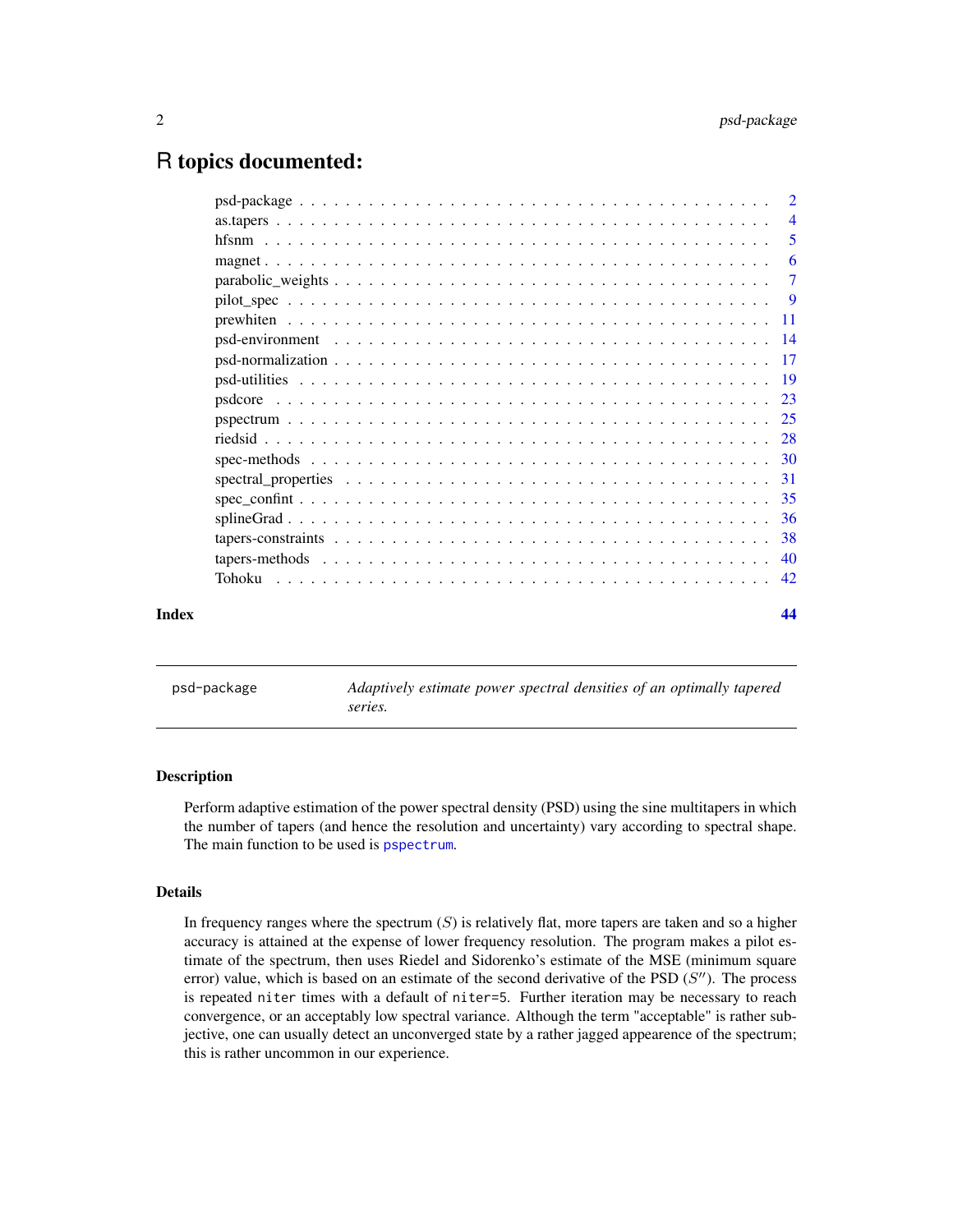<span id="page-2-0"></span>Adaptive estimation: The adaptive process used is as follows. A quadratic fit to the logarithm of the PSD within an adaptively determined frequency band is used to find an estimate of the local second derivative of the spectrum. This is used in an equation like R-S eq (13) for the MSE taper number, with the difference that a parabolic weighting is applied with increasing taper order. Because the FFTs of the tapered series can be found by resampling the FFT of the original time series (doubled in length and padded with zeros) only one FFT is required per series, no matter how many tapers are used. The spectra associated with the sine tapers are weighted before averaging with a parabolically varying weight. The expression for the optimal number of tapers given by R-S must be modified since it gives an unbounded result near points where  $S''$  vanishes, which happens at many points in most spectra. This program restricts the rate of growth of the number of tapers so that a neighboring covering interval estimate is never completely contained in the next such interval.

Resolution and uncertainty: The sine multitaper adaptive process introduces a variable resolution and error in the frequency domain. See documentation for [spectral\\_properties](#page-30-1) details on how these are computed.

### Author(s)

Robert L. Parker and Andrew J. Barbour <andy.barbour@gmail.com>

#### **References**

Parker, R. L., *PSD*, Program documentation. *Maintained Software*, N.p. 11 Nov. 2011, Web. 17 Jan. 2013, <<http://igppweb.ucsd.edu/%7Eparker/Software/#PSD>>.

Percival, D. B., and A.T. Walden (1993), Spectral analysis for physical applications, *Cambridge University Press*

Prieto, G. A., R. L. Parker, D. J. Thomson, F. L. Vernon, and R. L. Graham (2007), Reducing the bias of multitaper spectrum estimates, *Geophysical Journal International*, 171, 1269–1281, doi: 10.1111/j.1365-246X.2007.03592.x

Riedel, K. S., & Sidorenko, A. (1995), Minimum bias multiple taper spectral estimation, *Signal Processing, IEEE Transactions on*, 43(1), 188–195.

Riedel, K. S. (1996), Adaptive smoothing of the log-spectrum with multiple tapering, *Signal Processing, IEEE Transactions on*, 44(7), 1794–1800.

Walden, A. T., and E. J. McCoy, and D. B. Percival (1995), The effective bandwidth of a multitaper spectral estimator, *Biometrika*, 82(1), 201–214.

#### See Also

[pspectrum](#page-24-1)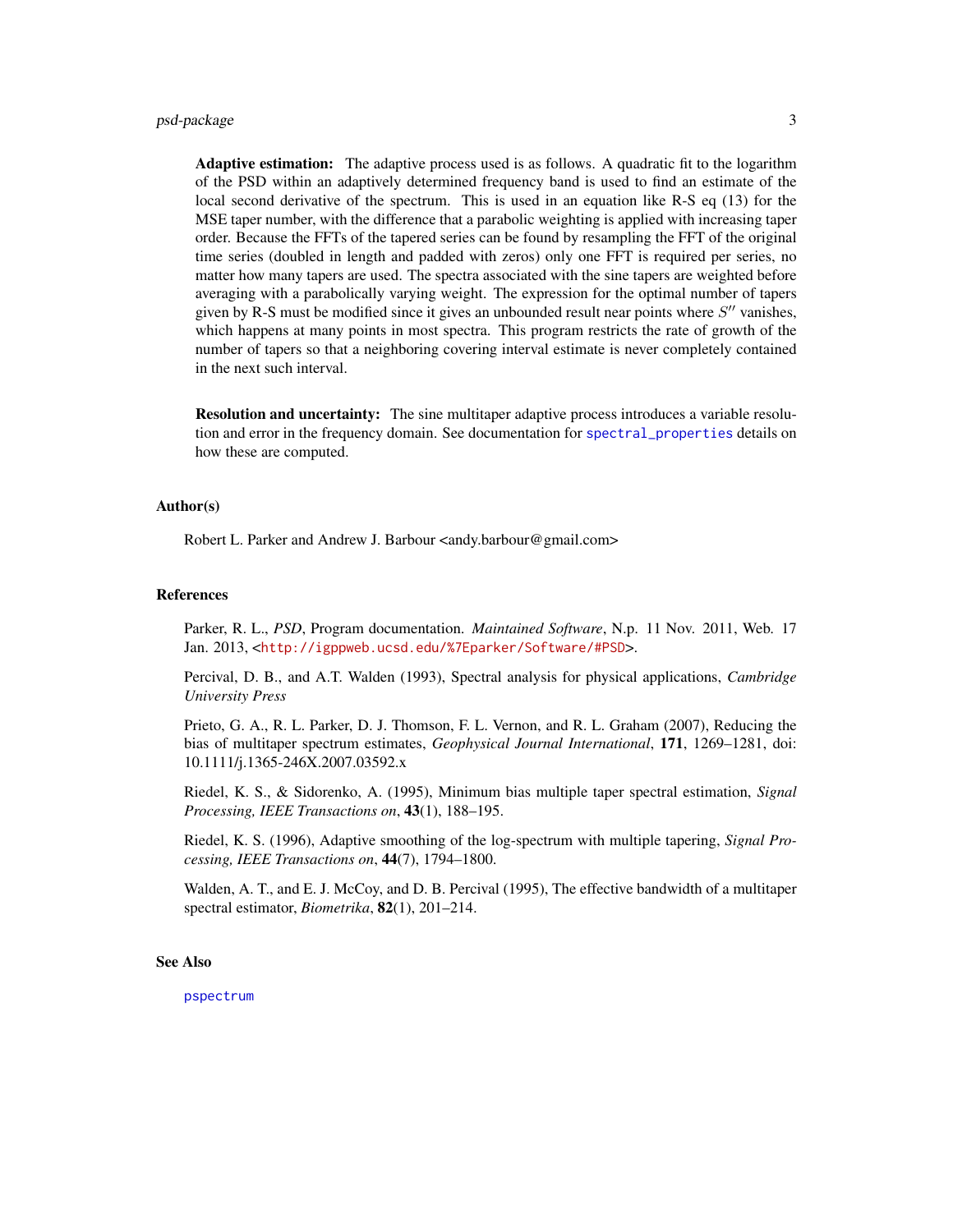#### **Description**

In a tapered spectrum estimation algorithm, it is necessary to enforce rules on the number of tapers that may be applied.

#### Usage

```
as.tapers(x, min_taper = 1, max_taper = NULL, setspan = FALSE)tapers(x, min_taper = 1, max_taper = NULL, setspan = FALSE)
```
### Arguments

|           | An object to set                                                                 |
|-----------|----------------------------------------------------------------------------------|
| min_taper | Set all values less than this to this.                                           |
| max_taper | Set all values greater than this to this.                                        |
| setspan   | logical; should the tapers object be passed through minspan before it is return? |

#### Details

Formal requirements enforced by this function are:

- Non-zero.
- Integer values.
- Fewer than the half-length of the spectrum.

For example, we cannot apply zero tapers (the result would be a raw periodogram) or one million tapers (that would be absurd, and violate orthogonality conditions for any series less than two million terms long!).

An object with S3 class 'tapers' is created; this will have a minimum number of tapers in each position set by min\_taper, and a maximum number of tapers in each position set by max\_taper. If minspan=TRUE, the bounded taper is fed through [minspan](#page-37-1) which will restrict the maximum tapers to less than or equal to the half-length of the spectrum.

Various classes can be coerced into a 'tapers' object; those tested sofar include: scalar, vector, matrix, data.frame, and list.

Multiple objects are concatenated into a single vector dimension.

Enabling setspan will only override max\_taper should it be larger than the half-width of the series.

### Value

An object with class taper.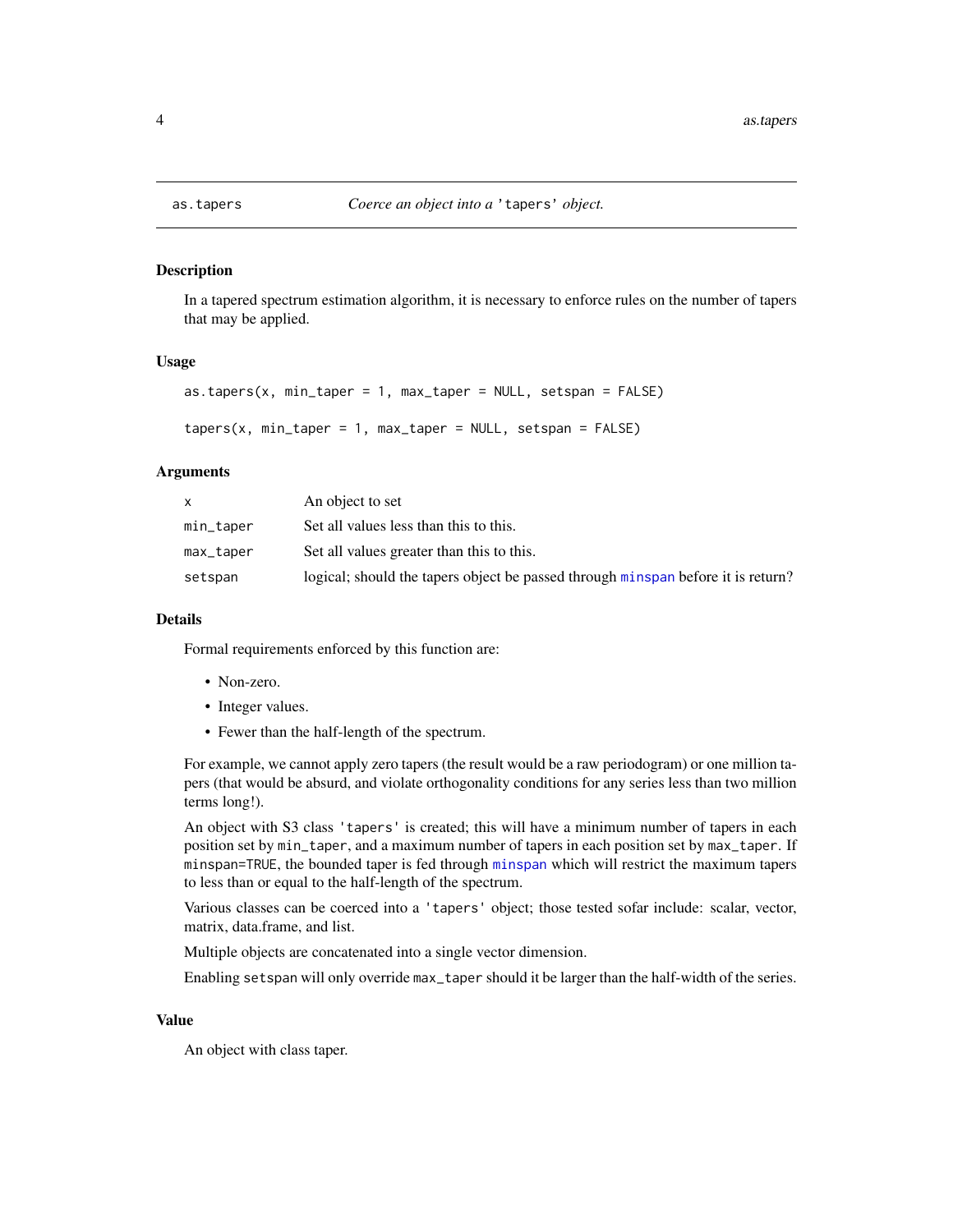#### <span id="page-4-0"></span>hfsnm 5

### Note

No support (yet) for use of min\_taper,max\_taper as vectors, although this could be quite desirable.

### Author(s)

A.J. Barbour <andy.barbour@gmail.com>

### See Also

[is.tapers](#page-18-1)

### Examples

```
#RDEX#\dontrun{
require(psd)
##
## Objects with class 'tapers'
##
is.tapers(as.tapers(1))
is.tapers(as.tapers(1:10))
is.tapers(as.tapers(matrix(1:10,ncol=1)))
as.tapers(list(x=1:10,y=1:30)) # note dimensions
as.tapers(x<-data.frame(x=1:10,y=10:19))
as.tapers(x, min_taper=3, max_taper=10)
# class 'character' is in-coercible; raise error
try(as.tapers(c("a","b")), silent=TRUE)
#RDEX#}
```
<span id="page-4-1"></span>hfsnm *Noise levels found in PBO strainmeter data at seismic frequencies.*

#### Description

These values represent noise levels in high frequency data  $(10^{-3} - 10 \text{ Hz})$  from 2009, averaged over all stations in the Anza cluster of the Plate Boundary Observatory (PBO) borehole strainmeter network, and the UCSD-style longbase laser strainmeters.

#### Format

A dataframe with 141 observations on the following 4 variables:

freq Frequencies, in Hertz.

P50 The 50th percentile (median) noise levels in decibels relative to  $1\epsilon^2/Hz$ .

P10 The 10th percentile noise levels also in decibels.

meter.type The strainmeter design type.

and 2 attributes: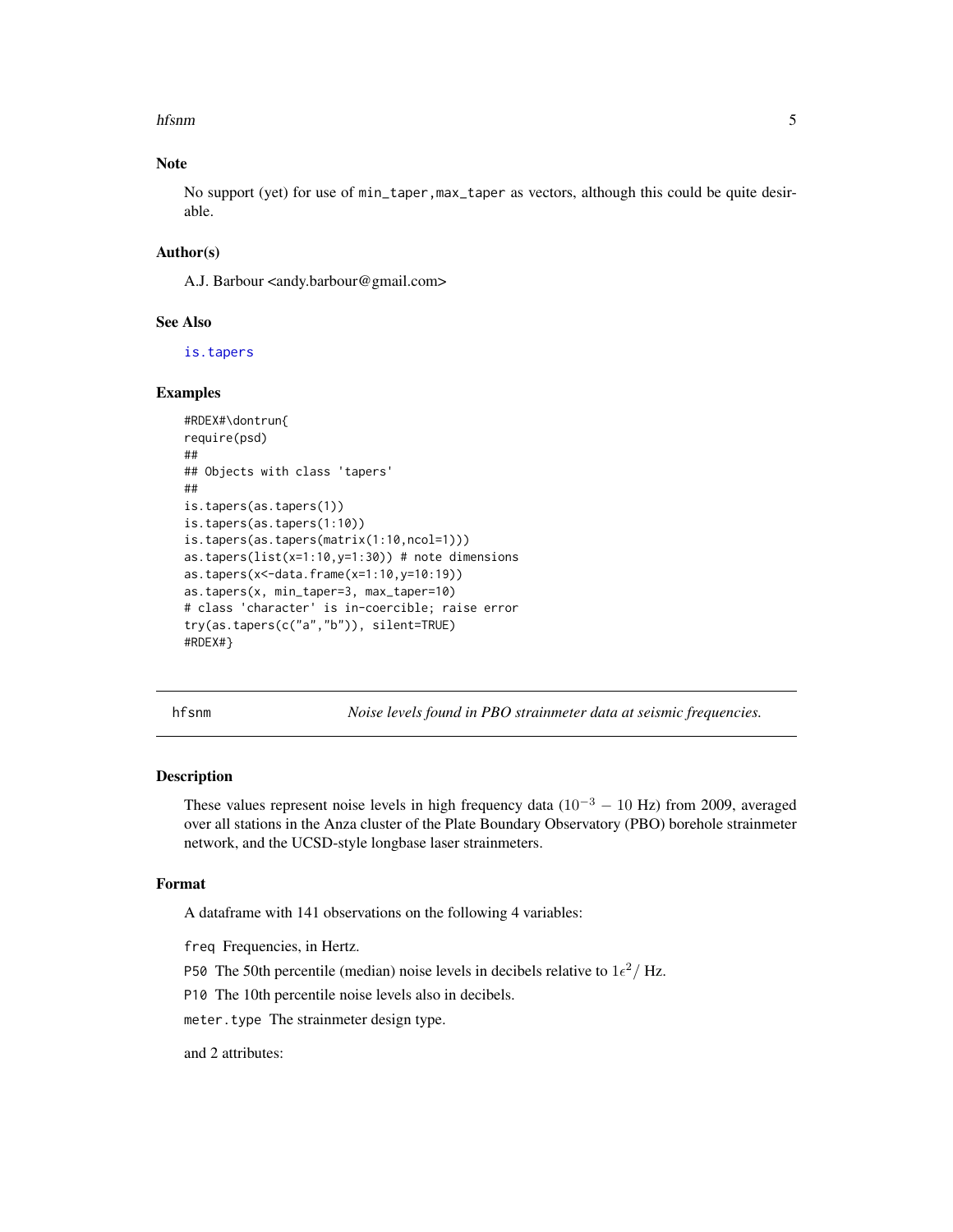<span id="page-5-0"></span>source.doi The DOI number of the source publication.

generator The structure of a function which will refresh the values from the supplemental files of the original publication.

#### Details

NA values in the series highlight frequency bands where the noise levels are unreliable, due to a instrumental artifact.

### Source

Barbour, A. J., and Agnew, D. C. (2011), Noise Levels on Plate Boundary Observatory Borehole Strainmeters in Southern California, *Bulletin of the Seismological Society of America*, 101(5), 2453- 2466, doi:10.1785/0120110062

### See Also

[pspectrum](#page-24-1), [Tohoku](#page-41-1), [magnet](#page-5-1)

#### Examples

```
data(hfsnm)
str(hfsnm)
FUN <- attr(hfsnm, "generator")
try(dat <- FUN(molten=FALSE)) # may fail without library-access to BSSA
try(all.equal(dat[,1:4], hfsnm[,1:4]))
```
<span id="page-5-1"></span>magnet *A single line of Project MAGNET horizontal field intensity.*

#### Description

The Project MAGNET mission provided a wealth of airborne-magnetometer data spanning the globe (Coleman, 1992). This dataset represents a single track of horizontal field intensities (a very small subset of the full collection!).

#### Format

A dataframe with 2048 observations on the following 4 variables.

km Relative along-track distance, in kilometers. The first observation is at zero kilometers.

raw Raw intensities, in nanotesla.

clean Edited raw intensites, in nanotesla

mdiff The difference between clean and raw intensities, in nanotesla.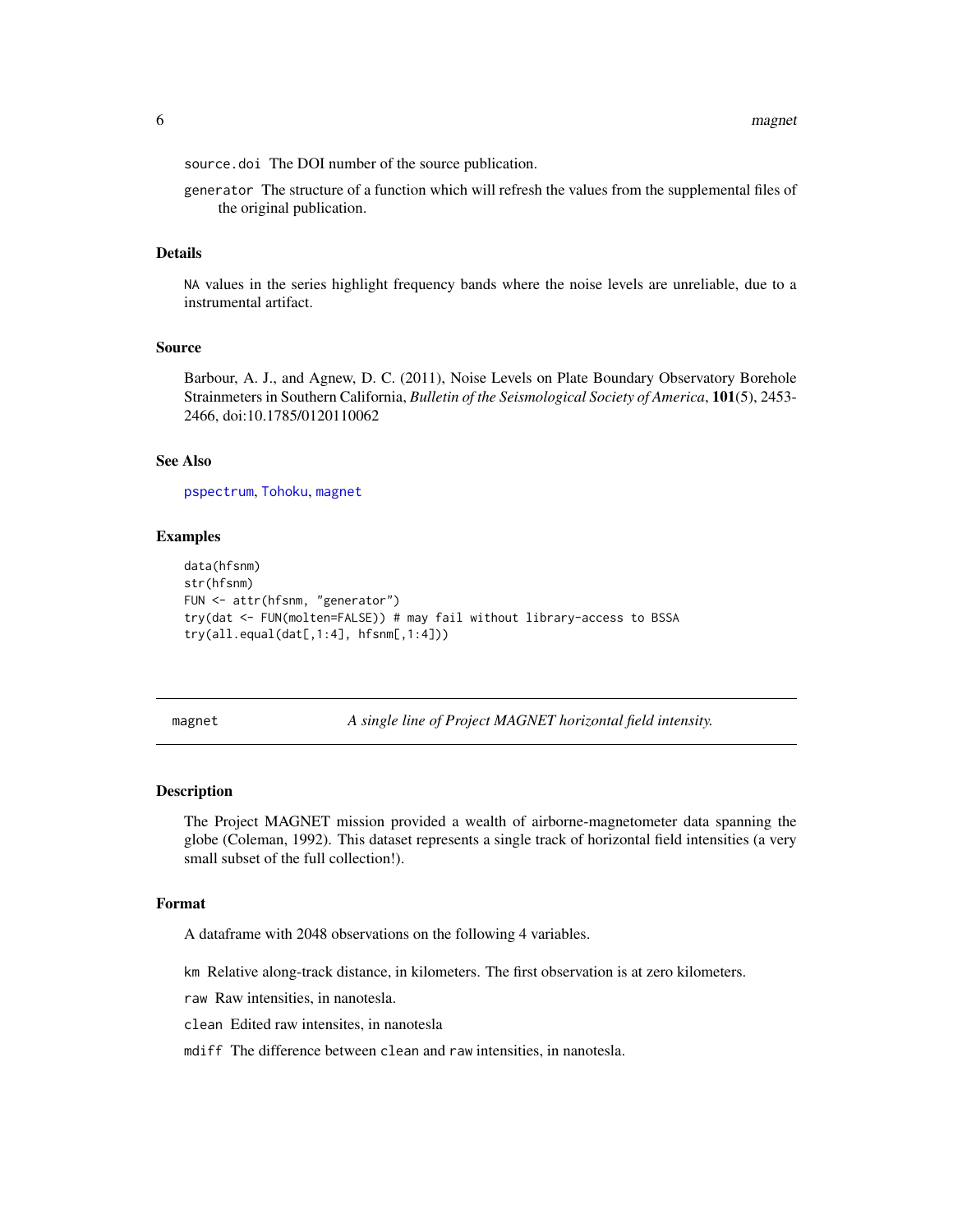### <span id="page-6-0"></span>Details

Raw and Clean Sets: There are non-real data points in raw MAGNET series; these are instrumental artefacts, and can severely affect power spectral density (PSD) estimates. A clean series has been included so that a comparison of PSDs may be made.

Some command like subset(magnet, abs(mdiff)  $> 0$ ) can be used to identify the rows where edits have been made.

#### Source

Project MAGNET page: [http://www.ngdc.noaa.gov/geomag/proj\\_mag.shtml](http://www.ngdc.noaa.gov/geomag/proj_mag.shtml)

#### References

Coleman, R. J. (1992), Project Magnet high-level vector survey data reduction. In *Types and Characteristics of Data for Geomagnetic Field Modeling*, 3153, pp. 215-248.

### See Also

[pspectrum](#page-24-1), [Tohoku](#page-41-1), [hfsnm](#page-4-1)

#### Examples

data(magnet) summary(magnet)

parabolic\_weights *Calculate parabolic weighting factors.*

### Description

The resampled spectrum involves summing weighted tapers; this produces the weighting factors.

#### Usage

```
parabolic_weights(tapvec, tap.index = 1L)
## S3 method for class 'tapers'
parabolic_weights(tapvec, tap.index = 1L)
parabolic_weights_fast(ntap = 1L)
## Default S3 method:
parabolic_weights_fast(ntap = 1L)
```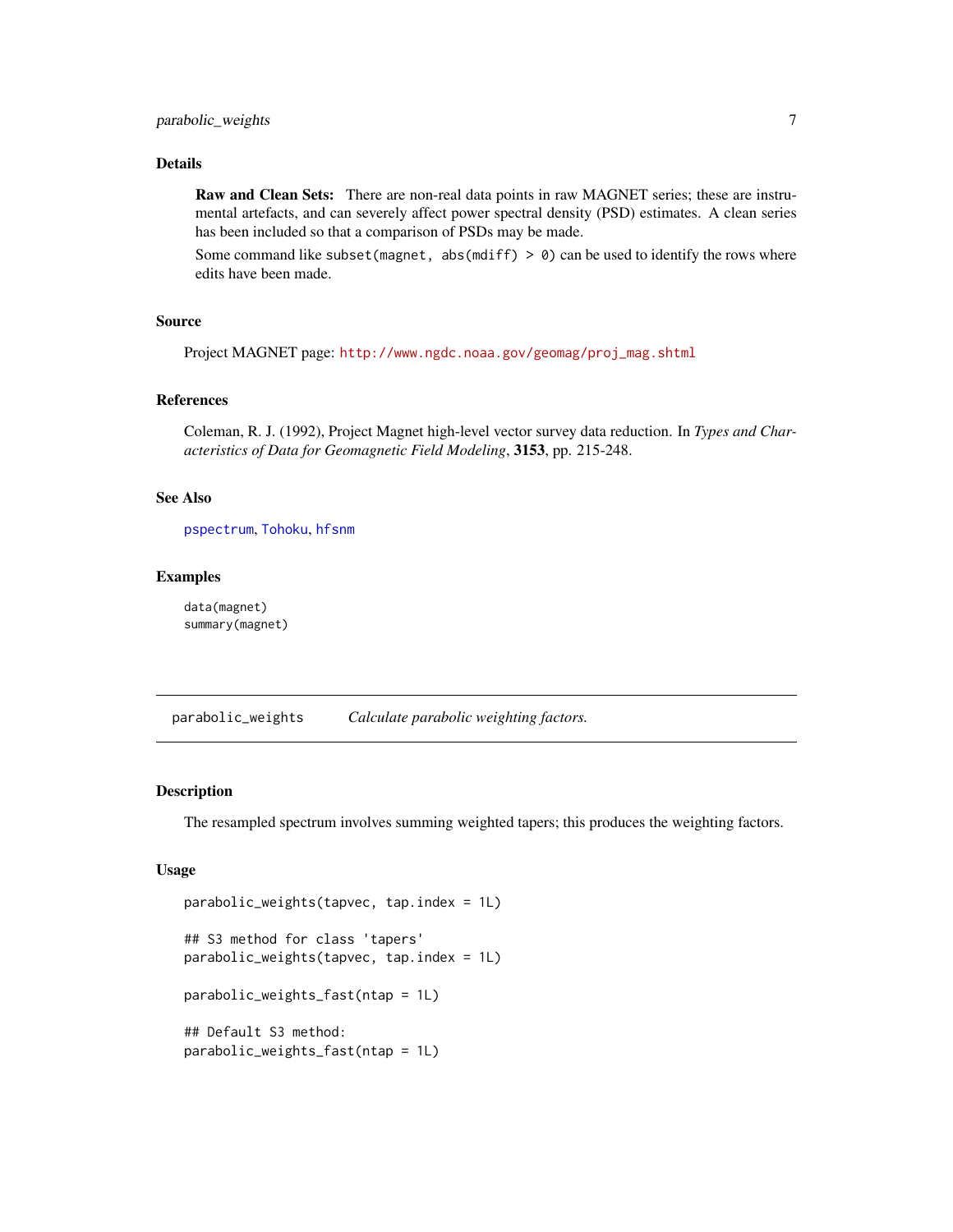#### <span id="page-7-0"></span>Arguments

| tapvec    | 'tapers' object; the number of tapers at each frequency                      |
|-----------|------------------------------------------------------------------------------|
| tap.index | integer; the index of tapvec from which to produce a sequence of weights for |
| ntap      | integer; the number of tapers to provide weightings for.                     |

### Details

If one has a tapers object, specify the taper.index to produce a sequence of weights up to the value at that index; the user is likely to never need to use this function.

Weighting factors are calculated as follows:

$$
W_N \equiv n_T^2 - \frac{3K_N^2}{2n_T(n_T - 1/4)(n_T + 1)}
$$

where  $n_T$  is the total number of tapers, and  $K_N$  is the integer sequence  $[0, n_T - 1]$ 

### Value

A list with taper indices, and the weights  $W_N$ .

### Author(s)

A.J. Barbour <andy.barbour@gmail.com> adapted original by R.L.Parker, and authored the optimized version.

#### See Also

[psdcore](#page-22-1), [riedsid](#page-27-1)

### Examples

```
#RDEX#\dontrun{
require(psd)
##
## Show parabolic weighting factors
##
## some preliminaries
require(grDevices)
require(RColorBrewer)
#
max < -1e3xseq <- c(5,maxx,seq(from=1,to=2.8,by=0.2))
# plot palette
pal <- "Spectral"
npal <- switch(pal, RdYlBu=11, Spectral=11, Blues=9)
pal.col <- RColorBrewer::brewer.pal(npal, pal)
cols <- rev(grDevices::colorRampPalette(pal.col)(maxx))
```
## a roundabout way of bootstrapping y-axis limits: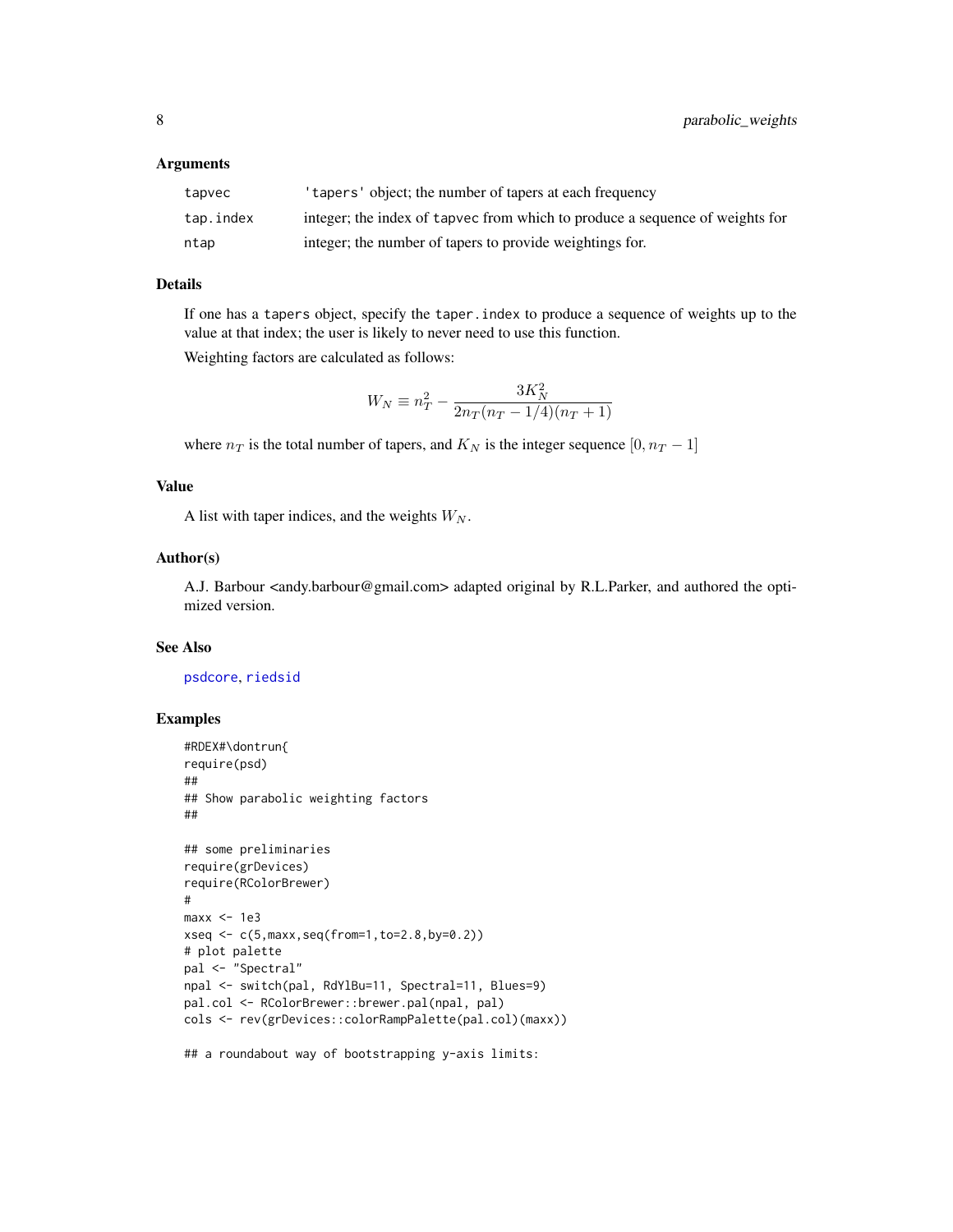<span id="page-8-0"></span>pilot\_spec 9

```
WgtsU <- parabolic_weights_fast(xseq[1])
xseq \leftarrow xseq[-1]DfU <- data.frame(matrix(unlist(WgtsU), ncol=2, byrow=FALSE))
WgtsL <- parabolic_weights_fast(xseq[1])
xseq \leftarrow xseq[-1]DfL <- data.frame(matrix(unlist(WgtsL), ncol=2, byrow=FALSE))
# the limits:
ylims <- round(dB(c(min(DfL$X2), max(DfU$X2))), 1) + c(-2,5)
# function for plotting text
TFUN <- function(Df.){
  tx <- max(Df.$X1)
  ty \leq mean(Df.$X2)
  text(log10(tx)+0.1, dB(ty), sprintf("%i", tx), col=cols[tx])
}
# function for weighting factors and plotting
WFUN<-function(x){
  message(x)
  Wgts <- parabolic_weights_fast(x)
  Df <- data.frame(matrix(unlist(Wgts), ncol=2, byrow=FALSE))
  lcol \leftarrow cols[x]lines(dB(X2) \sim log10(X1), Df, type="s", lwd=2, col=lcol)
  TFUN(Df)
}
## Plot parabolic weighting, in dB, colored by maximum num tapers
plot(dB(X2) ~ ~ log10(X1), DfU, type="s", xlim=c(0, log10(maxx)+0.2),col=cols[5], lwd=2, ylim=ylims, yaxs="i",
     main="Multitaper weighting factors by maximum tapers applied",
     xlab="log10 taper sequence",
     ylab="dB")
TFUN(DfU)
invisible(lapply(round(10**xseq), FUN=WFUN))
WFUN(maxx)
##
#RDEX#}
```
<span id="page-8-1"></span>

pilot\_spec *Calculate the pilot power spectral densities.*

#### Description

This PSD – the pilot spectrum – is used as the starting point for the adaptive estimation routine.

#### Usage

```
pilot\_spec(x, x.frequency = 1, ntap = 7, remove.AR = 0, plot = FALSE,verbose = FALSE, ...)
```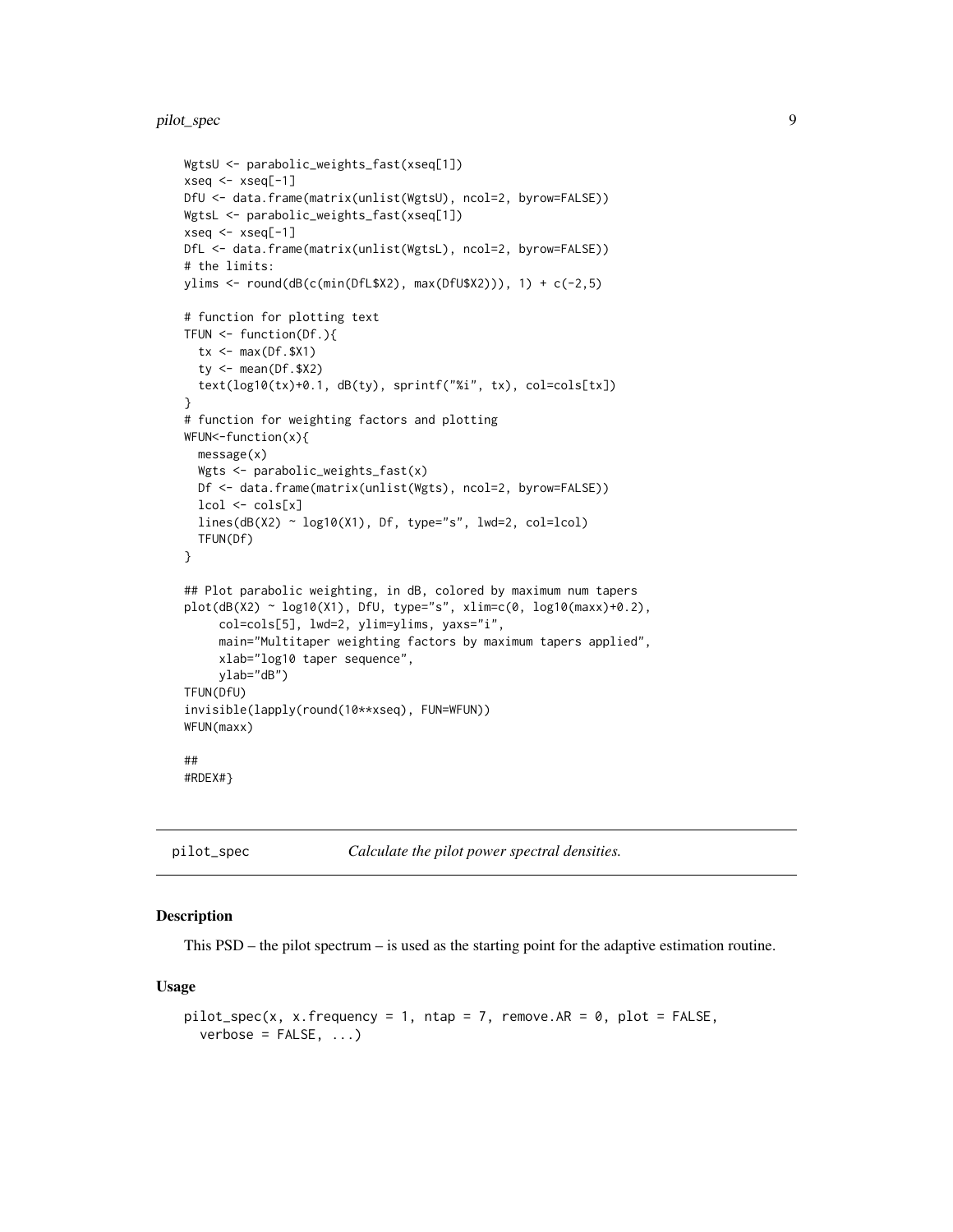```
## Default S3 method:
pilot\_spec(x, x.frequency = 1, ntap = 7, remove.AR = 0,plot = FALSE, verbose = FALSE, ...)
```
#### Arguments

| $\mathsf{x}$ | vector; the data series to find a pilot spectrum for             |
|--------------|------------------------------------------------------------------|
| x.frequency  | scalar; the sampling frequency (e.g. Hz) of the series           |
| ntap         | scalar; the number of tapers to apply during spectrum estimation |
| remove.AR    | scalar; the max AR model to be removed from the data.            |
| plot         | logical; should a plot be created?                               |
| verbose      | logical; should messages be given?                               |
|              | additional parameters passed to psdcore                          |

### Details

A fixed number of tapers is applied across all frequencies using [psdcore](#page-22-1), and subsequent taperrefinements are based on the spectral derivatives of this spectrum; hence, changes in the number of tapers can affect how many adaptive stages may be needed (though there are no formal convergence criteria to speak of).

The taper series of the returned spectrum is constrained using as.tapers(..., minspan=TRUE).

The default behaviour (remove.AR  $\leq 0$ ) is to remove the standard linear model  $[f(x) = \alpha x + \beta]$ from the data; however, the user can model the effect of an autoregressive process by specifiying remove.AR.

#### Value

An object with class 'spec', invisibly. It also assigns the object to "pilot\_psd" in the working environment.

#### Removing an AR effect from the spectrum

If remove. AR  $> 0$  the argument is used as AR max in [prewhiten](#page-10-1), from which an AR-response spectrum is calculated using the best fitting model.

If the value of remove.AR is too low the spectrum could become distorted, so use with care. *Note, however, that the value of* remove.AR *will be restricted to within the range* [1, 100]*.* If the AR order is much larger than this, it's unclear how [prewhiten](#page-10-1) will perform and whether the AR model is appropriate.

*Note that this function does not produce a parametric spectrum estimation; rather, it will return the amplitude response of the best-fitting AR model as* spec.ar *would.* Interpret these results with caution, as an AR response spectrum can be misleading.

### Author(s)

A.J. Barbour <andy.barbour@gmail.com>

<span id="page-9-0"></span>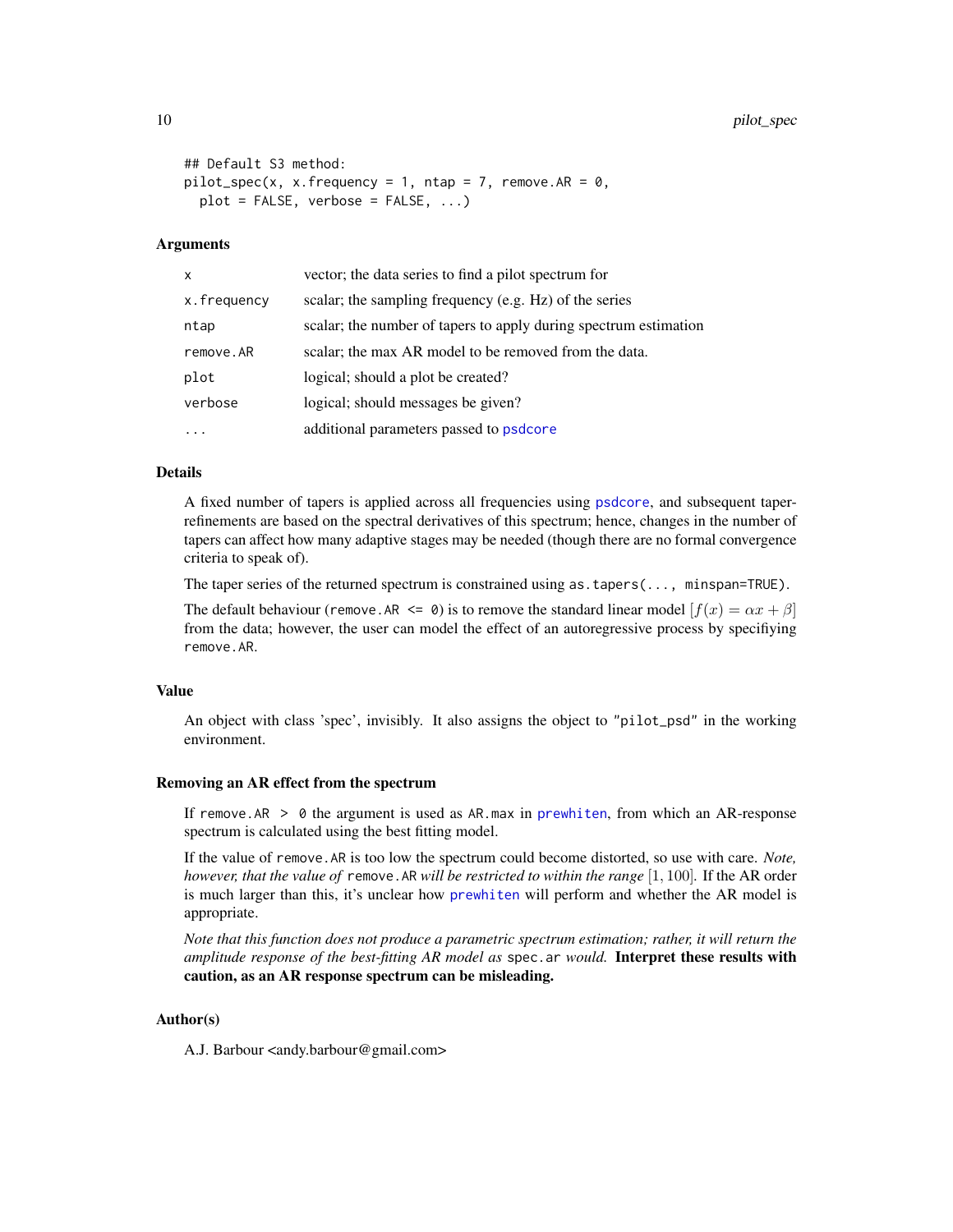#### <span id="page-10-0"></span>prewhiten the contract of the contract of the contract of the contract of the contract of the contract of the contract of the contract of the contract of the contract of the contract of the contract of the contract of the

#### See Also

[psdcore](#page-22-1), [prewhiten](#page-10-1)

Documentation for spec.ar.

### Examples

```
#RDEX#\dontrun{
require(psd)
##
## Pilot spectrum
##
data(magnet)
## simply calculate the pilot spectrum with a few tapers
plot(pilot_spec(xc <- magnet$clean), log="dB",
     main="Pilot PSDs for MAGNET and its AR-innovations (red)")
## remove the effect of an AR model works exceptionally
## well for the Project MAGNET data:
plot(pilot_spec(xc, remove.AR=10), log="dB", add=TRUE, col="red")
##
#RDEX#}
```
<span id="page-10-1"></span>

| prewhiten | <i>Prewhiten a series.</i> |
|-----------|----------------------------|
|           |                            |

### Description

Remove (optionally) mean, trend, and Auto Regressive (AR) model from the original series.

### Usage

```
prewhiten(tser, AR.max = 0L, detrend = TRUE, demean = TRUE,
  impute = TRUE, plot = TRUE, verbose = TRUE, x.fsamp = 1,x.start = c(1, 1), ...## Default S3 method:
prewhiten(tser, AR.max = 0L, detrend = TRUE,
  demean = TRUE, impute = TRUE, plot = TRUE, verbose = TRUE,
  x.fsampling = 1, x.start = c(1, 1), ...## S3 method for class 'ts'
prewhiten(tser, AR.max = 0L, detrend = TRUE, demean = TRUE,
  \mathsf{impute} = \mathsf{TRUE}, \mathsf{plot} = \mathsf{TRUE}, \mathsf{verbose} = \mathsf{TRUE}, \mathsf{x}.\mathsf{fsamp} = \mathsf{NA},x.start = NA, ...)
```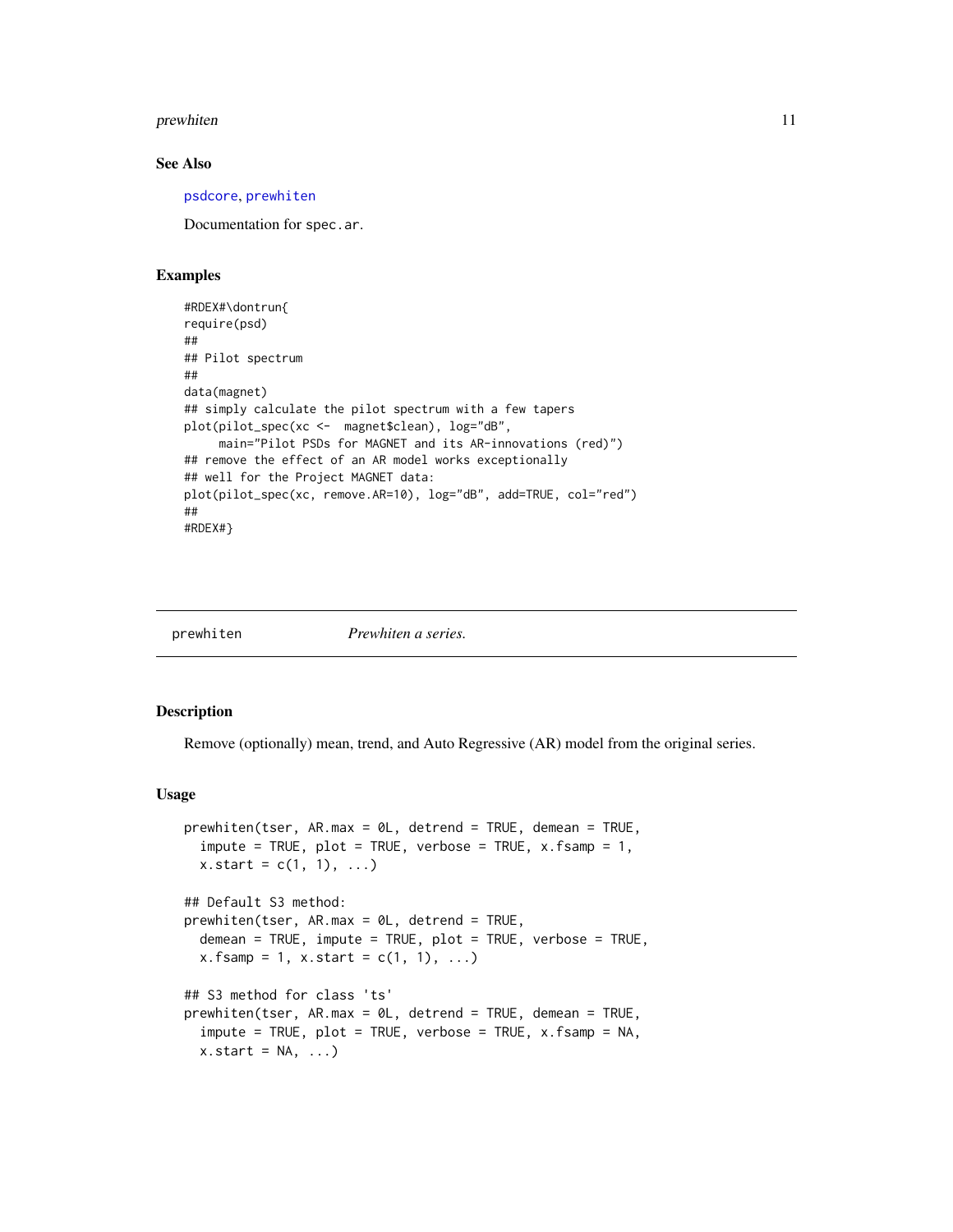#### **Arguments**

| tser    | vector; An object to prewhiten.                        |
|---------|--------------------------------------------------------|
| AR.max  | numeric; the maximum AR order to fit.                  |
| detrend | logical; Should a trend (and mean) be removed?         |
| demean  | logical; Should a mean value be removed?               |
| impute  | logical; Should NA values be imputed?                  |
| plot    | logical; Should the results be plotted?                |
| verbose | logical; Should messages be printed?                   |
| x.fsamp | sampling frequency (for non ts objects)                |
| x.start | start time of observations (for non ts objects)        |
| .       | variables passed to prewhiten. ts (for non ts objects) |

### Details

The R-S multitapers do not exhibit the remarkable spectral-leakage suppression properties of the Thomson prolate tapers, so that in spectra with large dynamic range, power bleeds from the strong peaks into neighboring frequency bands of low amplitude – spectral leakage. Prewhitening can ameliorate the problem, at least for red spectra [see Chapter 9, Percival and Walden (1993)].

The value of the AR.max argument is made absolute, after which this function has essentially two modes of operation (detailed below):

AR. max  $== 0$  Remove (optionally) a mean and/or linear trend.

 $AR.max > 0$  Remove an autoregressive model

In the second case, the time series is filtered in the time domain with a finite-impluse-response filter of AR.max terms. The filter is found by solving the Yule-Walker equations for which it is assumed the series was generated by an autoregressive process, up to order AR.max.

#### **Mean and trend (AR.max == 0):**

Power spectral density estimates can become badly biased (especially at lower frequencies) if a signal of the form  $f(x) = Ax + B$  is not removed from the series. If detrend=TRUE a model of this form is removed over the entire series using a linear least-squares estimator; in this case a mean value is removed regardless of the logical state of demean. To remove *only* a mean value, set detrend=FALSE and (obviously) demean=TRUE.

### Auto Regressive (AR) innovations (AR. max  $> 0$ ):

When an autoregressive model is removed from a non-stationary series, the residuals are known as 'innovations', and may be stationary (or very-nearly stationary). This function fits an AR model [order at least 1, but up to and including AR(AR.max)] to the series by solving the Yule-Walker equations; however, AIC is used to estimate the highest significant order, which means that higher-order components may not necessarily be fit. The resulting innovations can be used to better estimate the stationary component of the original signal, and possibly in an interactive editing method.

Note that the method used here–solving the Yule-Walker equations–is not a true maximum likelihood estimator; hence the AIC is calculated based on the variance estimate (no determinant).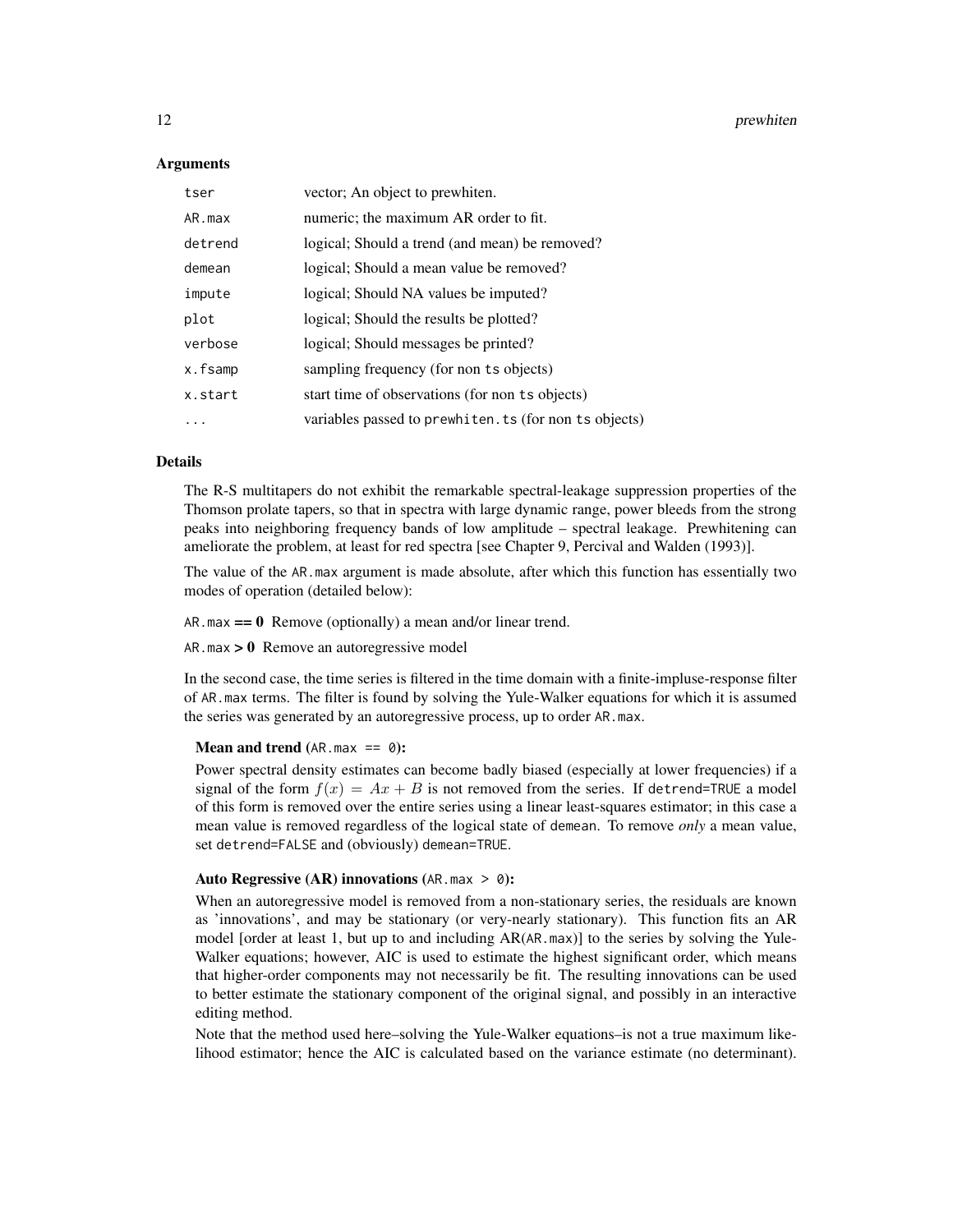#### <span id="page-12-0"></span>prewhiten the contract of the contract of the contract of the contract of the contract of the contract of the contract of the contract of the contract of the contract of the contract of the contract of the contract of the

From ?ar: *In* ar.yw *the variance matrix of the innovations is computed from the fitted coefficients and the autocovariance of* x*.*

A quick way to determine whether this may be needed for the series is to run acf on the series, and see if significant non-zero lag correlations are found. A warning is produced if the fit returns an AR(0) fit, indicating that AR prewhitening most likely inappropriate for the series, which is apparently stationary (or very nearly so). (The innovations could end up having *higher* variance than the input series in such a case.)

*Note that* AR.max *is restricted to the range*  $[1, N - 1]$  *where* N *is the series length.* 

### Value

A list with the model fits (lm and ar objects), the linear and AR prewhitened series (ts objects), and a logical flag indicating whether the I/O has been imputed. The names in the list are: "lmdfit", "ardfit", "prew\_lm", "prew\_ar", and "imputed"

*Note that if* AR.max=0 *the AR information will exist as* NULL*.*

### NA values

NA values are allowed. If present, and impute=TRUE, the na.locf function in the package zoo is used twice (with and without fromLast so that lead and trailing NA values are also imputed). The function name is an acronym for "Last Observation Carried Forward", a very crude method of imputation.

### Author(s)

A.J. Barbour <andy.barbour@gmail.com> and Robert L. Parker

#### See Also

[psdcore](#page-22-1), [pspectrum](#page-24-1)

#### Examples

```
#RDEX#\dontrun{
require(psd)
##
## Using prewhiten to improve spectral estimates
##
data(magnet)
dx <- 1
mts <- ts(magnet$clean, frequency=dx)
mts.slope <- mts + seq_along(mts)
# mean + trend
# Prewhiten by removing mean+trend, and
# AR model; fit truncates the series by
# a few terms, so zero pad
mts <- prewhiten(mts.slope, AR.max=10, zero.pad="rear")
mts.p <- mts$prew_lm
mts.par <- mts$prew_ar
#
```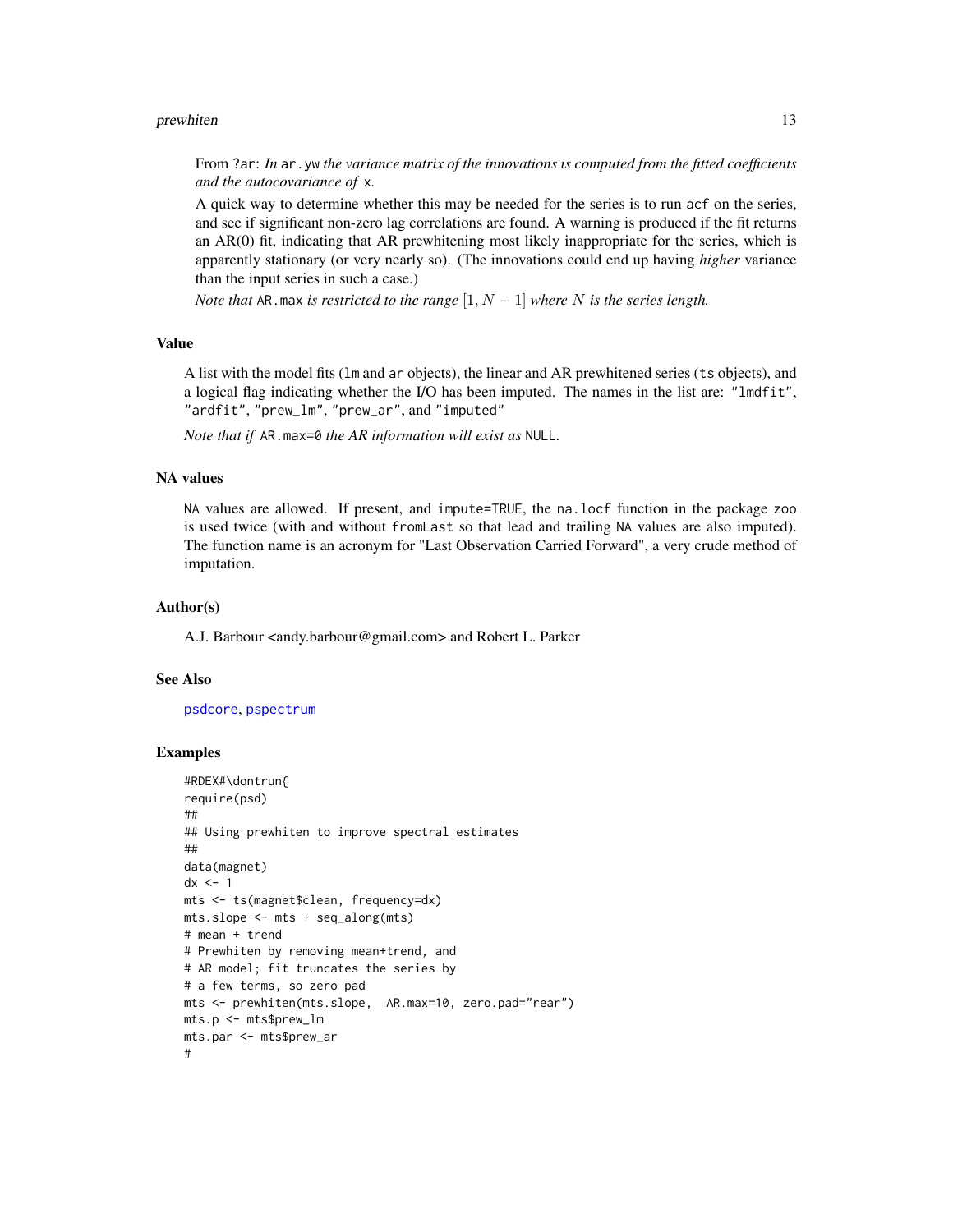```
ntap <- 20
ylog <- "dB"
plot(PSD <- psdcore(mts.p, ntaper=ntap), log=ylog, lwd=2, ylim=c(-5,35))
# remove the effect of AR model
PSD.ar <- psdcore(mts.par, ntaper=ntap)
PSD.ar$spec <- PSD.ar$spec / mean(PSD.ar$spec)
PSD$spec <- PSD$spec / PSD.ar$spec
plot(PSD, log=ylog, add=TRUE, lwd=2, col="red")
plot(PSD.ar, log=ylog, add=TRUE, col="blue", lwd=2)
##
#RDEX#}
```
psd-environment *Various environment manipulation functions.*

### <span id="page-13-1"></span>Description

The computation of *adaptive* power spectral density estimates requires bookkeeping and non-destructive manipulation of variables. The functions here are mainly convenience wrappers designed to maintain variable separation from the .GlobalEnv environment so that no innocent variable is destroyed in the process of iteratively computing spectra. The user should generally not be using the *setters* even though all functions exist in the namespace.

get\_psd\_env\_pointer is a convenience wrapper to get the environment pointer.

get\_psd\_env\_name is a convenience wrapper to get the environment name.

psd\_envRefresh will clear any variables in the enviroment and reset the initialization stamp.

psd\_envClear clears the contents of the environment.

psd\_envStatus returns a list of some information regarding the status of the environment.

psd\_envList returns a listing of any assignments.

psd\_envGet returns the value of variable.

psd\_envAssign assigns value to variable, but does not return it.

psd\_envAssignGet both assigns and returns a value.

new\_adapt\_history initializes a nested-list object to store the data from each iteration.

update\_adapt\_history updates the adaptive estimation history list.

### Usage

get\_psd\_env\_pointer()

get\_psd\_env\_name()

psd\_envRefresh(verbose = TRUE)

psd\_envClear()

<span id="page-13-0"></span>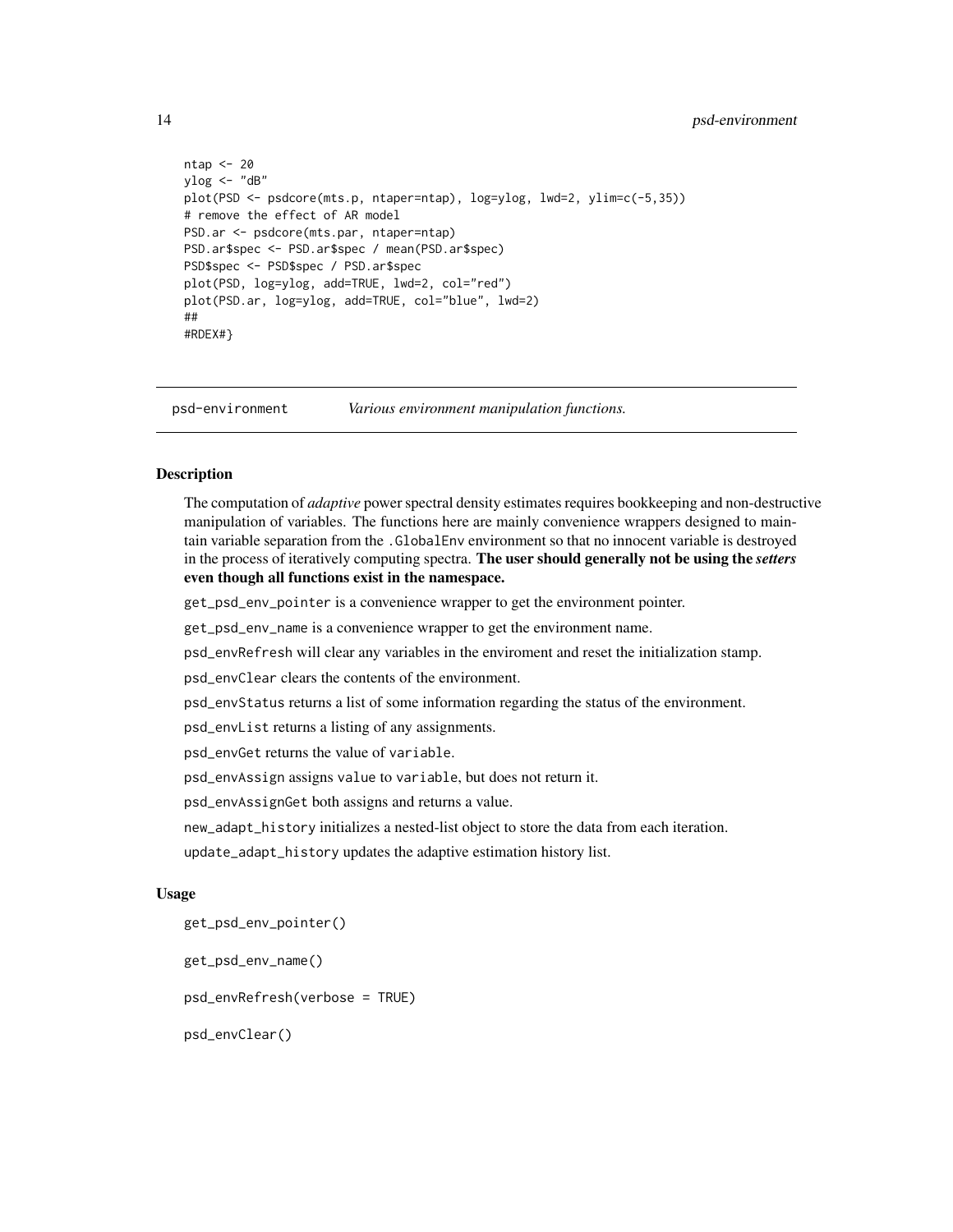### <span id="page-14-0"></span>psd-environment 15

```
psd_envStatus()
psd_envList()
psd_envGet(variable)
psd_envAssign(variable, value)
psd_envAssignGet(variable, value)
new_adapt_history(adapt_stages)
get_adapt_history()
update_adapt_history(stage, ntap, PSD, freq = NULL)
```
#### Arguments

| verbose      | logical; should messages be given?                                            |
|--------------|-------------------------------------------------------------------------------|
| variable     | character; the name of the variable to get or assign                          |
| value        | character; the name of the variable to assign                                 |
| adapt_stages | scalar; The number of adaptive iterations to save (excluding pilot spectrum). |
| stage        | scalar; the current stage of the adaptive estimation procedure                |
| ntap         | vector; the tapers                                                            |
| <b>PSD</b>   | vector; the power spectral densities                                          |
| freg         | vector; the frequencies                                                       |

#### Value

psd\_envRefresh returns (invisibly) the result of psd\_envStatus().

the object represented by variable in the psd environment.

### Defaults and Initialization

One can use get\_psd\_env\_pointer() and get\_psd\_env\_name() to access the pointer and name of the environment, if needed.

psd\_envRefresh should be used when a fresh environment is desired: typically only if, for example, [psdcore](#page-22-1) is used rather than [pspectrum](#page-24-1).

### Assigning and Retieving

psd\_envAssign and psd\_envGet perform the assignments and retrieval of objects in the environment. A convenience function, psd\_envAssignGet, is included so that both assignment and retrieval may be performed at the same time. This ensures the assignment has succeeded, and the returned value is not from some other frame.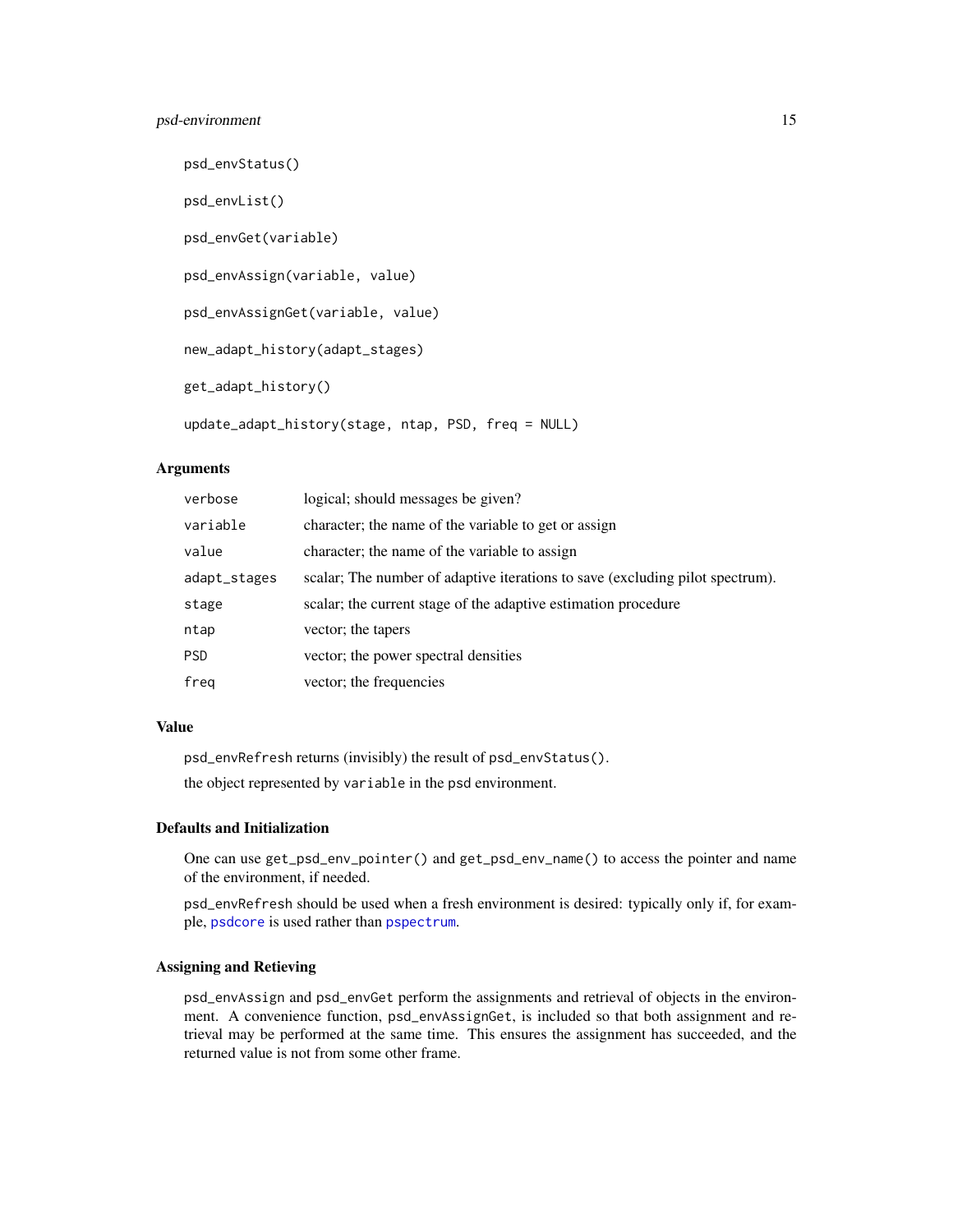### Getters and Setters

The functions here can be classified whether the get, or set variables in the environment; some do both. Others make no modifications to the environment.

#### Getter:

- get\_adapt\_history
- get\_psd\_env\_name
- get\_psd\_env\_pointer
- psd\_envGet
- psd\_envList
- psd\_envStatus

#### Setter:

- new\_adapt\_history
- psd\_envAssign

### Getter and Setter:

- psd\_envAssignGet
- psd\_envClear
- psd\_envRefresh
- update\_adapt\_history

#### Adaptive History

The list object for historical adapt-data may be accessed with [get\\_adapt\\_history](#page-13-1). The top names of the returned list are

stg\_kopt Sequential taper vectors.

stg\_psd Sequential power spectral density vectors.

freq The frequencies for each set of stg\_kopt and stg\_psd.

### Note

psd\_envClear does *not* remove the environment–simply the assignments within it.

### See Also

[psd-utilities](#page-18-2), [pspectrum](#page-24-1)

### Examples

```
#RDEX#\dontrun{
require(psd)
##
## psd working environment
##
# Get some status information about the psd working environment
```
<span id="page-15-0"></span>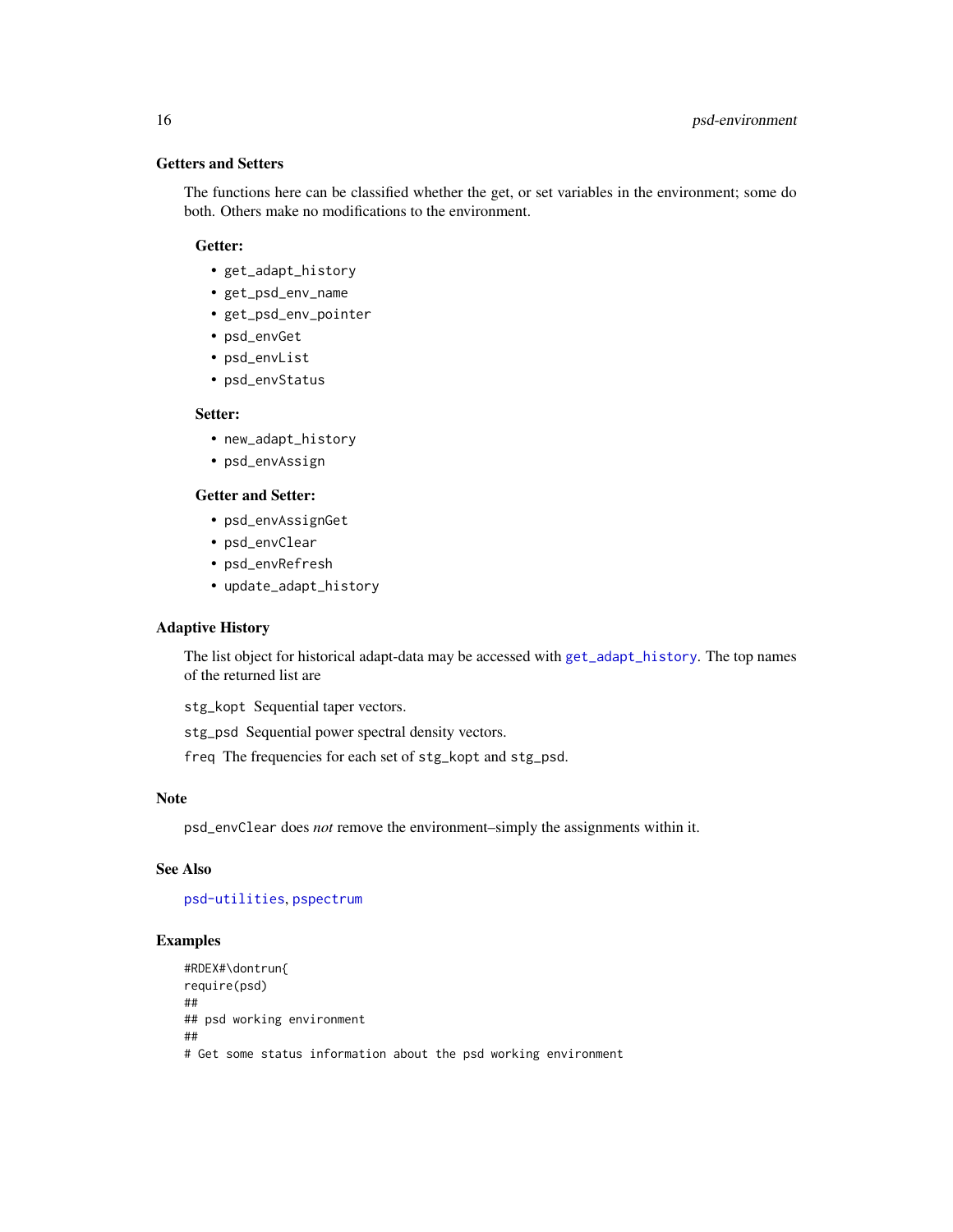### <span id="page-16-0"></span>psd-normalization 17

```
psd_envStatus()
#
# Get a list of all variables
psd_envList()
#
# Pull the variable "init" into .GlobalEnv
print(x <- psd_envGet("init"))
#
# Pull the adaptive history into .GlobalEnv
get_adapt_history()
#RDEX#}
```
psd-normalization *Normalization of power spectral density estimates.*

#### Description

Normalize power spectral densities from various estimators into single-sided spectra.

#### Usage

```
normalize(Spec, Fsamp = 1, src = NULL, verbose = TRUE, ...)## Default S3 method:
normalize(Spec, Fsamp = 1, src = NULL, verbose = TRUE,
  ...)
## S3 method for class 'list'
normalize(Spec, Fsamp = 1, src = NULL, verbose = TRUE, ...)## S3 method for class 'spec'
normalize(Spec, Fsamp = 1, src = NULL, verbose = TRUE, ...)
```
#### Arguments

| Spec    | spectrum to normalize                                  |
|---------|--------------------------------------------------------|
| Fsamp   | sampling frequency                                     |
| src     | character string; the source of the spectrum estimator |
| verbose | logical; should messages be given?                     |
|         | (unused) additional parameters                         |

### Details

Normalizations commonly encountered for power spectra depend on it's assumed sidedness: whether the spectrum is either single- or double-sided. The normalizations performed here enforce singlesidedness, and correct as necessary.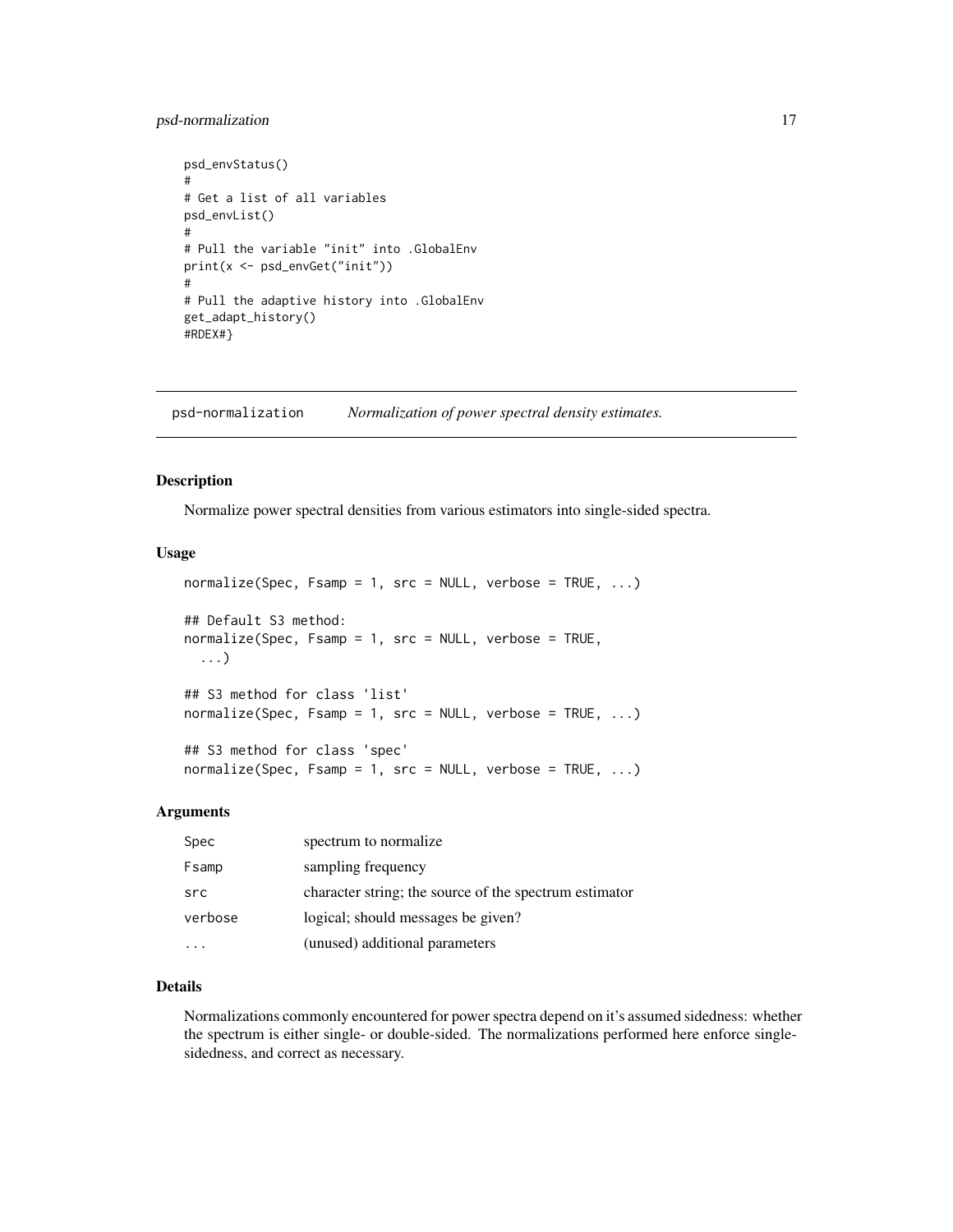Frequencies are assumed to be based on the Nyquist frequency (half the sampling rate). For example: If a series X has sampling frequency  $F_S$ , then the PSD frequencies will span [0,  $F_S/2$ ].

For amplitudes, improper normalization can can introduce errant factors of either  $1/2$  or  $F_S$  into the estimates, depending on the assumed sidedness. These factors can be accounted for with the src argument, which defaults to normalizing a double-sided spectrum.

#### Value

An object with its spectral values normalized accordingly.

### Spectrum sidedness and the src argument

```
"double.sided" or "spectrum":
```
These spectra assume frequency range of  $[-F<sub>S</sub>/2, F<sub>S</sub>/2]$ , and so are normalized by scaling by a factor of two upwards. Some estimators producing double-sided spectra:

- stats::spectrum
- RSEIS::mtapspec

"single.sided" or "psd": As mentioned before, these spectra assume frequency range of  $[0, F<sub>S</sub>/2]$  and are scaled only by the inverse of the sampling rate. Some estimators producing single-sided spectra:

• [psdcore](#page-22-1)

#### Author(s)

A.J. Barbour <andy.barbour@gmail.com>

#### See Also

[psdcore](#page-22-1), [spectral\\_properties](#page-30-1)

### Examples

```
#RDEX#\dontrun{
require(psd)
##
## Normalization
##
set.seed(1234)
# timeseries with sampling frequency **not** equal to 1:
X <- ts(rnorm(1e3), frequency=20)
# spec.pgram: double sided
pgram <- spectrum(X)
# psdcore: single sided
PSD <- psdcore(X)
# note the normalization differences:
plot(pgram, log="dB", ylim=c(-40,10))
plot(PSD, add=TRUE, col="red", log="dB")
# A crude representation of integrated spectrum:
# should equal variance of white noise series (~= 1)
```
<span id="page-17-0"></span>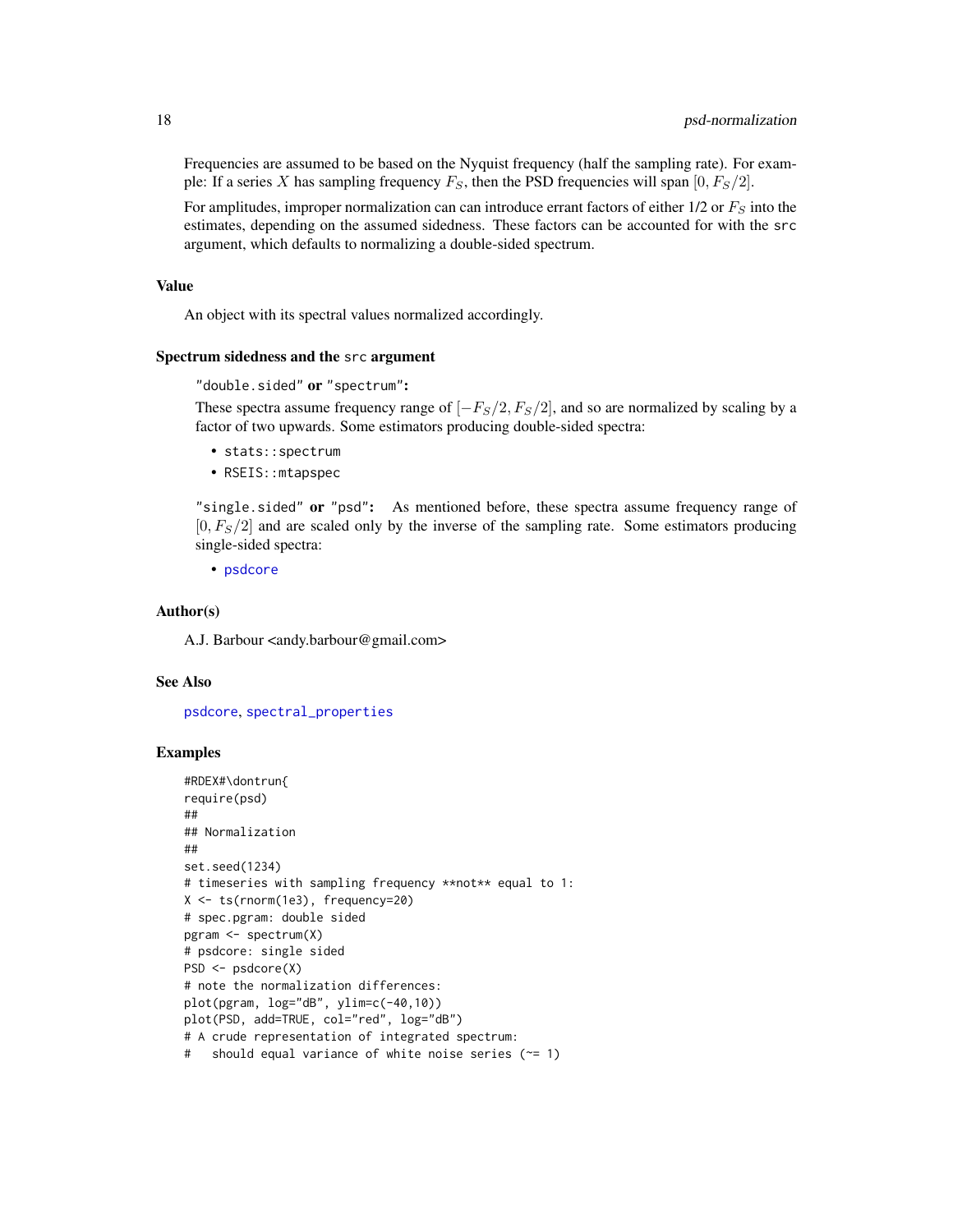#### <span id="page-18-0"></span>psd-utilities 19

```
mean(pgram$spec)*max(pgram$freq)
mean(PSD$spec)*max(PSD$freq)
#
# normalize objects with class 'spec'
pgram <- normalize(pgram, src="spectrum")
PSD <- normalize(pgram, src="psd")
# replot them
plot(pgram, log="dB", ylim=c(-40,10))
plot(PSD, add=TRUE, col="red", log="dB")
#
# Again, integrated spectrum should be ~= 1:
mean(pgram$spec)*max(pgram$freq)
mean(PSD$spec)*max(PSD$freq)
#
#RDEX#}
```
<span id="page-18-2"></span>psd-utilities *Various utility functions.*

### <span id="page-18-1"></span>**Description**

*The various utility functions are:*

vardiff returns the variance of the first (or second) difference of the series. varddiff is a convenience wrapper to return variance for the second difference.

dB returns an object converted to decibels.

char2envir converts a character string of an environment name to an evaluated name; whereas, envir2char converts an environment name to a character string.

vector\_reshape reshapes a vector into another vector.

colvec returns the object as a vertically long vector; whereas rowvec returns the object as a horizontally long vector.

is.spec reports whether an object has class S3 class 'spec', as would one returned by, for example, spectrum.

is.tapers reports whether an object has S3 class 'tapers', as would one returned by, for example, [as.tapers](#page-3-1).

na\_mat populates a matrix of specified dimensions with NA values.

zeros populate a column-wise matrix with zeros; whereas, ones populates a column-wise matrix with ones. *Note that* nrow *is enforced to be at least 1 for both functions.*

mod finds the modulo division of X and Y.

#### Usage

vardiff(Xd, double.diff = FALSE)

varddiff(Xd)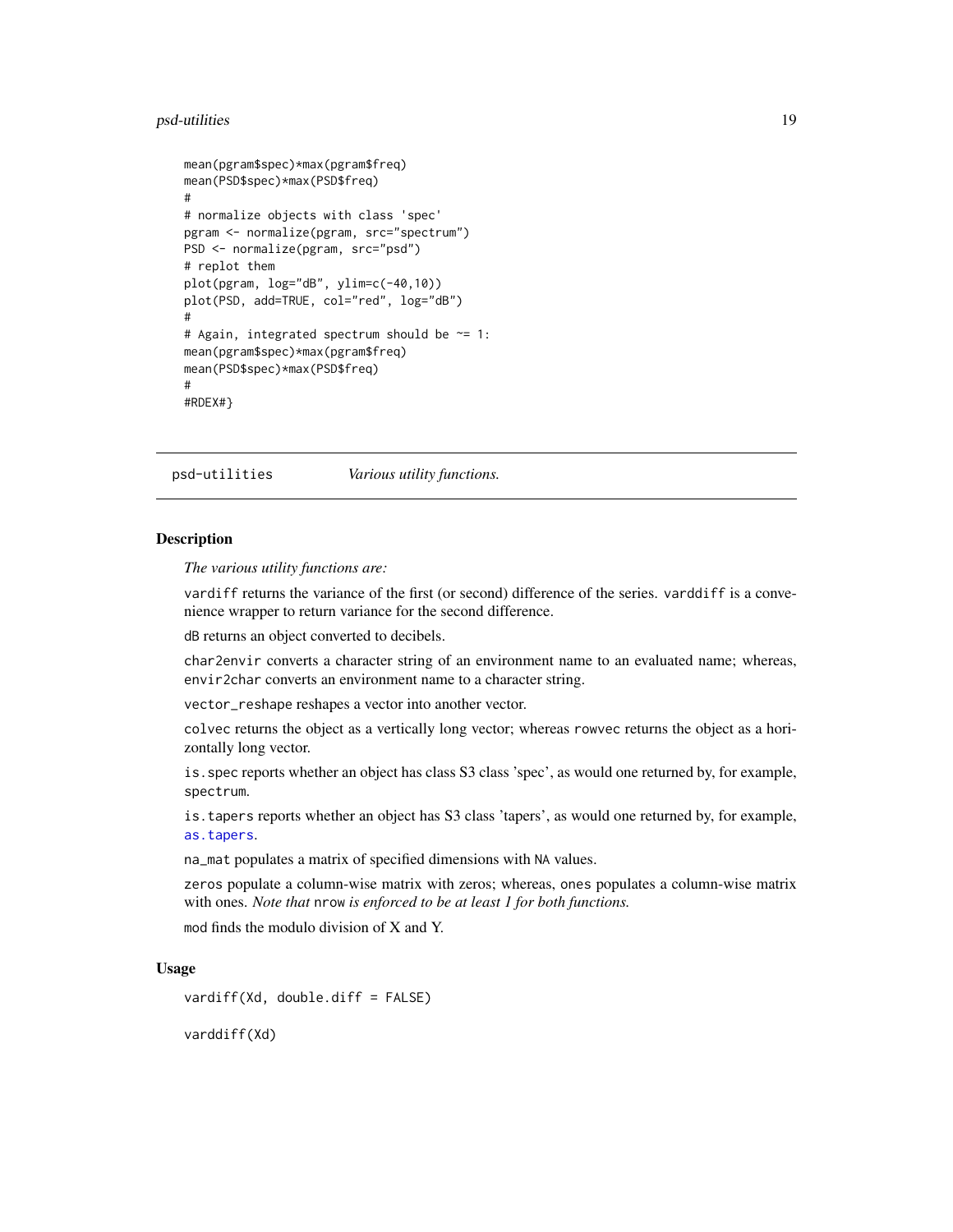```
dB(Rat, invert = FALSE, pos-only = TRUE, is power = FALSE)char2envir(envchar)
envir2char(envir)
vector_reshape(x, vec.shape = c("horizontal", "vertical"))
## Default S3 method:
vector_reshape(x, vec.shape = c("horizontal", "vertical"))
colvec(x)
rowvec(x)
is.spec(Obj)
is.tapers(Obj)
na_matrix(nrow, ncol = 1)## Default S3 method:
na_mat(nrow, ncol = 1)
zeros(nrow)
## Default S3 method:
zeros(nrow)
ones(nrow)
## Default S3 method:
ones(nrow)
mod(X, Y)## Default S3 method:
mod(X, Y)
```
### Arguments

| Xd          | object to difference                                                    |
|-------------|-------------------------------------------------------------------------|
| double.diff | logical; should the double difference be used instead?                  |
| Rat         | numeric; A ratio to convert to decibels (dB).                           |
| invert      | logical; assumes Rat is already in decibels, so return ratio            |
| pos.only    | logical; if invert=FALSE, sets negative or zero values to NA            |
| is.power    | logical; should the factor of 2 be included in the decibel calculation? |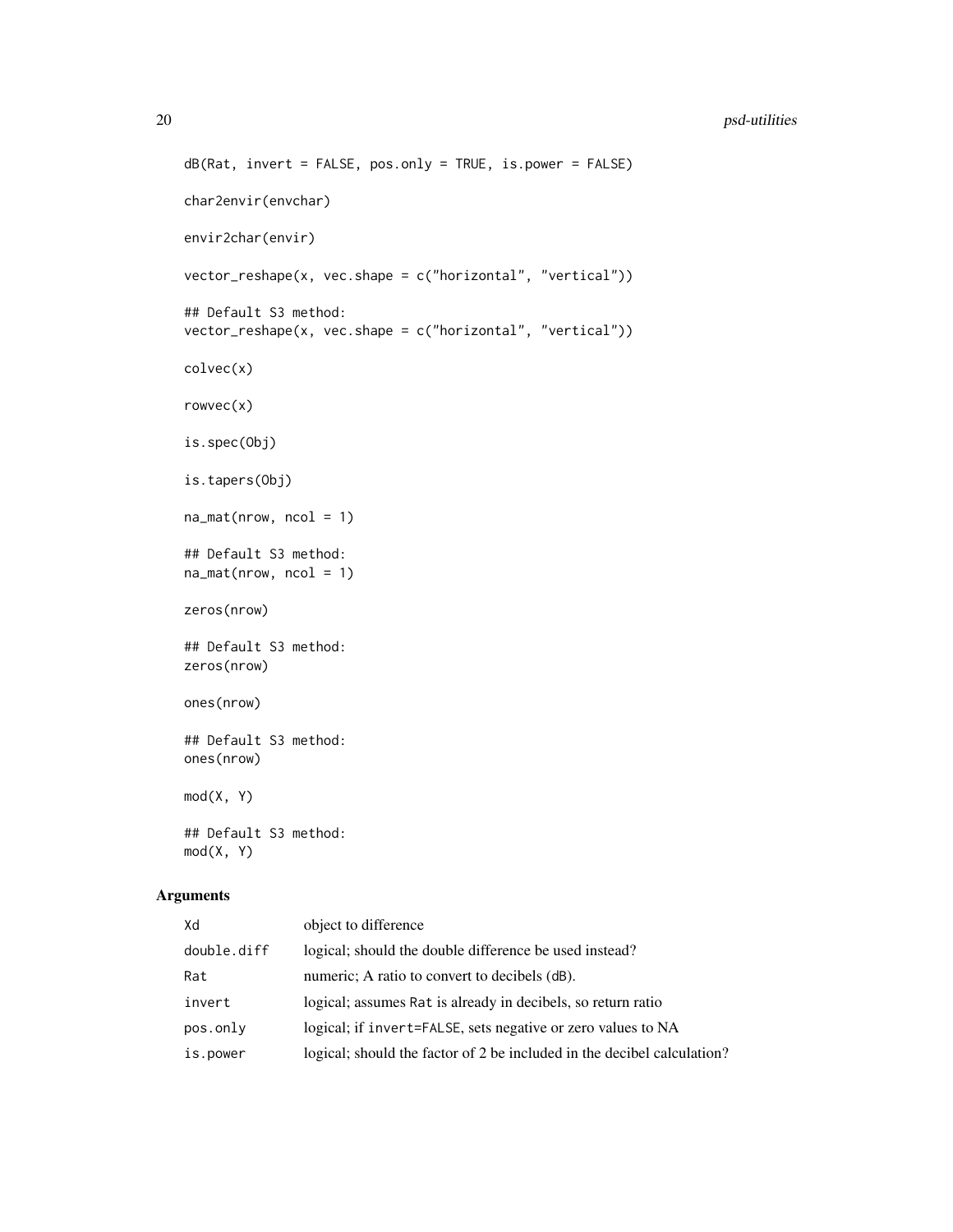#### psd-utilities 21

| envchar   | An object with class 'character'.                           |
|-----------|-------------------------------------------------------------|
| envir     | An object of class 'environment'.                           |
| X         | An object to reshape (vector_reshape).                      |
| vec.shape | choice between horizontally-long or vertically-long vector. |
| Obj       | An object to test for class inheritance.                    |
| nrow      | integer; the number of rows to create.                      |
| ncol      | integer; the number of columns to create (default 1).       |
| X         | numeric; the "numerator" of the modulo division             |
| Y         | numeric; the "denominator" of the modulo division           |

### Details

Decibels are defined as  $10\log_{10}\frac{X_1}{X_2}$ , unless is.power=TRUE in which  $\mathrm{db}X^2 \equiv 20\log_{10}X^2$ colvec, rowvec are simple wrapper functions to vector\_reshape.

Modulo division has higher order-of-operations ranking than other arithmetic operations; hence,  $x + 1$  %% y is equivalent to  $x + (1 \frac{8}{9})$  which can produce confusing results. mod is simply a series of trunc commands which reduces the chance for unintentionally erroneous results.

### Value

char2envir returns the result of evaluating the object: an environment object; envir2char returns the result of deparsing the environment name: a character string.

vector\_reshape returns a "reshaped" vector, meaning it has had it's dimensions changes so that it has either one row (if vec.shape=="horizontal"), or one column ("vertical").

is.spec and is.tapers both return logicals about whether or not the object does have class 'spec' or 'tapers', respectively

na\_mat returns a matrix of dimensions (nrow,ncol) with NA values, the representation of which is set by NA\_real\_

For zeros or ones respectively, a matrix vector with nrow zeros or ones.

mod returns the result of a modulo division, which is equivalent to (X) %% (Y).

#### Note

char2envir ensures the envchar object is a character, so that something is not unintentionally evaluated; envir2char simply deparses the object name.

The performance of mod has not been tested against the %% arithmetic method – it may or may not be slower for large numeric vectors.

### Author(s)

A.J. Barbour <andy.barbour@gmail.com>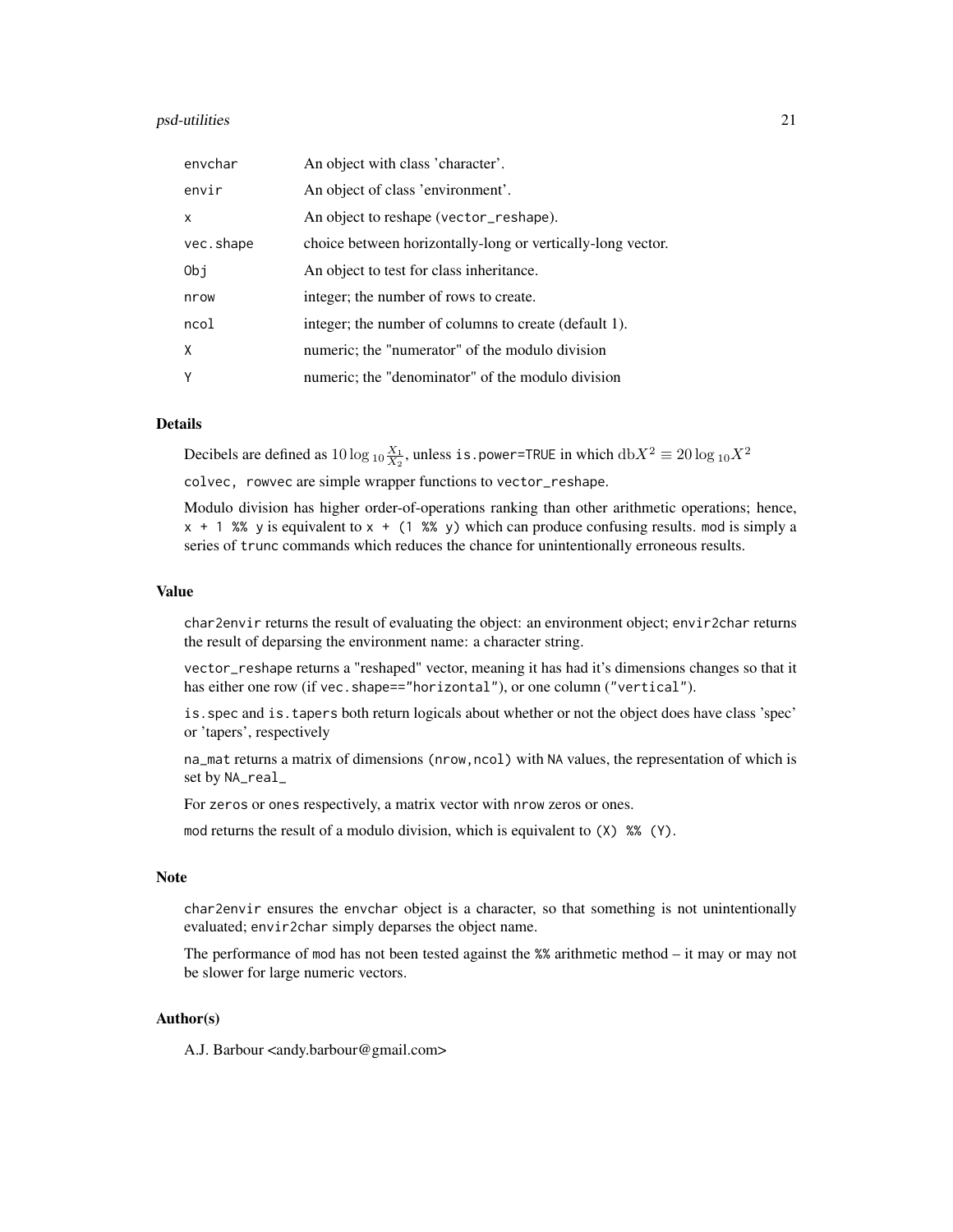### <span id="page-21-0"></span>References

For [mod](#page-18-1): see Peter Dalgaard's explanation of the non-bug (#14771) I raised (instead I should've asked it on R-help): [https://bugs.r-project.org/bugzilla3/show\\_bug.cgi?id=14771#c2](https://bugs.r-project.org/bugzilla3/show_bug.cgi?id=14771#c2)

### See Also

[psd-package](#page-1-1), [as.tapers](#page-3-1)

### Examples

```
#RDEX#\dontrun{
require(psd)
##
## Various utilities
##
set.seed(1234)
X < - rnorm(1e2)
##
## Matrix and vector creation:
##
# NA matrix
nd \le -5na_mat(nd)
na_mat(nd,nd-1)
# zeros
zeros(nd)
# and ones
ones(nd)
##
## Check for tapers object:
##
is.tapers(X)
is.tapers(as.tapers(X))
##
## Check for spec object:
##
PSD <- spectrum(X, plot=FALSE)
# return is class 'spec'
is.spec(PSD) # TRUE
# but the underlying structure is just a list
PSD <- unclass(PSD)
is.spec(PSD) # FALSE
##
## Environment character strings
##
print(envname <- get_psd_env_name())
print(envir <- char2envir(envname))
try(char2envir("some nonexistent environment"), silent=TRUE) # error
# and environment objects:
print(.GlobalEnv)
envir2char(.GlobalEnv)
envir2char(envir)
```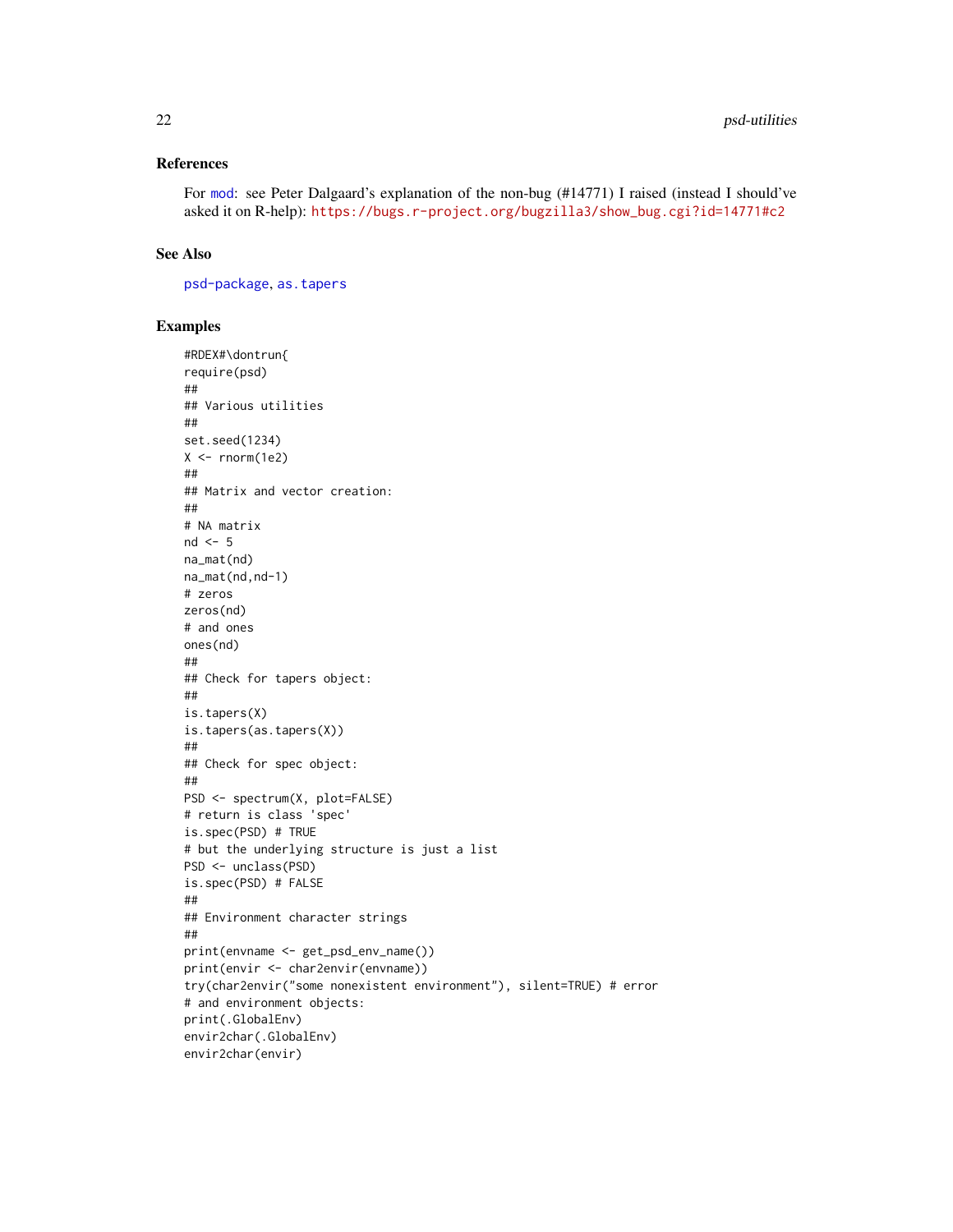#### <span id="page-22-0"></span>psdcore that the contract of the contract of the contract of the contract of the contract of the contract of the contract of the contract of the contract of the contract of the contract of the contract of the contract of t

```
try(envir2char(some_nonexistent_environment), silent=TRUE) # error
##
## decibels
##
dB(1) # signal is equal <--> zero dB
sig \leftarrow 1e-10all.equal(sig, dB(dB(sig), invert=TRUE))
pow \le sig \ast 2
all.equal(pow, dB(dB(sig, is.power=TRUE), invert=TRUE, is.power=TRUE))
##
## Variance of difference series
##
vardiff(X)
varddiff(X)
all.equal(vardiff(X, TRUE), varddiff(X))
##
## modulo division
##
x \le -1:10mc1a < -mod(1,2)mc2a \leq mod(1+x,2)mc1b \leq 1 %% 2
mc2b \le -1 + x % 2mc2c \leftarrow (1 + x) %all.equal(mc1a, mc1b) # TRUE
all.equal(mc2a, mc2b) # "Mean absolute difference: 2"
all.equal(mc2a, mc2c) # TRUE
##
#RDEX#}
```
<span id="page-22-1"></span>psdcore *Multitaper power spectral density estimates of a series.*

### Description

Compute power spectral density (PSD) estimates for the input series using sine multitapers.

### Usage

```
psdcore(X.d, X.frq = NULL, ntaper = as.tapers(1), ndecimate = 1L,preproc = TRUE, na.action = stats::na.fail, first.last = TRUE,
 plotpsd = FALSE, as.spec = TRUE, refresh = FALSE, verbose = FALSE,
  ...)
## Default S3 method:
psdcore(X.d, X.frq = NULL, ntager = as.tapers(1),ndecimate = 1L, preproc = TRUE, na.action = stats::na.fail,
 first.last = TRUE, plotpsd = FALSE, as.spec = TRUE, refresh = FALSE,
  verbose = FALSE, ...)
```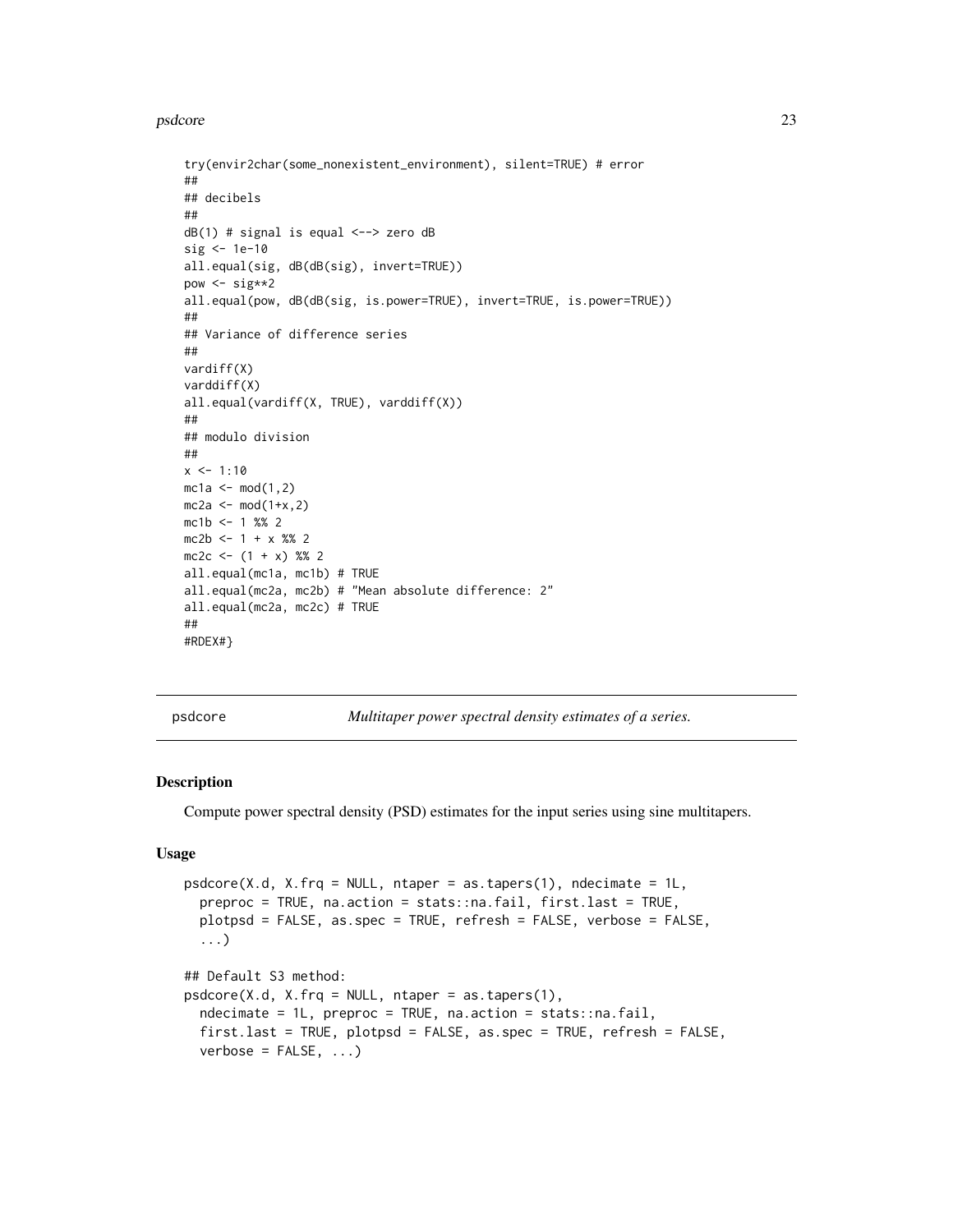#### **Arguments**

| X.d        | the series to estimate a spectrum for                                      |
|------------|----------------------------------------------------------------------------|
| X.frq      | scalar; the sampling information (see section Sampling)                    |
| ntaper     | scalar, or vector; the number of tapers                                    |
| ndecimate  | scalar; decimation factor                                                  |
| preproc    | logical; should X.d have a linear trend removed?                           |
| na.action  | the function to deal with NA values                                        |
| first.last | the extrapolates to give the zeroth and Nyquist frequency estimates        |
| plotpsd    | logical; should the estimate be shown compared to the spec. pgram estimate |
| as.spec    | logical; should the object returned be of class 'spec'?                    |
| refresh    | logical; ensure a free environment prior to execution                      |
| verbose    | logical; should messages be given?                                         |
| $\cdots$   | (unused) Optional parameters                                               |

#### Details

Tapering: The parameter ntaper specifies the number of sine tapers to be used at each frequency: equal tapers at each frequency for a scalar; otherwise, use ntaper[j] sine tapers at frequency[j].

**Truncation:** The series, with length N, is necessarily truncated so that  $1+N/2$  evenly spaced frequencies are returned. This truncation makes the series length "highly composite", which the discrete Fourier transform (DFT) is most efficient. The vignette "fftw" (accessed with vignette("fftw",package="psd")) shows how the performance of a DFT can be affected by series length.

Decimation: The parameter ndecimate determines the number of PSD estimates actually computed. This number is defined as a fraction of the truncated length,  $(1 + N/2)/n_d$ . Linear interpolation is used.

**Sampling:** If X. frq is NULL, the value is assumed to be 1, unless X. d is a 'ts' object. If X. frq  $> 0$  it's assumed the value represents *frequency* (e.g. Hz). If X. frq  $< 0$  it's assumed the value represents *interval* (e.g. seconds).

#### Value

An list object, invisibly. If as.spec=TRUE then an object with class spec; otherwise the list object will have information similar to a spec object, but with a few additional fields.

#### Warning

Decimation is not well tested as of this point.

The first.last parameter is a workaround for potential bug (under investigation), which causes the power at the zero and Nyquist frequencies to have anomalously low values. This argument enables using linear *extrapolation* to correct these values. The feature will be deprecated if the supposed bug is both identified and fixed.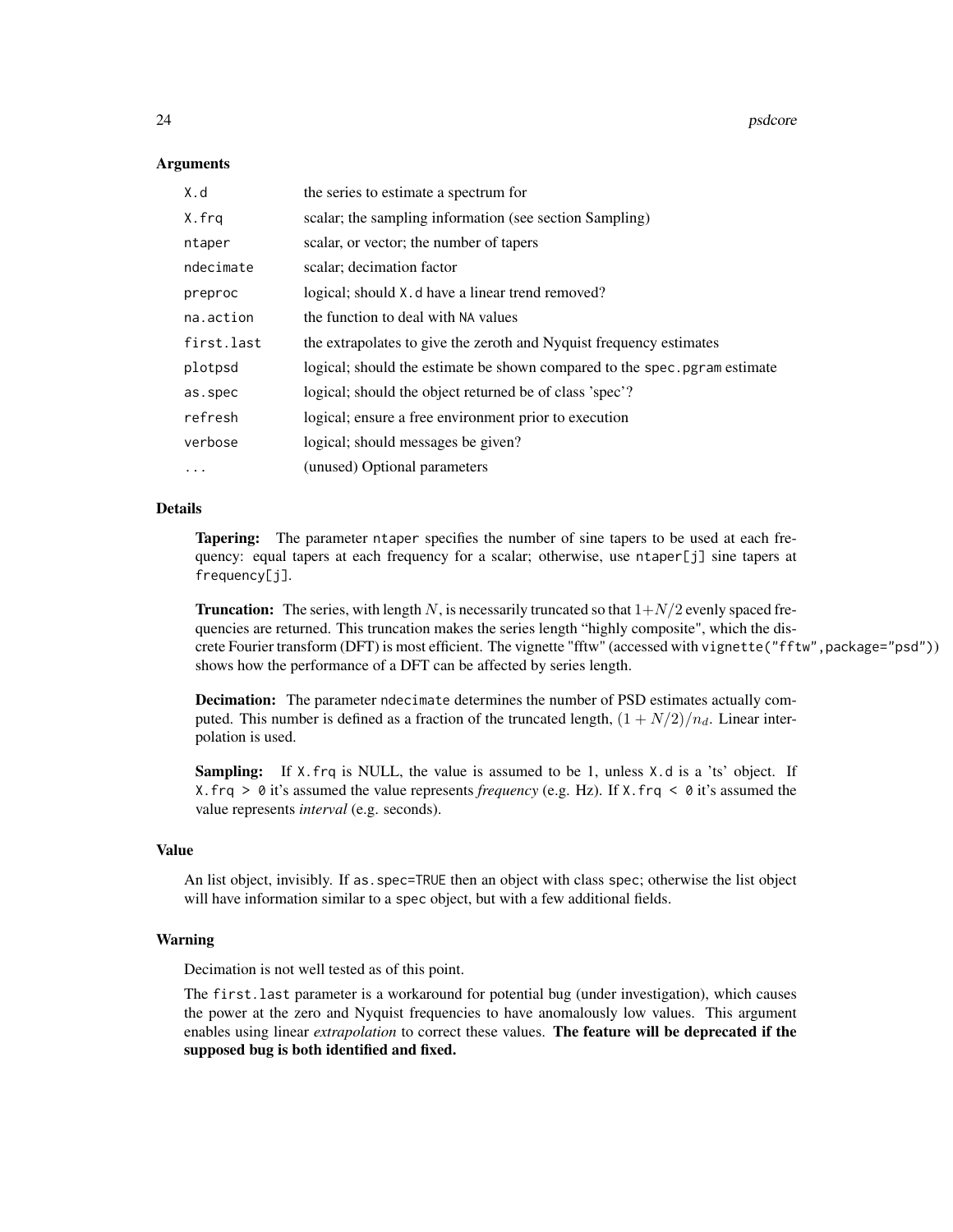### <span id="page-24-0"></span>pspectrum 25

### Author(s)

A.J. Barbour <andy.barbour@gmail.com> adapted original by R.L.Parker.

#### See Also

[pspectrum](#page-24-1), [riedsid](#page-27-1)

### Examples

```
#RDEX#\dontrun{
require(psd)
##
## Multitaper PSD estimation
##
set.seed(1234)
X < - rnorm(1e3)
#
# use the defaults, and appeal to plot.spec
plot(psdcore(X))
#
# use more tapers, compare to stats::spectrum, and clear
# env data from the previous calculation
psdcore(X, ntapers=10, plotpsd=TRUE, refresh=TRUE)
#
# change the sampling frequency to 20
psdcore(X, 20, 10, plotpsd=TRUE, refresh=TRUE)
#RDEX#}
```
<span id="page-24-1"></span>pspectrum *Adaptive sine multitaper power spectral density estimation.*

### Description

This is the primary function to be used in this package, and returns power spectral density estimates where the number of tapers at each frequency has been iteratively optimized (niter times).

### Usage

```
pspectrum(x, x.frqsamp = 1, ntap.init = 7, niter = 3, AR = FALSE,
 Nyquist.normalize = TRUE, verbose = TRUE, no.history = FALSE,
 plot = FALSE, ...)## Default S3 method:
pspectrum(x, x.frqsamp = 1, ntap.init = 7, niter = 3,
 AR = FALSE, Nyquist.normalize = TRUE, verbose = TRUE,
 no. history = FALSE, plot = FALSE, ...)## S3 method for class 'spec'
```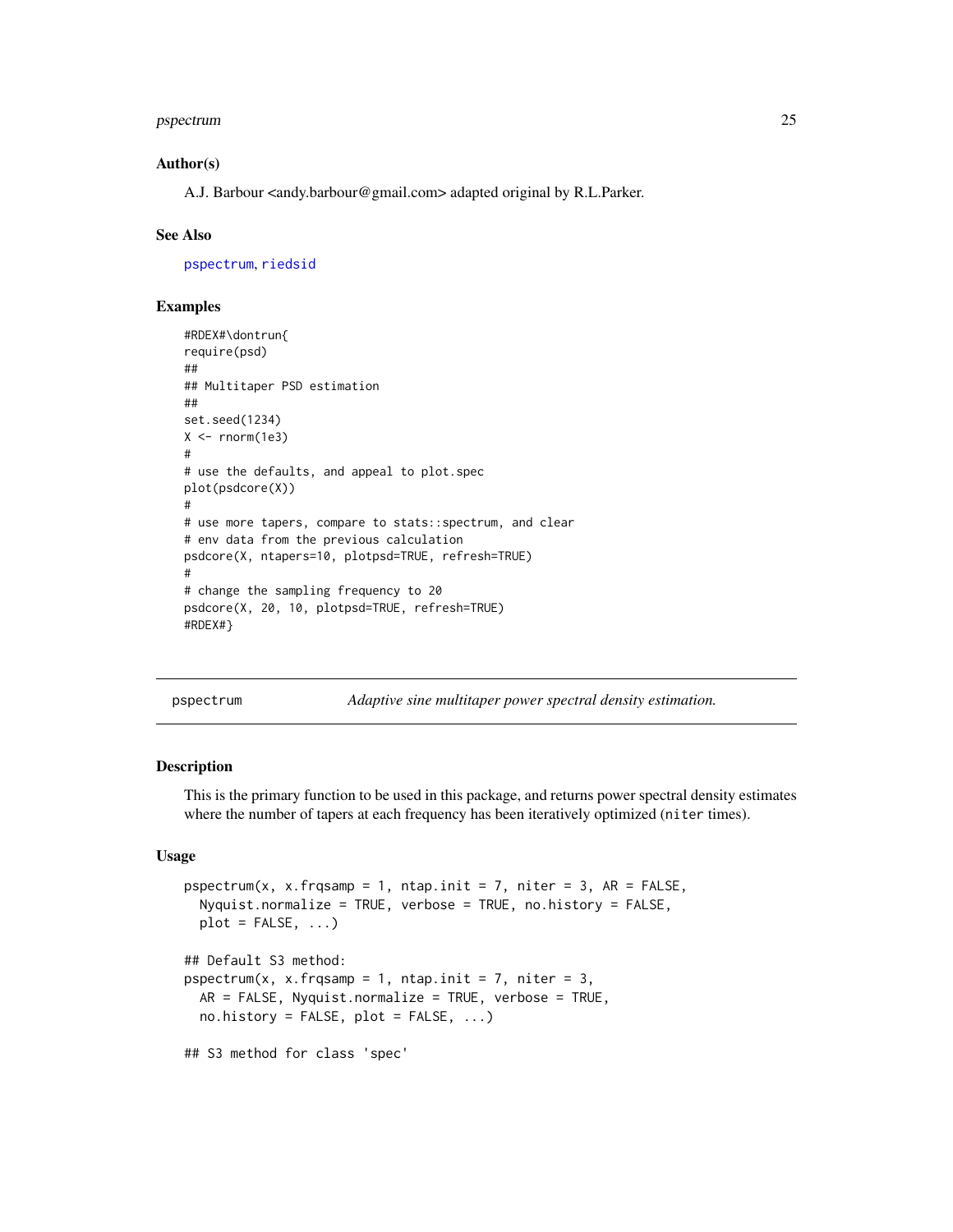```
pspectrum(x, x.frqsamp = 1, ntap.init = 7, niter = 3,
 AR = FALSE, Nyquist.normalize = TRUE, verbose = TRUE,
 no.history = FALSE, plot = FALSE, ...
```
### Arguments

| x                 | vector; series to estimate PSD for.                                            |
|-------------------|--------------------------------------------------------------------------------|
| x.frqsamp         | scalar; the sampling rate (e.g. Hz) of the series x.                           |
| ntap.init         | scalar; the number of sine tapers to use in the pilot spectrum estimation.     |
| niter             | scalar; the number of adaptive iterations to execute after the pilot spectrum. |
| AR                | logical; should the effects of an AR model be removed from the pilot spectrum? |
| Nyquist.normalize |                                                                                |
|                   | logical; should the units be returned on Hz, rather than Nyquist?              |
| verbose           | logical; Should messages be given?                                             |
| no.history        | logical; Should the adaptive history <i>not</i> be saved?                      |
| plot              | logical; Should the results be plotted?                                        |
| $\cdots$          | Optional parameters passed to riedsid                                          |

### Details

See the Adaptive estimation section in the description of the [psd-package](#page-1-1) for details regarding adaptive estimation.

### Value

Object with class 'spec', invisibly. It also assigns the object to "final\_psd" in the working environment.

#### Author(s)

A.J. Barbour <andy.barbour@gmail.com> adapted original by R.L. Parker.

### See Also

[psdcore](#page-22-1), [pilot\\_spec](#page-8-1), [riedsid](#page-27-1), [prewhiten](#page-10-1)

### Examples

```
#RDEX#\dontrun{
require(psd)
##
## Adaptive multitaper PSD estimation
## (portions extracted from overview vignette)
##
require(RColorBrewer)
##
## adaptive estimation for the Project MAGNET dataset
data(magnet)
```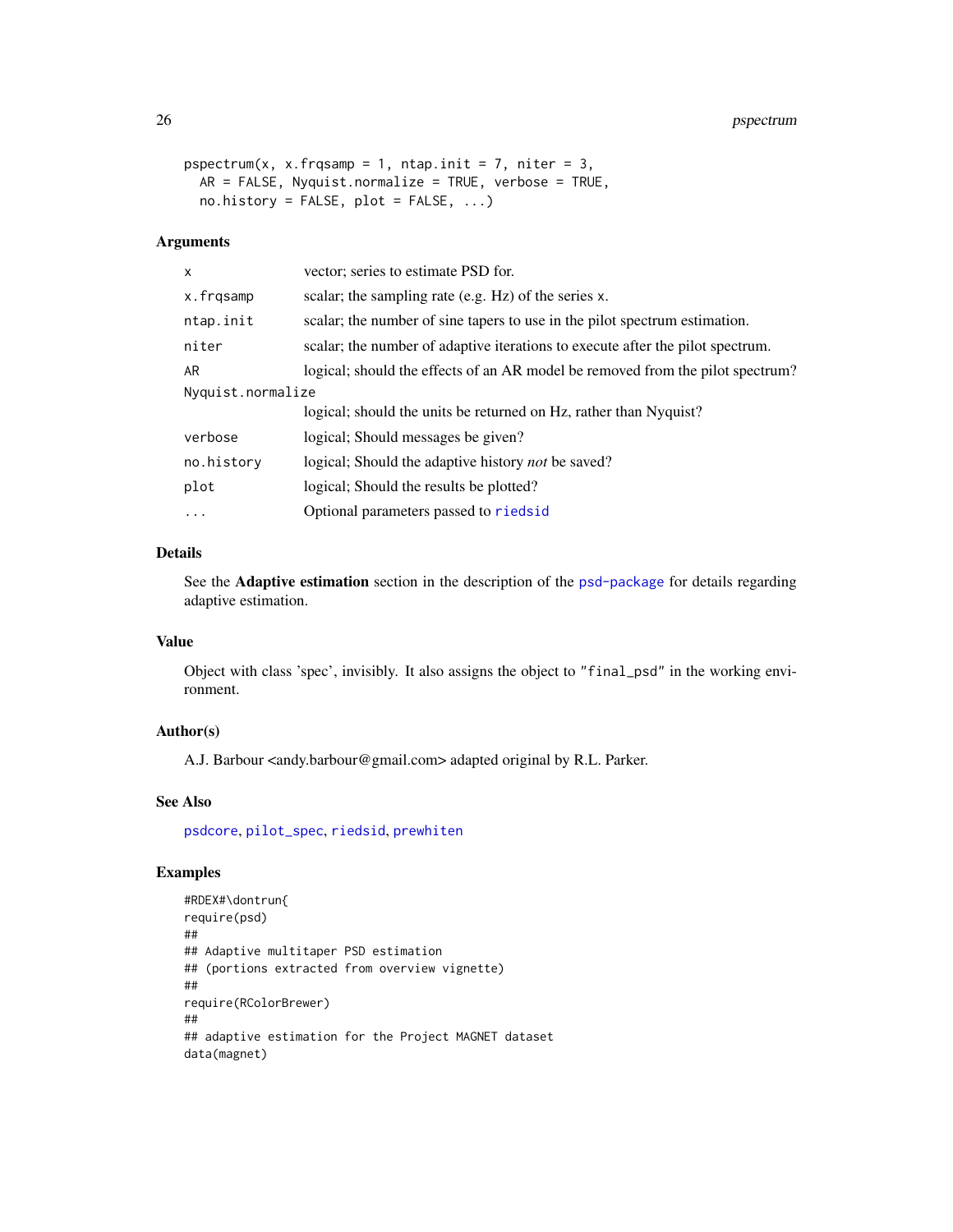#### pspectrum 27

```
# adaptive psd estimation (turn off diagnostic plot)
PSDr <- pspectrum(Xr <- magnet$raw, plot=FALSE)
PSDc <- pspectrum(Xc <- magnet$clean, plot=FALSE)
# plot them on the same scale
plot(PSDc, log="dB", main="Raw and Clean Project MAGNET power spectral density",
     lwd=3, ci.col=NA, ylim=c(0,32), yaxs="i")
plot(PSDr, log="dB", add=TRUE, lwd=3, lty=5)
text(c(0.25,0.34), c(11,24), c("Clean","Raw"), cex=1)
## Change sampling, and inspect the diagnostic plot
pspectrum(Xc, niter=1, x.frqsamp=10)
## Say we forgot to assign the results: we can recover from the environment with:
PSDc_recovered <- psd:::psd_envGet("final_psd")
plot(PSDc_recovered)
##
## Visualize adaptive history
##
## Previous adaptive estimation history
pspectrum(Xc, niter=6, plot=FALSE)
AH <- get_adapt_history()
Freqs <- (AH$freq)
Dat <- AH$stg_psd
numd <- length(Freqs)
numit <- length(Dat)
StgPsd <- dB(matrix(unlist(Dat), ncol=numit))
Dat <- AH$stg_kopt
StgTap <- matrix(unlist(Dat), ncol=numit)
rm(Dat, AH)
## plot psd history
seqcols <- 1:numit
itseq <- seqcols - 1
toadd <- matrix(rep(itseq, numd), ncol=numit, byrow=TRUE)
par(xpd=TRUE)
matplot(Freqs, StgPsd + (sc<-9)*toadd, type="l", lty=1, lwd=2, col="black",
             main="PSD estimation history", ylab="", xlab="Spatial frequency",
             yaxt="n", frame.plot=FALSE)
text(.52, 1.05*sc*itseq, itseq)
text(.49, 1.1*sc*numit, "Stage:")
## plot taper history "mountain range" silhouettes
par(xpd=TRUE)
Cols <- rev(rev(brewer.pal(9, "PuBuGn"))[seqcols])
invisible(lapply(rev(seqcols), FUN=function(mcol, niter=numit, Frq=Freqs, Dat=StgTap, cols=Cols){
  iter <- (niter+1)-mcol
  y \leftarrow \text{Dat}[, mcol]
  icol <- Cols[mcol]
  if (iter==1){
    plot(Frq, y, type="h", col=icol,
           main="Taper optimization history", ylab="", xlab="Spatial frequency",
           ylim=c(-50,650), frame.plot=FALSE)
```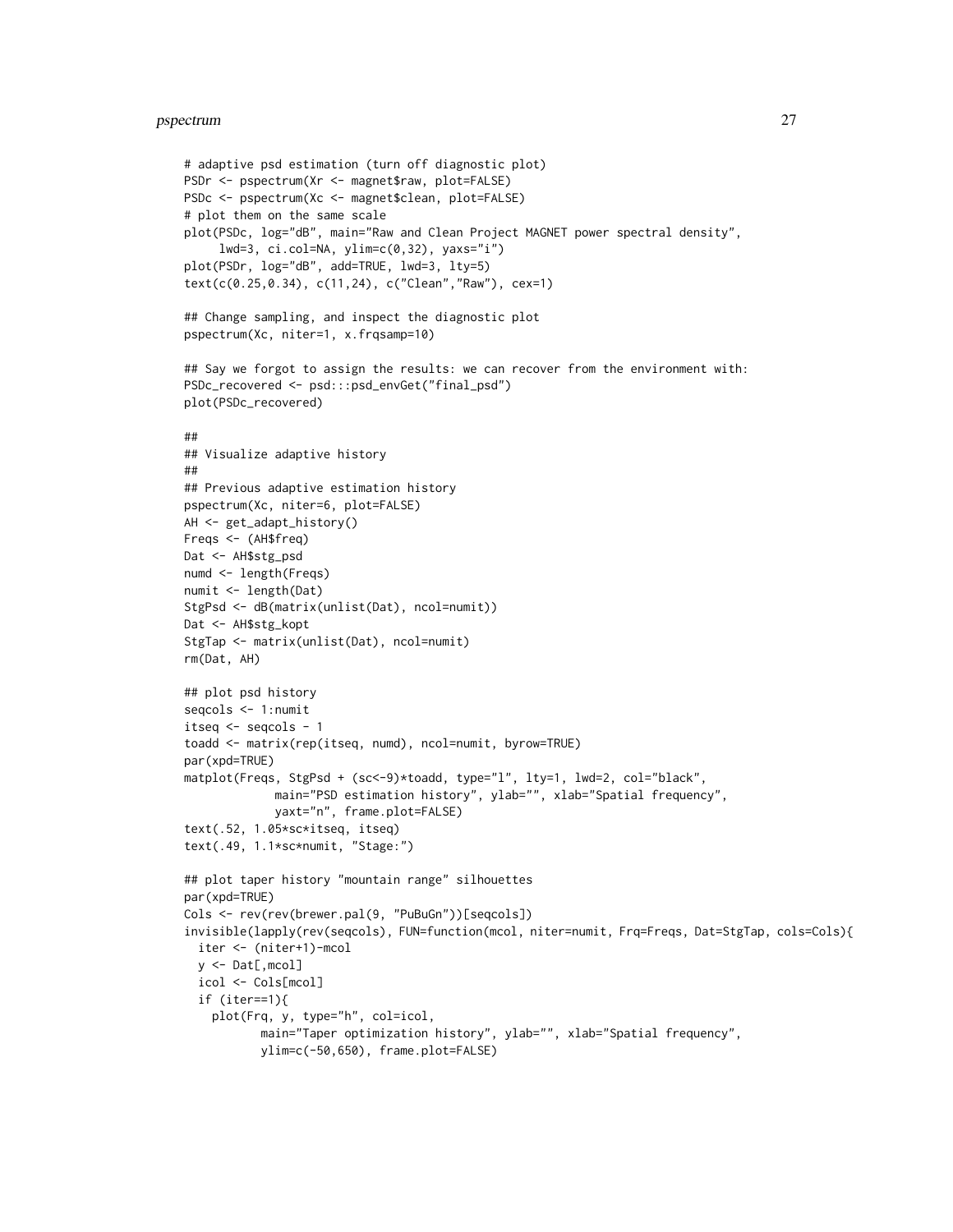28 riedsid

```
} else {
    lines(Frq, y, type="h", col=icol)
  }
  lines(Frq, y, type="l", lwd=1.2)
  x \leftarrow (c(0,1) + iter - 1) \times .05 + 0.075y <- c(595,595,650,650,595)+10
  text(mean(x),max(y)+1.0*diff(range(y)), mcol-1)
  polygon(c(x,rev(x),x[1]),y,border="black",col=icol)
}
)) # end of invisible lapply
#RDEX#}
```

```
riedsid Constrained, optimal tapers using the Riedel & Sidorenko–Parker
                    method.
```
#### Description

Estimates the optimal number of tapers at each frequency of given PSD, using a modified Riedel-Sidorenko MSE recipe (RS-RLP).

#### Usage

```
riedsid(PSD, ntaper, tapseq = NULL, Deriv.method = c("local_qls", "spg"),
  Local.loss = c("Optim", "Less", "More"), constrained = TRUE,
  c. method = NULL, verbose = TRUE, \ldots)
## S3 method for class 'spec'
riedsid(PSD, ...)
## Default S3 method:
riedsid(PSD, ntaper, tapseq = NULL,
  Deriv.method = c("local_qls", "spg"), Local.loss = c("Optim", "Less",
  "More"), constrained = TRUE, c.method = NULL, verbose = TRUE, \ldots)
```
### Arguments

| <b>PSD</b>   | vector or class 'spec'; the spectral values used to optimize taper numbers |
|--------------|----------------------------------------------------------------------------|
| ntaper       | scalar or vector; number of tapers to apply optimization                   |
| tapseq       | vector; representing positions or frequencies (same length as PSD)         |
| Deriv.method | character string; choice of gradient estimation method                     |
| Local.loss   | string; sets how sensitive the spectral derivatives are                    |
| constrained  | logical; should the taper constraints be applied to the optimum tapers?    |
| c.method     | string; constraint method to use if constrained=TRUE                       |
| verbose      | logical; should messages be printed?                                       |
| .            | optional argments passed to constrain_tapers                               |
|              |                                                                            |

<span id="page-27-0"></span>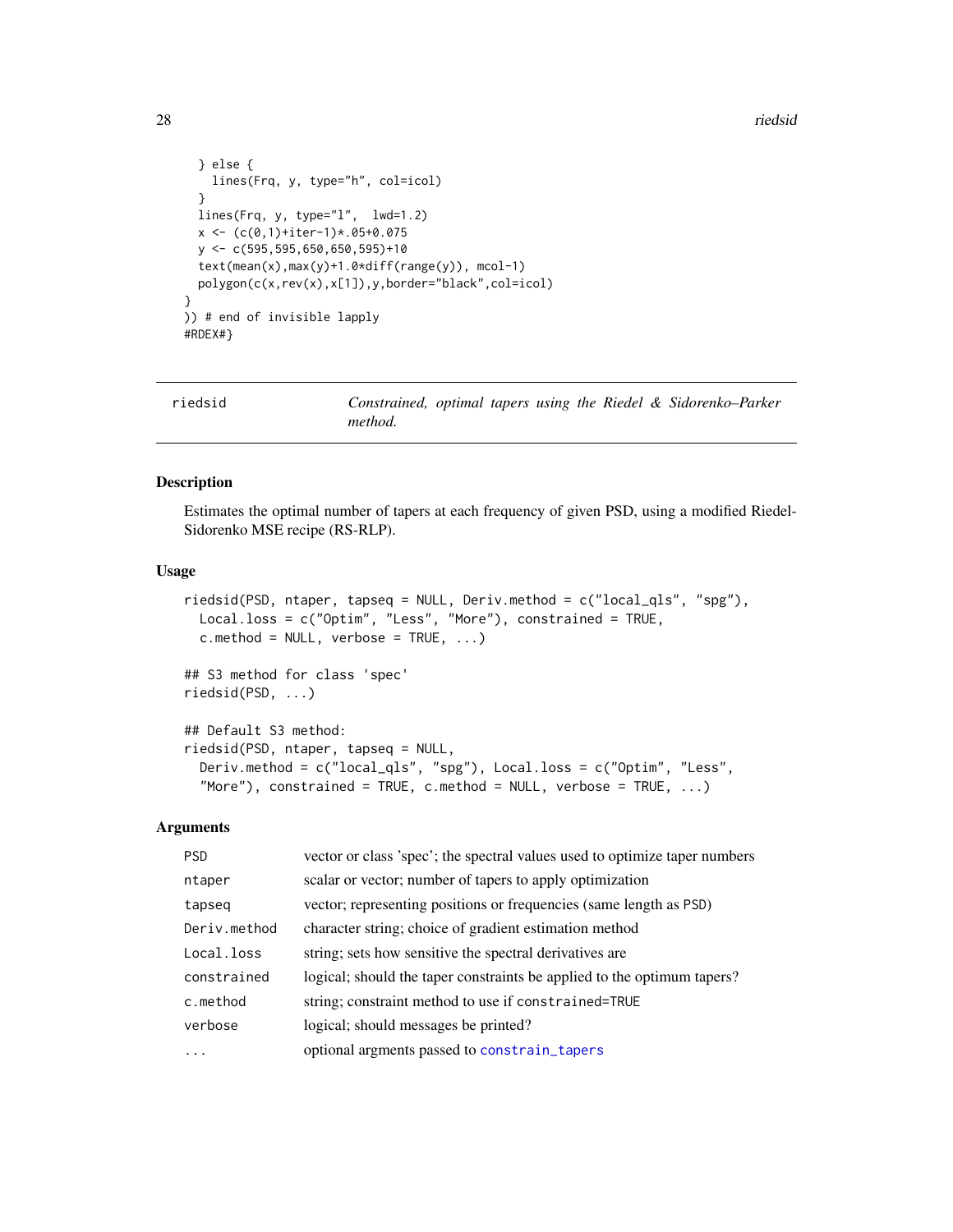#### <span id="page-28-0"></span>riedsid 29

### Details

The optimization is as follows. First, weighted derivatives of the input PSD are computed. Using those derivates the optimal number of tapers is found through the RS-RLP formulation. Constraints are then placed on the practicable number of tapers.

Taper constraints: The parameter c.method provides an option to change the method of taper constraints. A description of each may be found in the documentation for [constrain\\_tapers](#page-37-1). Once can use constrained=FALSE to turn off all taper constraints; this could lead to strange behavior though.

Spectral derivatives: The parameter Deriv.method determines which method is used to estimate derivatives.

- "local\_qls" (default) uses quadratic weighting and local least-squares estimation; then, Local.loss can alter slightly the weighting to make the derivatives more or less succeptible to changes in spectral values. Can be slower than "spg".
- "spg" uses [splineGrad](#page-35-1); then, additional arguments may be passed to control the smoothness of the derivatives (e.g spar in smooth.spline).

### Value

Object with class 'tapers'.

#### Warning

The "spg" can become numerically unstable, and it's not clean when it will be preferred to the "local\_qls" method other than for efficiency's sake.

#### Author(s)

A.J. Barbour <andy.barbour@gmail.com> adapted original by R.L. Parker.

#### See Also

[constrain\\_tapers](#page-37-1), [psdcore](#page-22-1), smooth.spline

### Examples

```
#RDEX#\dontrun{
require(psd)
##
## Riedel-Sidorenko--Parker taper optimization
##
set.seed(1234)
# some params
nd <- 512 # num data
ntap <- 10 # num tapers
nrm <- 40 # sharpness of the peaks rel 2*variance
#
# create a pseudo spectrum
# with broad peaks
```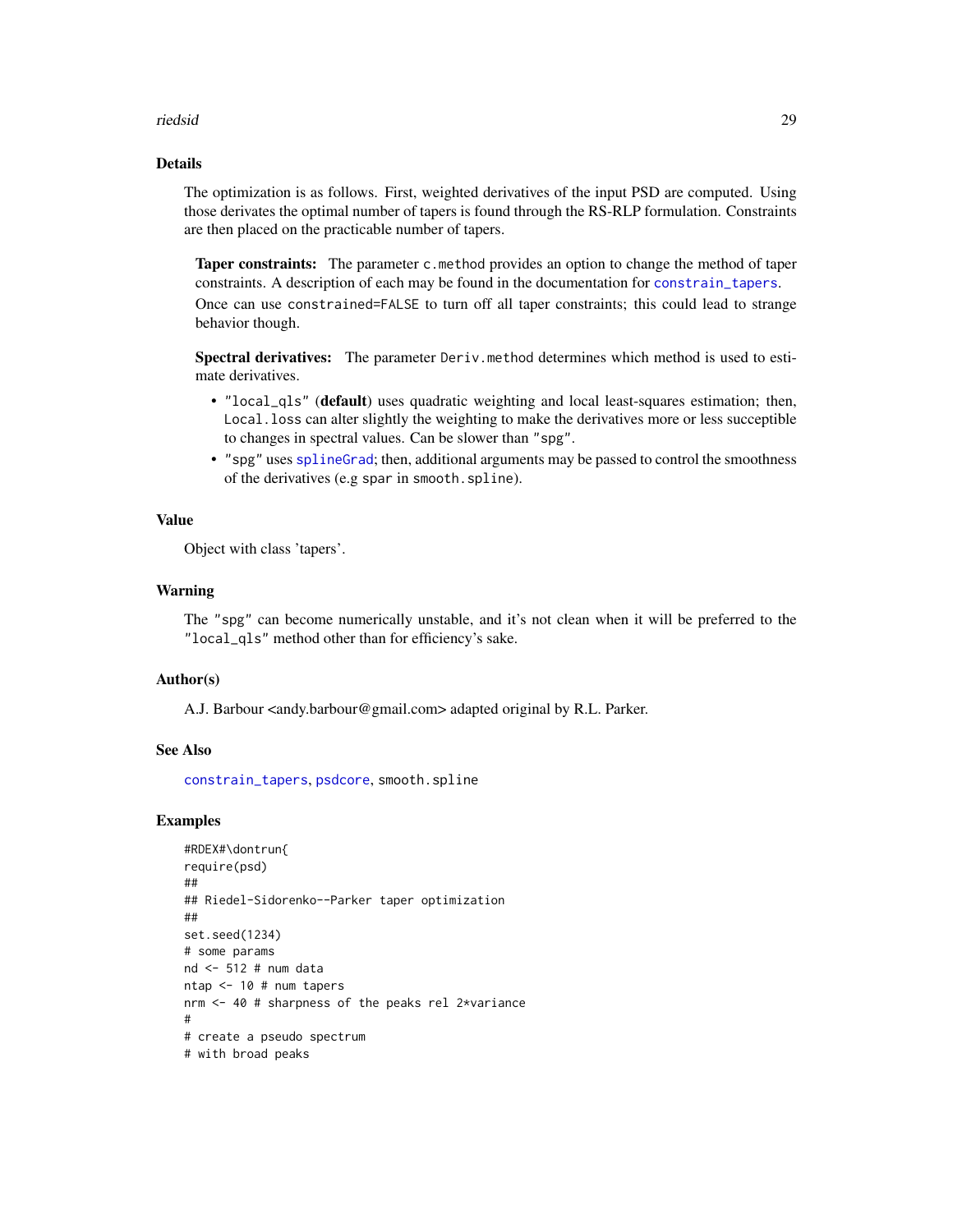```
riex <- rnorm(nd) + nrm*abs(cos(pi*(x<-0:(nd-1))/180) + 1.2)
riex <- riex + 8*nrm*dcauchy(x, nd/3)
riex <- riex + 5*nrm*dnorm(x, nd/2)
# flat regions
riex[riex<25] <- 25
ried <- dB(riex, invert=TRUE)
#
# optimize tapers
rtap <- riedsid(riex, ntaper=ntap)
#
# plot
op <- par(no.readonly = TRUE)
par(mfrow=c(2,1), mar=rep(1.3,4), mai=rep(0.6,4))
# ... the mock spectrum
plot(riex, type="h", xaxs="i", ylim=c(0,200))
# ... the optimal tapers
plot(rtap, log="y")
# original tapers:
lines(as.tapers(rep.int(ntap,nd)), col="blue")
par(op)
#RDEX#}
```
spec-methods *Generic methods for objects with class* 'spec'*.*

#### Description

Generic methods for objects with class 'spec'.

### Usage

```
## S3 method for class 'spec'
as.data.frame(x, ...)
## S3 method for class 'spec'
```

```
data.frame(x, ...)
```
#### Arguments

| x        | spec object        |
|----------|--------------------|
| $\cdots$ | optional arguments |

### Details

Objects with class 'spec' are simply list objects. as.data.frame converts the list into a 'data.frame' with individual columns for the frequency, PSD, and taper vectors; all other information will be retained as an attribute. data.frame is an alias.

<span id="page-29-0"></span>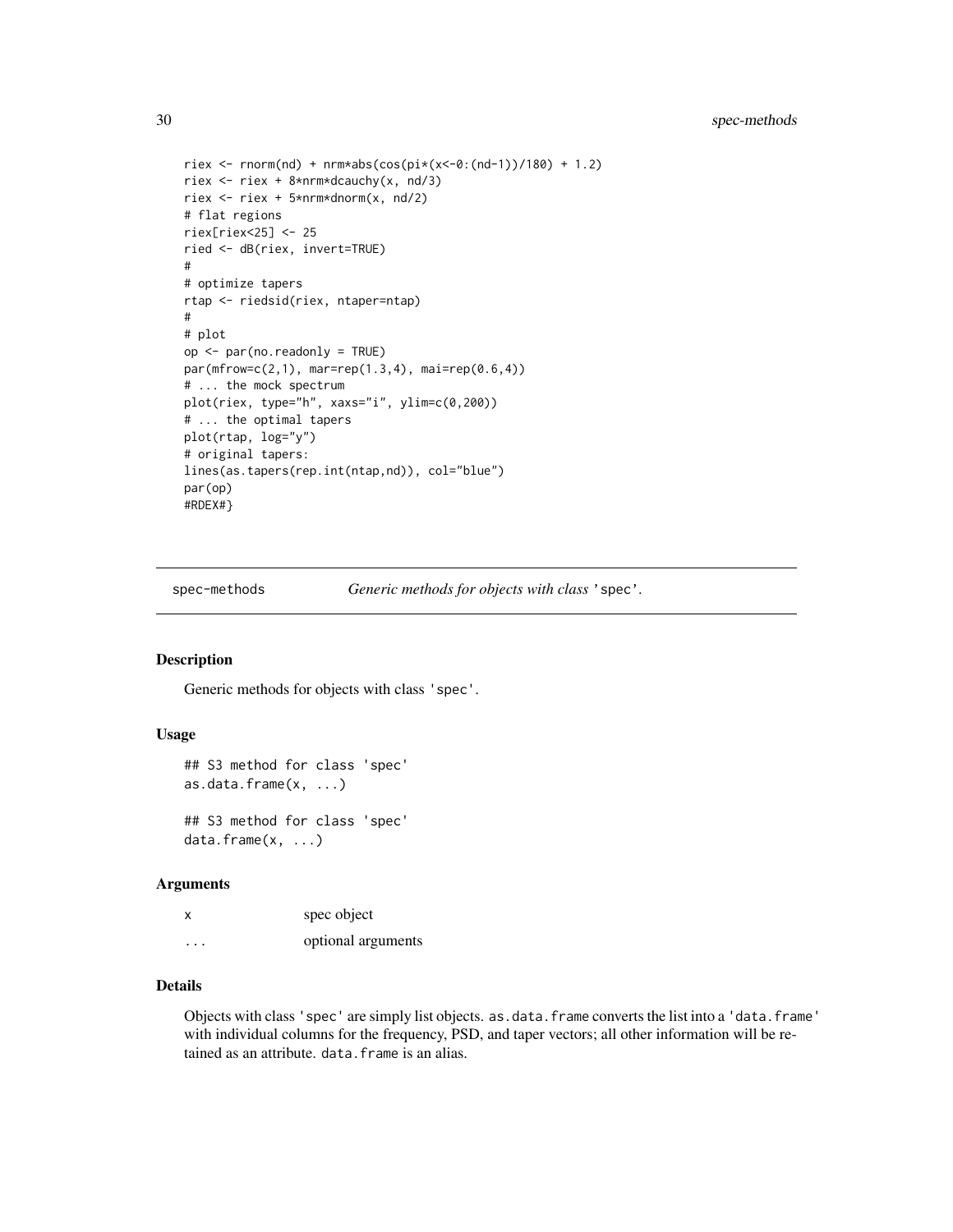```
spectral_properties 31
```
### Author(s)

A.J. Barbour <andy.barbour@gmail.com>

### Examples

```
#RDEX#\dontrun{
require(psd)
##
## Objects with class 'spec'
##
set.seed(1234)
#
x <- spectrum(xn<-rnorm(10), plot=FALSE)
xdf <-as.data.frame(x)
str(xdf)
is.tapers(xdf$taper)
#
# tapers class is retained
#
x \leftarrow psdcore(xn)xdf <- as.data.frame(x)
str(xdf)
is.tapers(xdf$taper)
#RDEX#}
```
<span id="page-30-1"></span>spectral\_properties *Calculate spectral properties.*

### Description

Various spectral properties may be computed from the vector of tapers, and if necessary the sampling frequency.

### Usage

```
spectral_properties(tapvec, f.samp = 1, n.freq = NULL, p = 0.95,
 db.ci = FALSE, \ldots)## S3 method for class 'spec'
spectral_properties(tapvec, ...)
## S3 method for class 'tapers'
spectral_properties(tapvec, f.samp = 1, n.freq = NULL,
 p = 0.95, db.ci = FALSE, ...)
```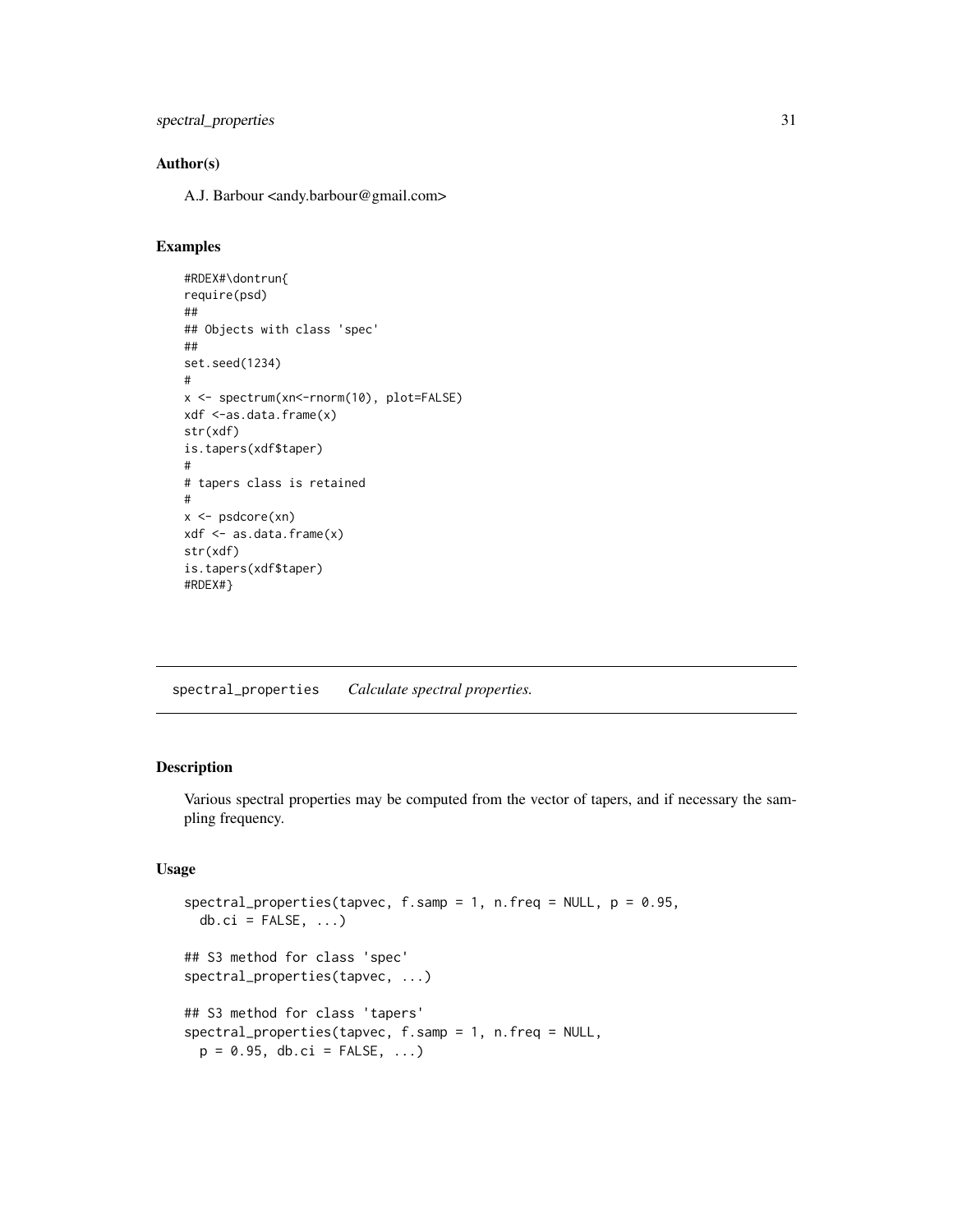#### <span id="page-31-0"></span>Arguments

| tapvec   | object with class tapers or spec                                                                                                    |
|----------|-------------------------------------------------------------------------------------------------------------------------------------|
| f.samp   | scalar; the sampling frequency (e.g. Hz) of the series the tapers are for                                                           |
| n.freq   | scalar; the number of frequencies of the original spectrum (if NULL the length of<br>the tapers object is assumed to be the number) |
| p        | numeric; the coverage probability, bound within $[0, 1)$                                                                            |
| db.ci    | logical; should the uncertainty confidence intervals be returned as decibels?                                                       |
| $\cdots$ | additional arguments (unused)                                                                                                       |

### Value

A list with the following properties (and names):

- taper: The original taper vector.
- stderr.chi .upper, .lower, .median: results returned from [spec\\_confint](#page-34-1).
- resolution: The effective spectral resolution.
- dof: The number of degrees of freedom.
- bw: The effective bandwidth of the spectrum.

#### Parameter Details

Uncertainty: See [spec\\_confint](#page-34-1) for details.

**Resolution:** The frequency resolution depends on the number of tapers  $(K)$ , and is found from

$$
\frac{K \cdot f_N}{N_f}
$$

where  $f_N$  is the Nyquist frequency and  $N_f$  is the number of frequencies estimated.

**Degrees of Freedom:** There are two degrees of freedom for each taper  $K$ :

$$
\nu=2K
$$

Bandwidth: The bandwidth of a multitaper estimate depends on the number of tapers. Following Walden et al (1995) the effective bandwidth is  $\approx 2W$  where

$$
W = \frac{K+1}{2N}
$$

and  $N$  is the number of terms in the series, which makes  $N \cdot W$  the approximate time-bandwidth product.

### Author(s)

A.J. Barbour <andy.barbour@gmail.com>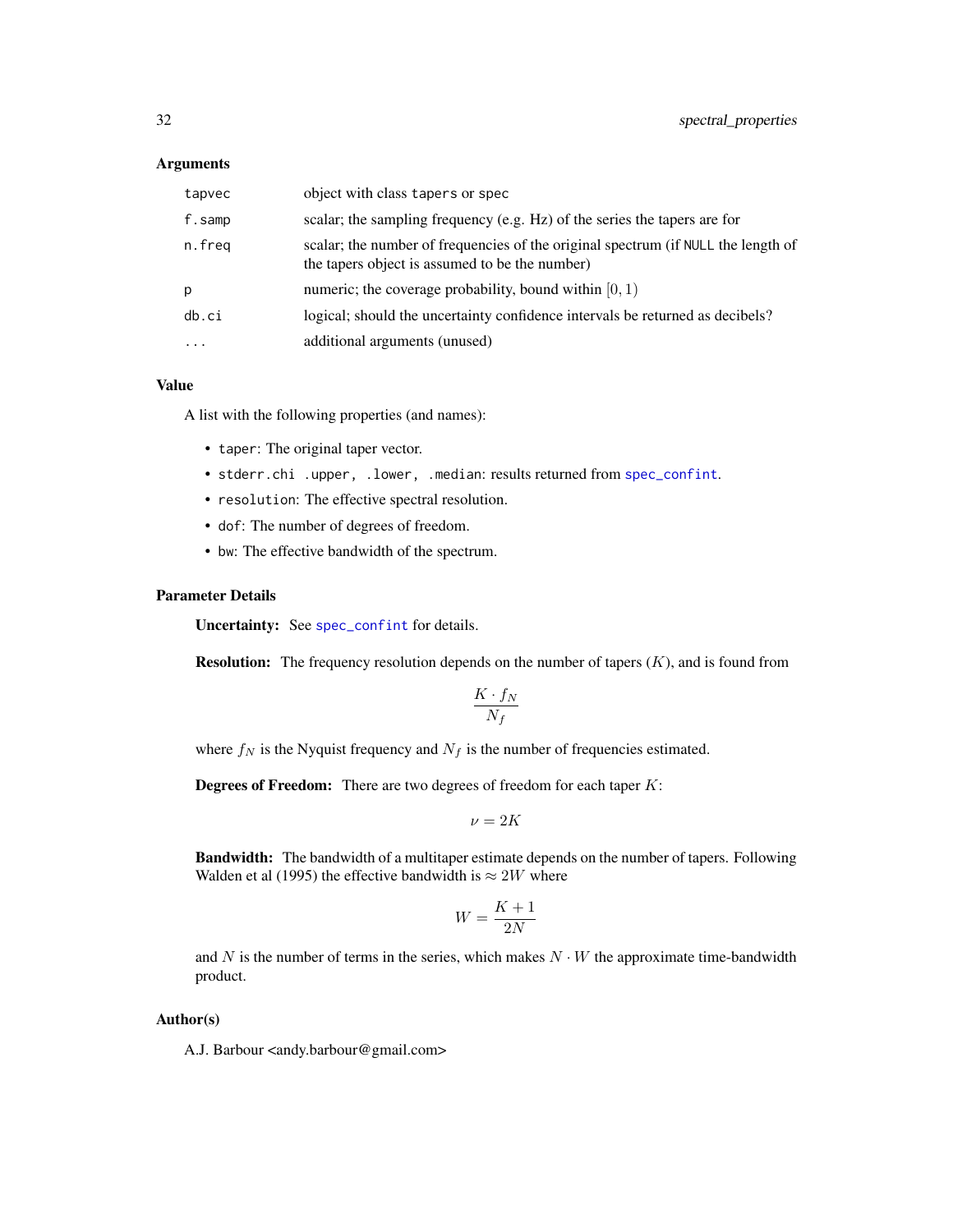### <span id="page-32-0"></span>spectral\_properties 33

#### References

Prieto, G. A., R. L. Parker, D. J. Thomson, F. L. Vernon, and R. L. Graham (2007), Reducing the bias of multitaper spectrum estimates, *Geophysical Journal International*, 171, 1269–1281, doi: 10.1111/j.1365-246X.2007.03592.x

### See Also

[spec\\_confint](#page-34-1), [psd-package](#page-1-1)

#### Examples

```
#RDEX#\dontrun{
require(psd)
##
## Spectral properties from the number of tapers used
## (portions extracted from overview vignette)
##
##
## Theoretical uncertainties from Chi^2 distribution
##
sp <- spectral_properties(as.tapers(1:50), p=0.95, db.ci=TRUE)
par(las=1)
plot(stderr.chi.upper ~ taper, sp, type="s",
       ylim=c(-10,20), yaxs="i", xaxs="i",
       xlab=expression("number of tapers ("* nu/2 *")"), ylab="dB",
       main="Spectral uncertainties")
mtext("(additive factor)", line=.3)
lines(stderr.chi.lower ~ taper, sp, type="s")
lines(stderr.chi.median ~ taper, sp, type="s", lwd=2)
lines(stderr.chi.approx ~ taper, sp, type="s", col="red",lwd=2)
# to reach 3 db width confidence interval at p=.95
abline(v=33, lty=3)
legend("topright",
        c(expression("Based on "* chi^2 *"(p,"*nu*") and (1-p, "*nu*")"),
          expression(""* chi^2 *"(p=0.5,"*nu*")"),
          "approximation"),
lwd=c(1,3,3), col=c("black","black","red"), bg="white")
##
## An example using the Project MAGNET dataset
##
data(magnet)
tapinit <- 15 # tapers
dt <- 1 # 1/km
# remove mean/trend (not really necessary but good practice; also, done internally)
ats <- prewhiten(ts(magnet$clean, deltat=dt), plot=FALSE)$prew_lm
# normal and adaptive multitaper spectra
Pspec <- psdcore(ats, dt, tapinit)
Aspec <- pspectrum(ats, dt, tapinit, niter=3, plot=FALSE)
```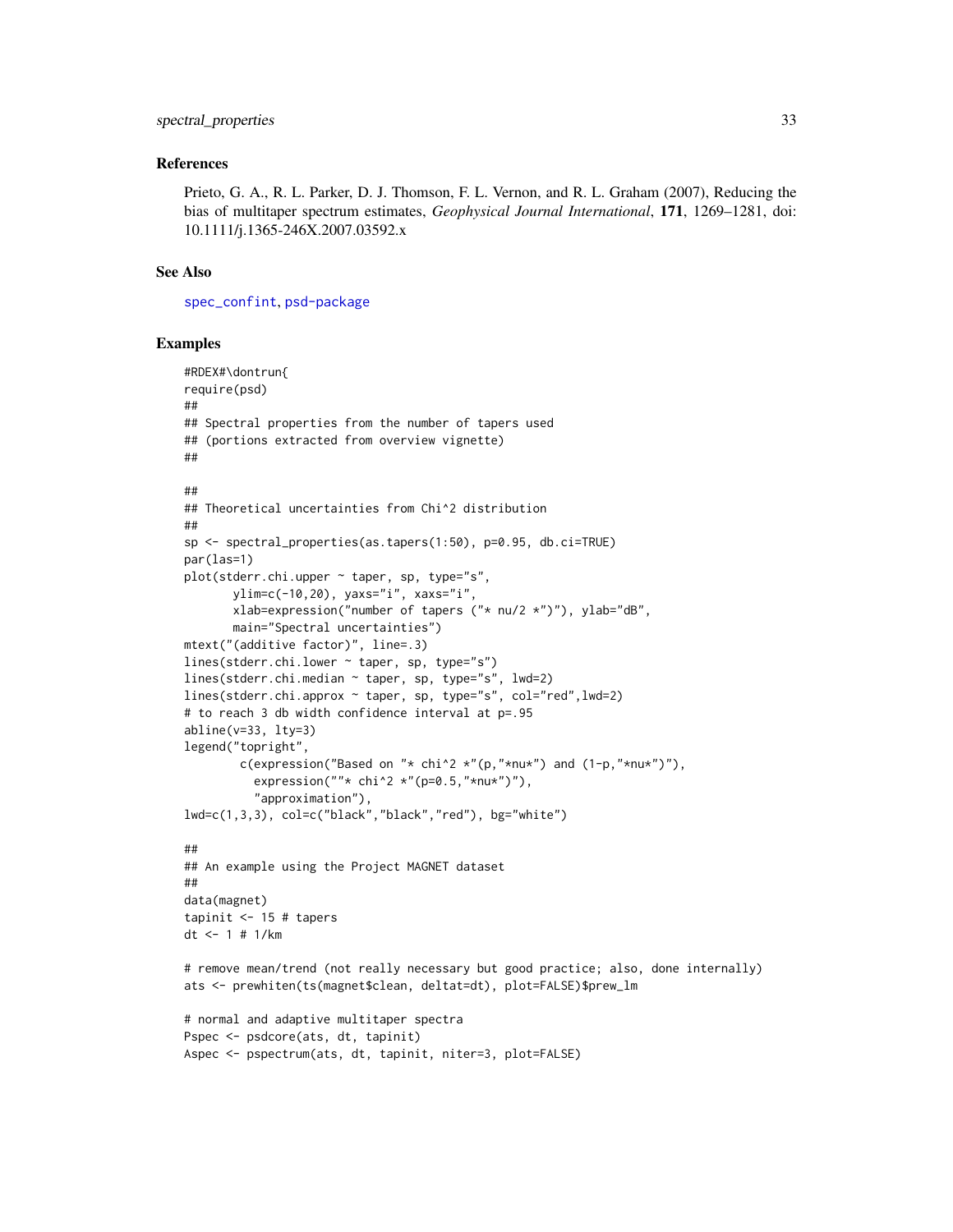```
# calculate spectral properties
spp <- spectral_properties(Pspec$taper, db.ci=TRUE)
spa <- spectral_properties(Aspec$taper, db.ci=TRUE)
# function to create polygon data, and create them
create_poly \leq function(x, y, dy){
  xx \leq c(x, rev(x))yy \leftarrow c(y+dy, rev(y-dy))return(data.frame(xx=xx, yy=yy))
}
pspp <- create_poly(Pspec$freq, dB(Pspec$spec), spp$stderr.chi.approx)
psppu <- create_poly(Pspec$freq, dB(Pspec$spec), spp$stderr.chi.upper)
pspa <- create_poly(Aspec$freq, dB(Aspec$spec), spa$stderr.chi.approx)
pspau <- create_poly(Aspec$freq, dB(Aspec$spec), spa$stderr.chi.upper)
##
## Project MAGNET uncertainties
##
plot(c(0,0.5),c(-8,35),col="white",
       main="Project MAGNET Spectral Uncertainty (p > 0.95)",
       ylab="", xlab="spatial frequency, 1/km", yaxt="n", frame.plot=FALSE)
lines(c(2,1,1,2)*0.01,c(5,5,8.01,8.01)-8)
text(.05, -1.4, "3.01 dB")
polygon(psppu$xx, (psppu$yy), col="light grey", border="black", lwd=0.5)
polygon(pspp$xx, (pspp$yy), col="dark grey", border=NA)
text(0.15, 6, "With adaptive\ntaper refinement", cex=1.2)
polygon(pspau$xx, (pspau$yy)-10, col="light grey", border="black", lwd=0.5)
polygon(pspa$xx, (pspa$yy)-10, col="dark grey", border=NA)
text(0.35, 22, "Uniform tapering", cex=1.2)
##
## Project MAGNET resolution
##
frq <- Aspec$freq
relp <- dB(1/spa$resolution)
par(las=1)
plot(frq, relp,
     col="light grey",
     ylim=dB(c(1,5)),
     type="h", xaxs="i", yaxs="i",
     ylab="dB", xlab="frequency, 1/km",
     main="Project MAGNET Spectral Resolution and Uncertainty")
lines(frq, relp)
lines(frq, spp$stderr.chi.upper+relp, lwd=1.5, lty=3)
lines(frq, spa$stderr.chi.upper+relp, lwd=3, lty=2)
abline(h=dB(sqrt(vardiff(Aspec$spec))), lwd=1.5, lty=2, col="red")
##
```

```
#RDEX#}
```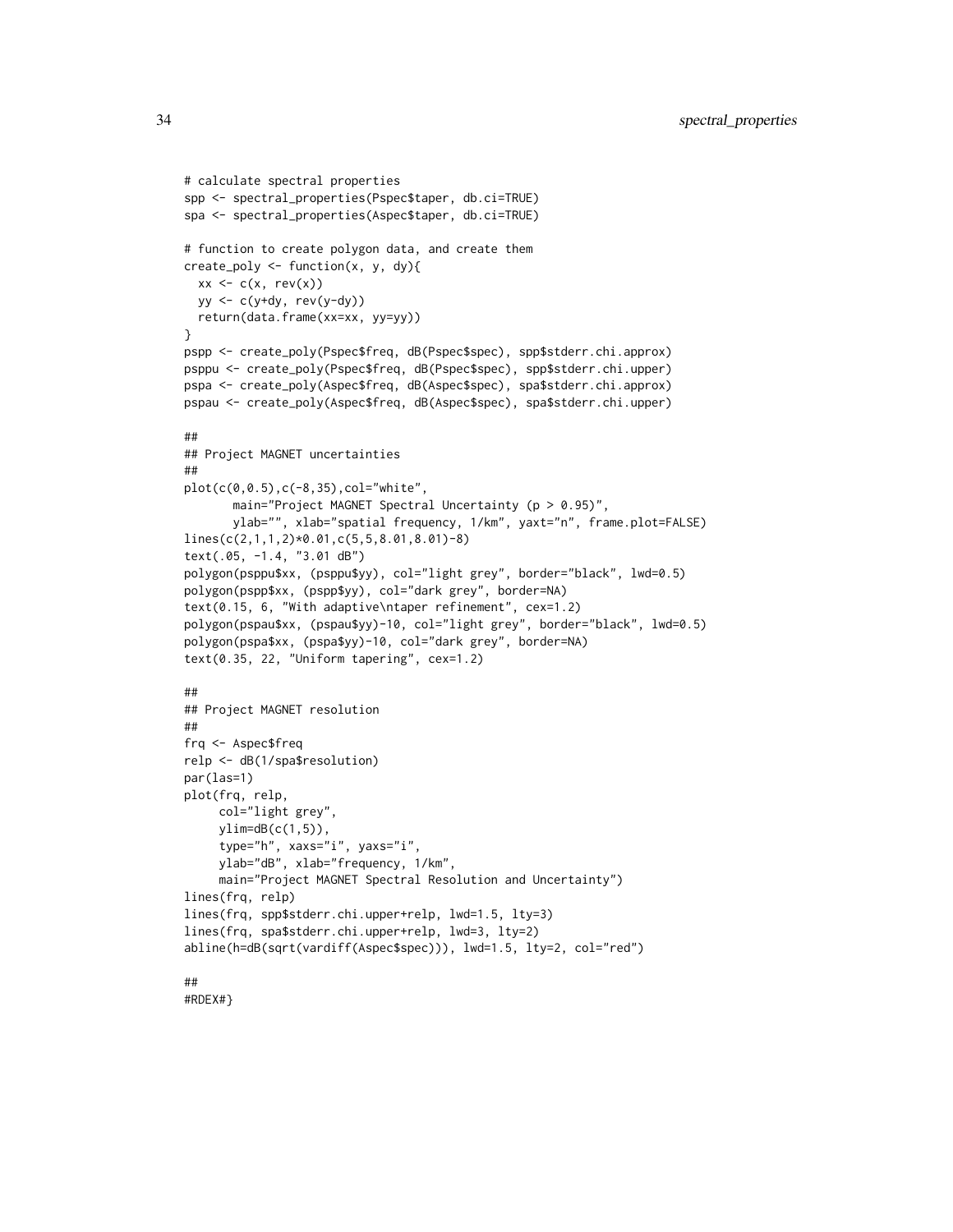<span id="page-34-1"></span><span id="page-34-0"></span>

#### Description

Multitaper PSD confidence intervals.

#### Usage

```
spec\_confint(dof, p = 0.95, as.db = FALSE)## S3 method for class 'spec'
spec\_confint(dof, p = 0.95, as.db = FALSE)## S3 method for class 'tapers'
spec\_confint(dof, p = 0.95, as.db = FALSE)
```
## Default S3 method:  $spec\_confint(dof, p = 0.95, as.db = FALSE)$ 

#### Arguments

| dof   | numeric; the degrees of freedom $\nu$                      |
|-------|------------------------------------------------------------|
| D     | numeric; the coverage probability p, bound within $[0, 1)$ |
| as.db | logical; should the values be returned as decibels?        |

### Details

The errors are estimated from the number of degrees of freedom  $\nu$  by evaluating the  $\chi^2_{p,\nu}(\nu,\nu)$ distribution for an optional coverage probability p (defaulting to  $p = 0.95$ ). Additionally, the  $p = 0.5$  values and an approximation from  $1/\sqrt{\nu - 1}$  are returned.

A more sophisticated (and complicated) approach would be to estimate via jack-knifing (Prieto et al 2007), but this is not yet made available.

Additive uncertainties  $\delta S$  are returned, such that the spectrum with confidence interval is  $S \pm \delta S$ .

#### Value

A data.frame with the following properties (and names):

- lower: Based on upper tail probabilities  $(p)$
- upper: Based on lower tail probabilities  $(1 p)$
- median: Based on lower tail probabilities ( $p = 0.5$ )
- approx: Approximation based on  $1/\sqrt{(\nu-1)}$ .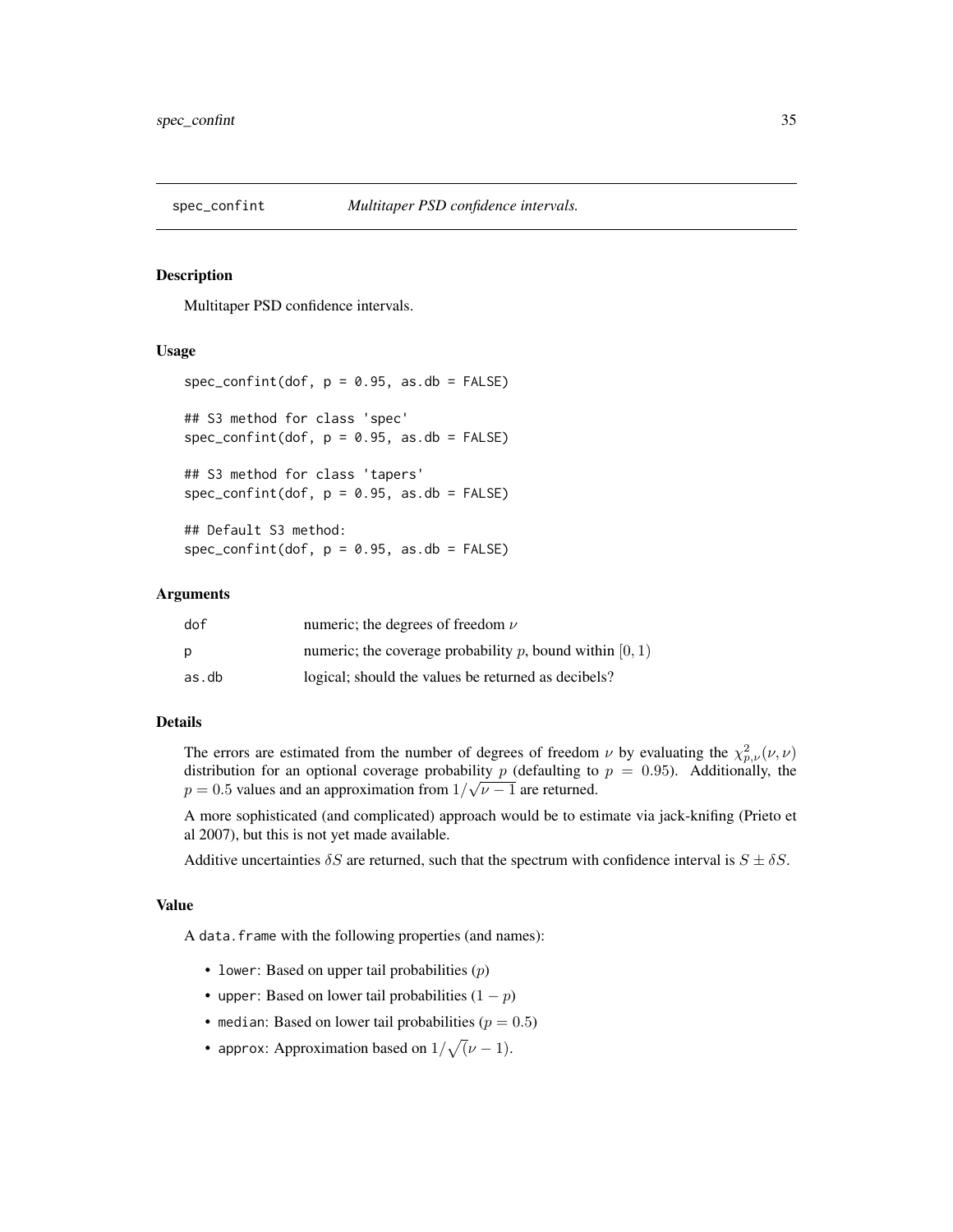### <span id="page-35-0"></span>Author(s)

A.J. Barbour <andy.barbour@gmail.com>, modified from the spec.ci function inside stats::plot.spec.

#### See Also

[spectral\\_properties](#page-30-1), [psd-package](#page-1-1), plot.spec, [dB](#page-18-1)

### Examples

```
#RDEX#\dontrun{
require(psd)
##
## Confidence intervals from taper numbers
##
sp <- spectral_properties(as.tapers(1:50), p=0.95, db.ci=TRUE)
par(las=1)
plot(stderr.chi.upper ~ taper, sp, type="s",
       ylim=c(-10,20), yaxs="i", xaxs="i",
       xlab=expression("number of tapers ("* nu/2 *")"), ylab="dB",
       main="Spectral uncertainties")
mtext("(additive factor)", line=.3)
lines(stderr.chi.lower ~ taper, sp, type="s")
lines(stderr.chi.median ~ taper, sp, type="s", lwd=2)
lines(stderr.chi.approx ~ taper, sp, type="s", col="red",lwd=2)
# to reach 3 db width confidence interval at p=.95
abline(v=33, lty=3)
legend("topright",
        c(expression("Based on "* chi^2 *"(p,"*nu*") and (1-p, "*nu*")"),
          expression(" "* chi^2 * " (p=0.5," *nu*")","approximation"),
lwd=c(1,3,3), col=c("black","black","red"), bg="white")
##
#RDEX#}
```
<span id="page-35-1"></span>

|  | splineGrad |  |
|--|------------|--|
|  |            |  |

Numerical derivatives of a series based on a weighted, smooth spline *representation.*

### **Description**

splineGrad computes the numerical derivatives of a spline representation of the input series; differentiation of spline curves is numerically efficient.

With smoothing, the numerical instability for "noisy" data can be drastically reduced, since spline curves are inherently (at least) twice differentiable. See the **Examples** for an illustration of this.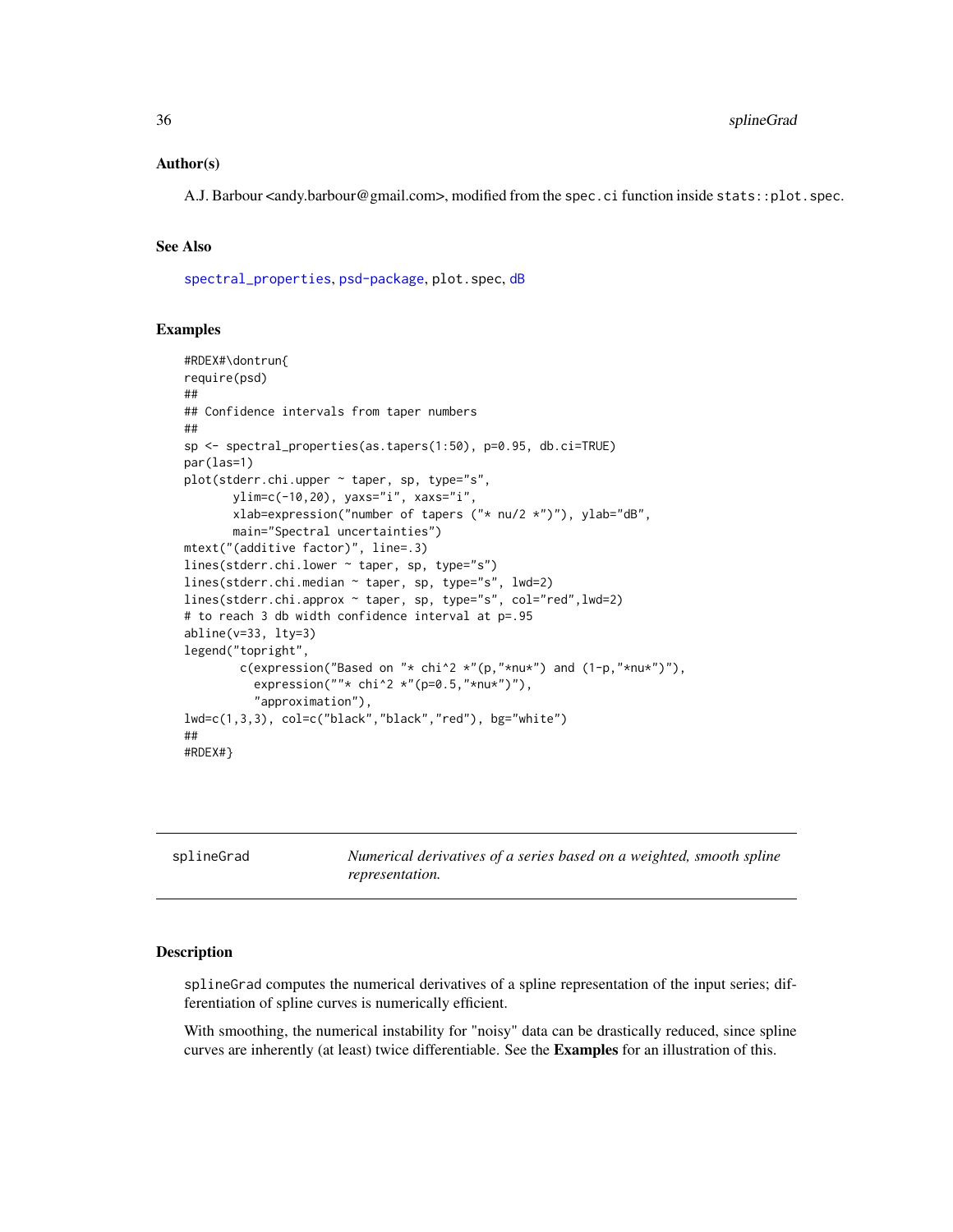### splineGrad 37

### Usage

```
splineGrad(dseq, dsig, plot.derivs = FALSE, ...)
## Default S3 method:
splineGrad(dseq, dsig, plot.derivs = FALSE, ...)
```
### Arguments

| dseg        | numeric; a vector of positions for dsig.                            |
|-------------|---------------------------------------------------------------------|
| dsig        | numeric; a vector of values (which will have a spline fit to them). |
| plot.derivs | logical; should the derivatives be plotted?                         |
| $\ddotsc$   | additional arguments passed to smooth. spline.                      |

### Value

A matrix with columns representing  $x, f(x), f'(x), f''(x)$ .

### Author(s)

A.J. Barbour <andy.barbour@gmail.com>

### See Also

smooth.spline

### Examples

```
#RDEX#\dontrun{
require(psd)
##
## Spline gradient
##
set.seed(1234)
x \leftarrow \text{seq}(0, 5 \text{ * pi}, \text{by=pi}/64)y \leq \cos(x) #**2
splineGrad(x, y, TRUE)
y \leftarrow y + \text{norm}(\text{length}(y), \text{ sd} = .1)# unfortunately, the presence of
# noise will affect numerical derivatives
splineGrad(x, y, TRUE)
# so change the smoothing used in smooth.spline
splineGrad(x, y, TRUE, spar=0.2)
splineGrad(x, y, TRUE, spar=0.6)
splineGrad(x, y, TRUE, spar=1.0)
##
#RDEX#}
```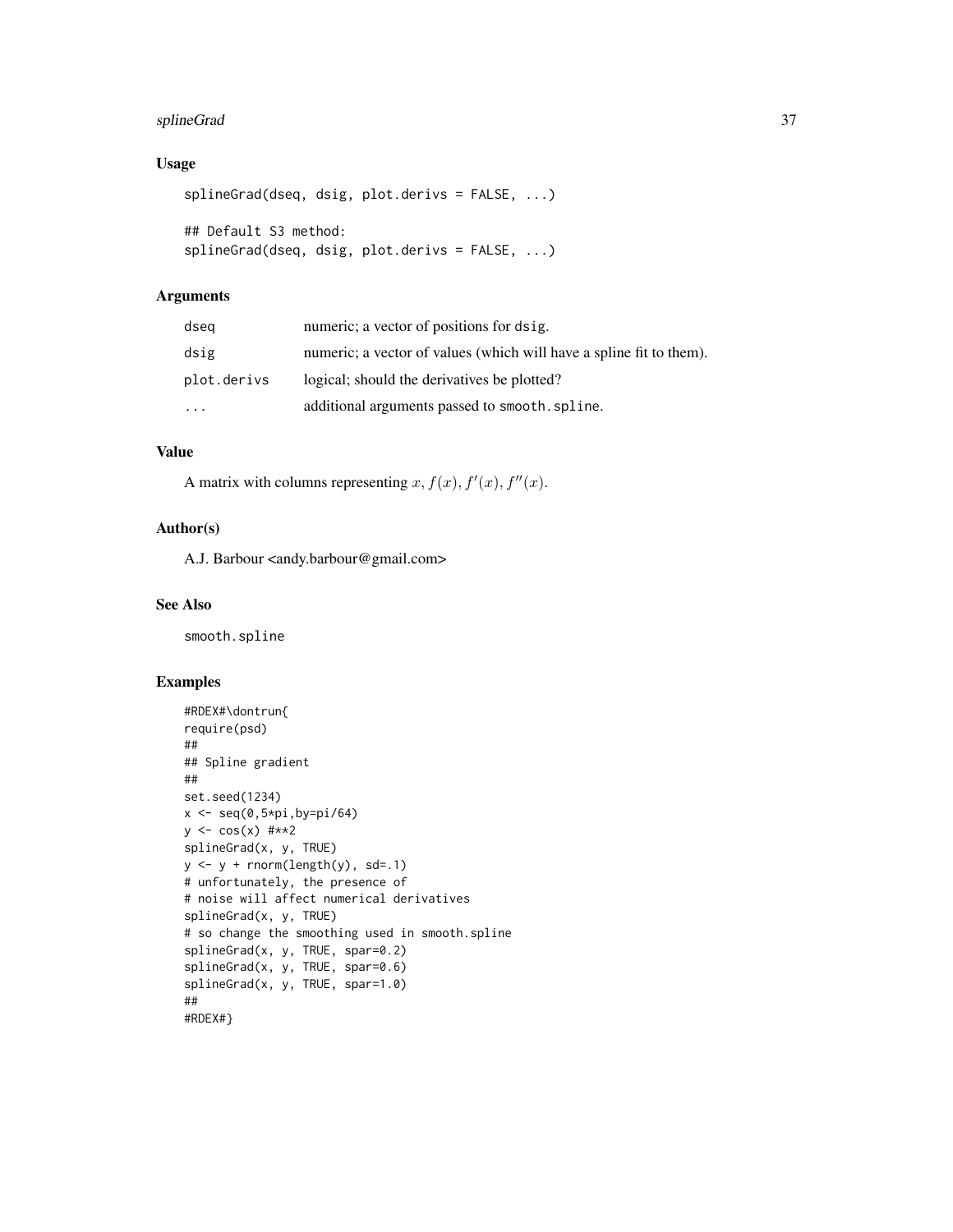<span id="page-37-0"></span>tapers-constraints *Taper constraint methods.*

#### <span id="page-37-1"></span>**Description**

In the Riedel-Sidorenko recipe, the number of optimal tapers at each frequency is strongly dependent on the first and second derivatives of the spectrum. It is crucial to enforce constraints on the number of actual tapers applied; this is because the derivatives of "noisy" series can be bogus.

[minspan](#page-37-1) sets the maximum span a tapers object may have, which is necessary because it would be nonsense to have more tapers than the length of the series.

[constrain\\_tapers](#page-37-1) refines the number of tapers; the method by which it does this is chosen with the constraint.method parameter. See Constraint methods section for descriptions of each method. Below is a summary of the function associated with each constraint.method:

- 'simple.slope' uses [ctap\\_simple](#page-37-1)
- 'loess.smooth' uses [ctap\\_loess](#page-37-1)
- 'none' returns unbounded tapers.

#### Usage

```
minspan(tapvec, ...)
## S3 method for class 'tapers'
minspan(tapvec, ...)
constrain_tapers(tapvec, tapseq = NULL,
  constraint.method = c("simple.slope", "loess.smooth", "none"),
  verbose = TRUE, ...)## S3 method for class 'tapers'
constrain_tapers(tapvec, tapseq = NULL,
  constraint.method = c("simple.slope", "loess.smooth", "none"),
  verbose = TRUE, ...)ctap\_simple(tapvec, tapseq = NA, maxslope = 1, ...)## S3 method for class 'tapers'
ctap\_simple(tapvec, tapseq = NA, maxslope = 1, ...)ctap_loess(tapvec, tapseq = NULL, loess.span = 0.3, loess.degree = 1,
  verbase = TRUE, ...## S3 method for class 'tapers'
ctap_loess(tapvec, tapseq = NULL, loess.span = 0.3,
  loess.degree = 1, verbose = TRUE, ...)
```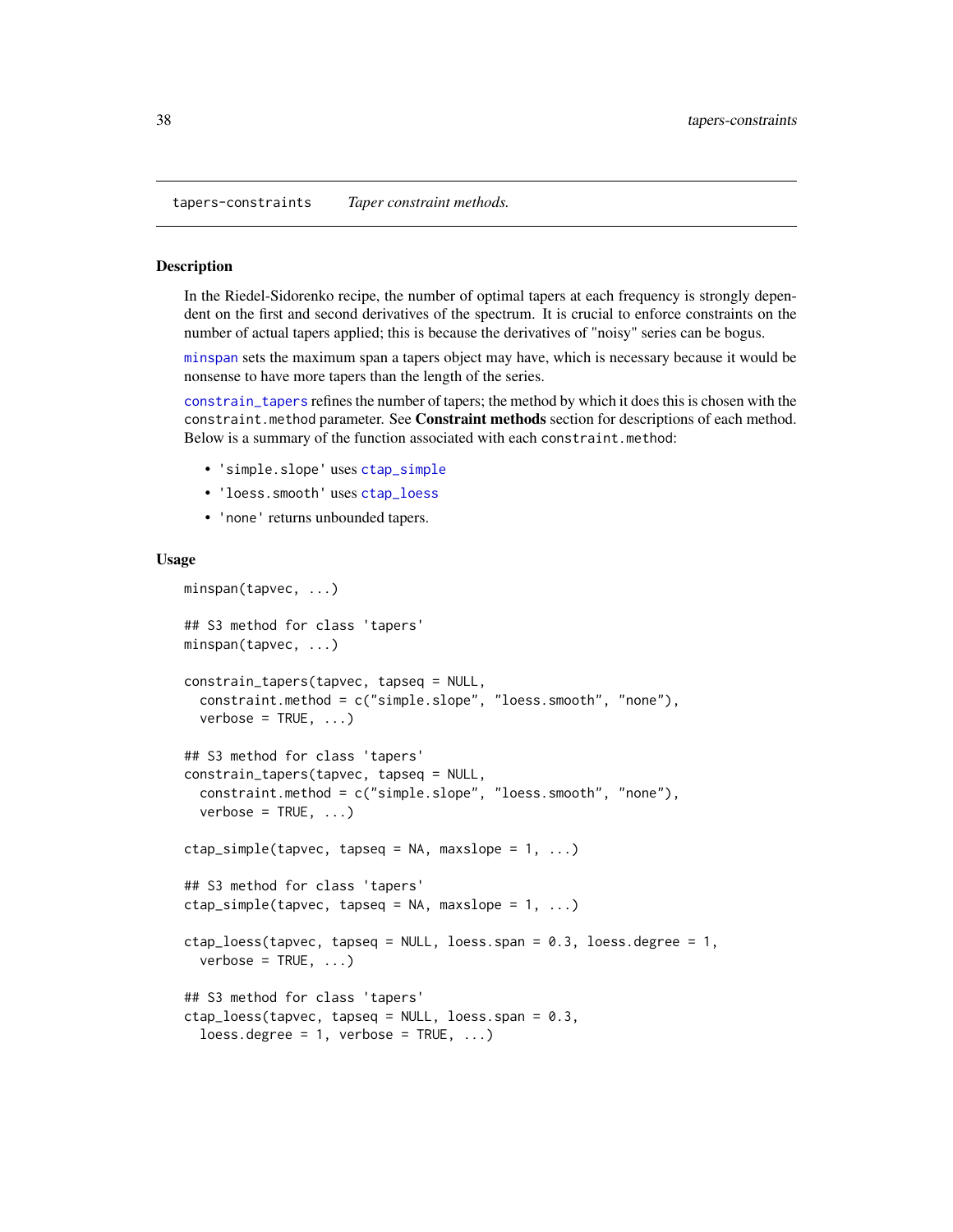### <span id="page-38-0"></span>tapers-constraints 39

```
ctap_markov()
## S3 method for class 'tapers'
ctap_markov()
ctap_friedman()
## S3 method for class 'tapers'
ctap_friedman()
```
### Arguments

| tapvec            | 'tapers' object; the number of tapers at each frequency           |  |
|-------------------|-------------------------------------------------------------------|--|
| tapseq            | vector; positions or frequencies – necessary for smoother methods |  |
| constraint.method |                                                                   |  |
|                   | character; method to use for constraints on tapers numbers        |  |
| verbose           | logical; should warnings and messages be given?                   |  |
| maxslope          | integer; constrain based on this maximum first difference         |  |
| loess.span        | scalar; the span used in loess                                    |  |
| loess.degree      | scalar; the polynomial degree                                     |  |
|                   | optional arguments (unused)                                       |  |

### Details

[minspan](#page-37-1) bounds the number of tapers to within the minimum of either the maximum number of tapers found in the object, or the half-length of the series.

#### Value

An object with class 'tapers'.

### Details of Constraint Methods

via first differencing (the default): [ctap\\_simple](#page-37-1) is the preferred constraint method. The algortihm uses first-differencing to modify the number of tapers in the previous position. Effectively, the constraint is based on a causal, 1st-order Finite Impulse-response Filter (FIR) which makes the method sensitive to rapid changes in the number of tapers; naturally, smoother spectra tend to produce less fluctuation in taper numbers, which makes this well suited for adaptive processing.

This produces, generally, the most stable results, meaning repeatedly running the constraint will not change values other than on the first execution; the same cannot be said for the other methods.

In pure-R this algorithm can be very slow; however, here we have included it as dynamically loaded c-code so it it reasonably fast.

via LOESS smoothing: [ctap\\_loess](#page-37-1) uses loess to smooth the taper vector; is can be very slow thanks to quadratic scaling.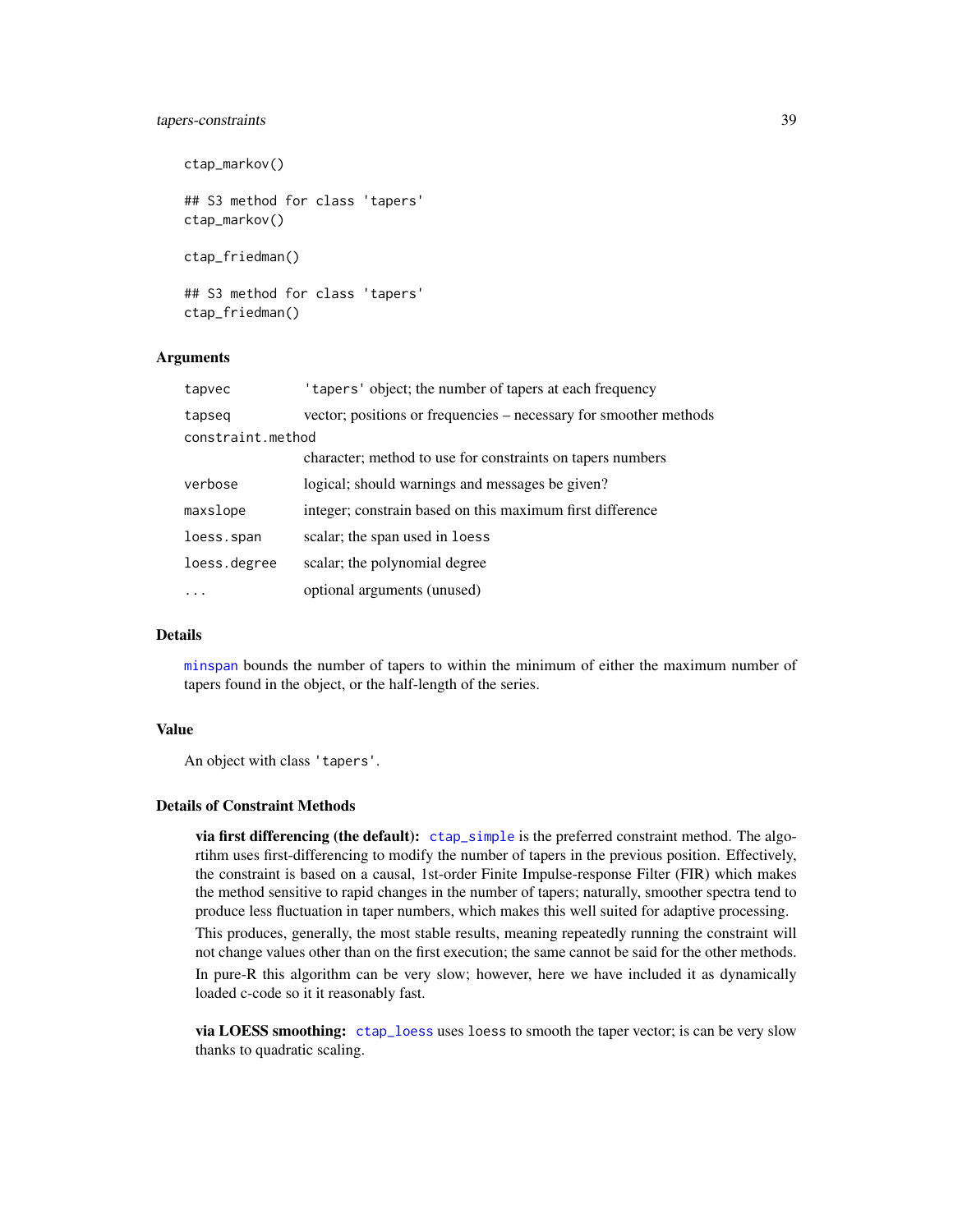#### <span id="page-39-0"></span>Warning

[ctap\\_loess](#page-37-1) results tend to be strongly dependent on the tuning parameters given to loess (for obvious reasons); hence, some effort should be given to understand their effect, and/or re-tuning them if needed.

#### Author(s)

A.J. Barbour <andy.barbour@gmail.com> and R.L.Parker. AJB adapted some of RLP's original code, and wrote the main function in [ctap\\_simple](#page-37-1) for dynamic loading C-code.

#### See Also

[splineGrad](#page-35-1), [riedsid](#page-27-1)

### Examples

```
#RDEX#\dontrun{
require(psd)
##
## Taper constraint procedures
##
data(magnet)
X <- magnet$clean
##
## spectrum, then riedsid
kopt <- riedsid(PSD <- psdcore(X, ntaper=10, refresh=TRUE))
kopt.loess <- riedsid(PSD, c.method="loess.smooth")
#
plot(kopt, log="y", ylim =c(.1, 3e2))
lines(kopt.loess, log="y", col="green")
##
##
## To compare all the methods at once:
demo("ctap")
##
#RDEX#}
```
tapers-methods *Generic methods for objects with class* 'tapers'*.*

### Description

Generic methods for objects with class 'tapers'.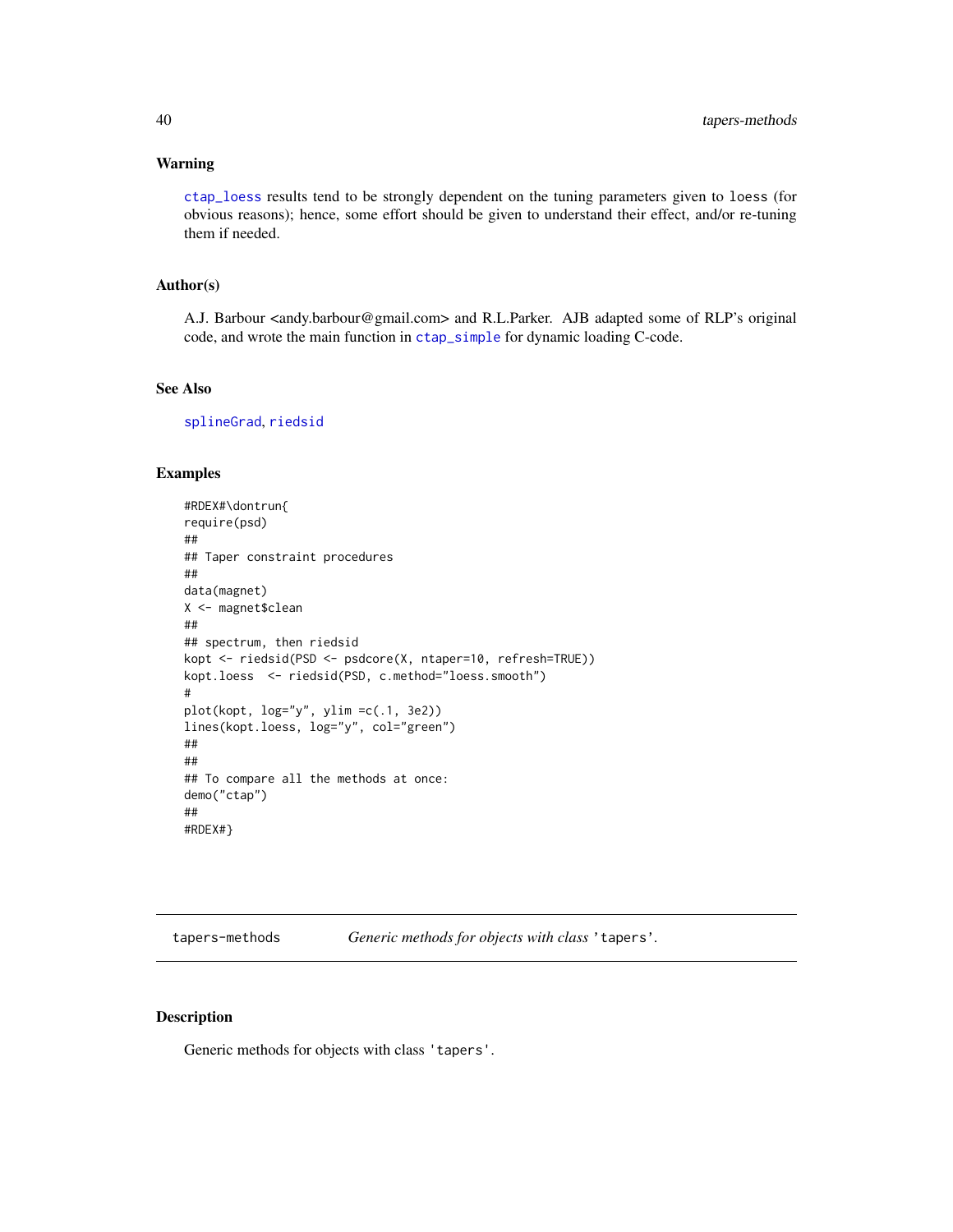### tapers-methods 41

### Usage

```
## S3 method for class 'tapers'
as.data.frame(x, ...)
## S3 method for class 'tapers'
data.frame(x, ...)
## S3 method for class 'tapers'
print(x, \ldots)## S3 method for class 'tapers'
summary(object, ...)
## S3 method for class 'summary.tapers'
print(x, \ldots)## S3 method for class 'tapers'
lines(x, \text{ lwd} = 1.8, \text{ col} = "red", ...)## S3 method for class 'tapers'
points(x, pch = "_", cex = 1, ...)
## S3 method for class 'tapers'
plot(x, xi = NULL, color.path = c("Blues", "Spectral"),ylim = NULL, hv.lines = FALSE, ...)
```
### Arguments

| x         | tapers object                                                       |
|-----------|---------------------------------------------------------------------|
| хi        | optional vector for indices of x                                    |
| object    | tapers object                                                       |
| lwd       | line width (default is 1.8)                                         |
| col       | color of line (default is "red")                                    |
| pch       | point character (default is "_")                                    |
| cex       | point size (default is 1)                                           |
| color.pal | color palette to use (choices are: "Blues", "Spectral")             |
| ylim      | optional limits for y-axis                                          |
| hy.lines  | logical; should horizontal and vertival reference lines be plotted? |
| $\cdots$  | optional arguments                                                  |

### Value

plot returns a list with names: line.colors (hex values)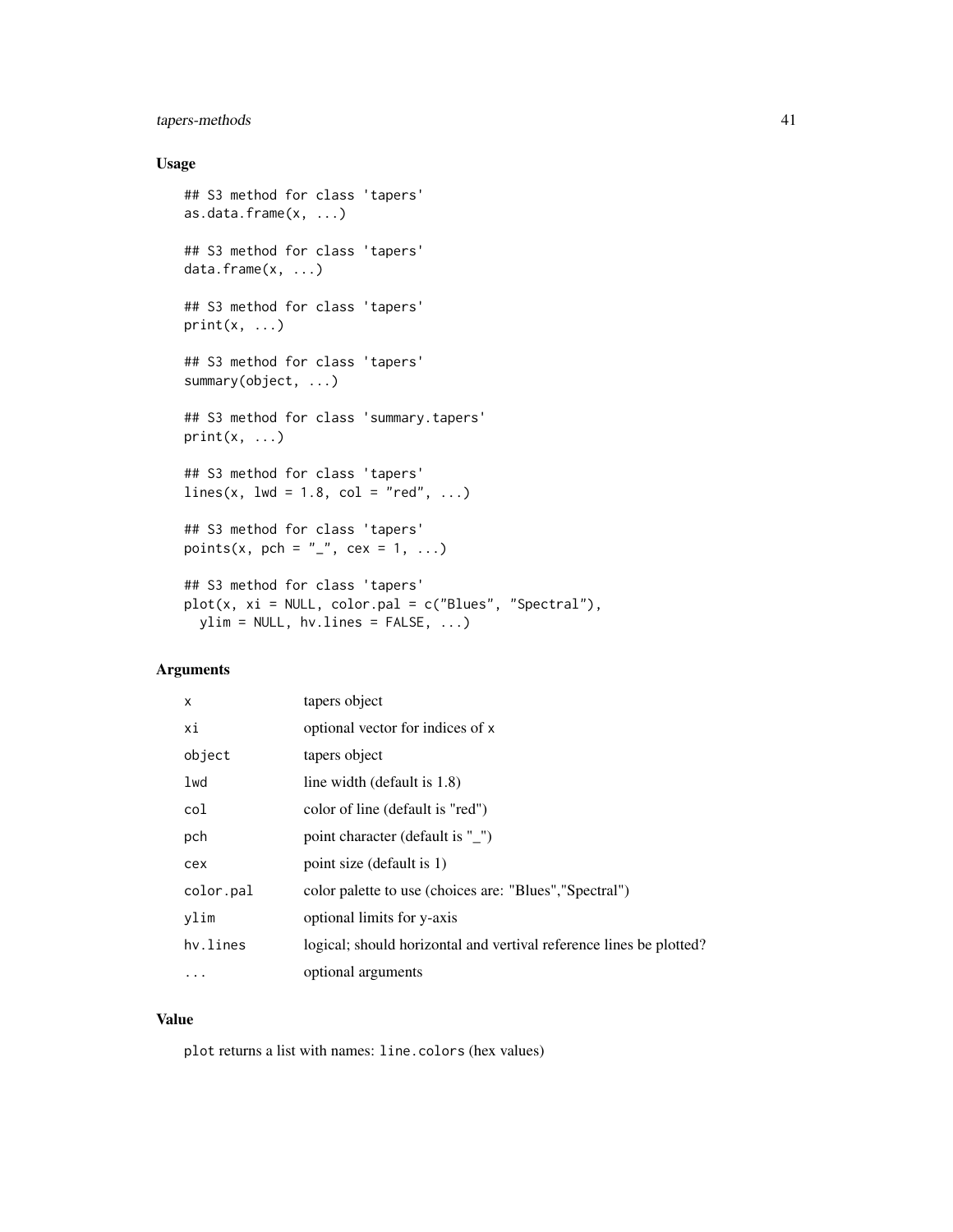#### <span id="page-41-0"></span>Author(s)

A.J. Barbour <andy.barbour@gmail.com>

#### See Also

[as.tapers](#page-3-1), [constrain\\_tapers](#page-37-1), par

### Examples

```
##
tap <- as.tapers(c(1:49,50:0)+rnorm(1e2))
print(tap)
print(summary(tap))
plot(tap)
# no arithmetic methods
tap <- as.tapers(tap/2)
lines(tap)
```
Tohoku *Observations of teleseismic strains from the 2011 Tohoku earthquake.*

#### Description

The  $M_w$ 9 Tohoku earthquake happend on March 11, 2011. The seismic waves were recorded at stations across the globe, including by strainmeters in the Plate Boundary Observatory (PBO) borehole strainmeters.

### Format

A dataframe with 16000 observations on the following 15 variables.

Dts The original datetime string, in UTC.

areal Areal strains

areal.tide Tidal correction to the areal strains.

areal.baro Barometric correction to the areal strains.

gamma1 Engineering differential extensional strain:  $\gamma_1$ 

gamma1.tide Tidal correction for the  $\gamma_1$  strains.

gamma1.baro Barometric pressure correction to the  $\gamma_1$  strains.

gamma2 Engineering shear strain:  $\gamma_2$ .

gamma2.tide Tidal correction for the  $\gamma_2$  strains.

gamma2.baro Barometric pressure correction to the  $\gamma_2$  strains.

pressure.atm Atmospheric pressure.

pressure.pore Pore-fluid pressure.

Dt The Dts information converted to POSIX datetime.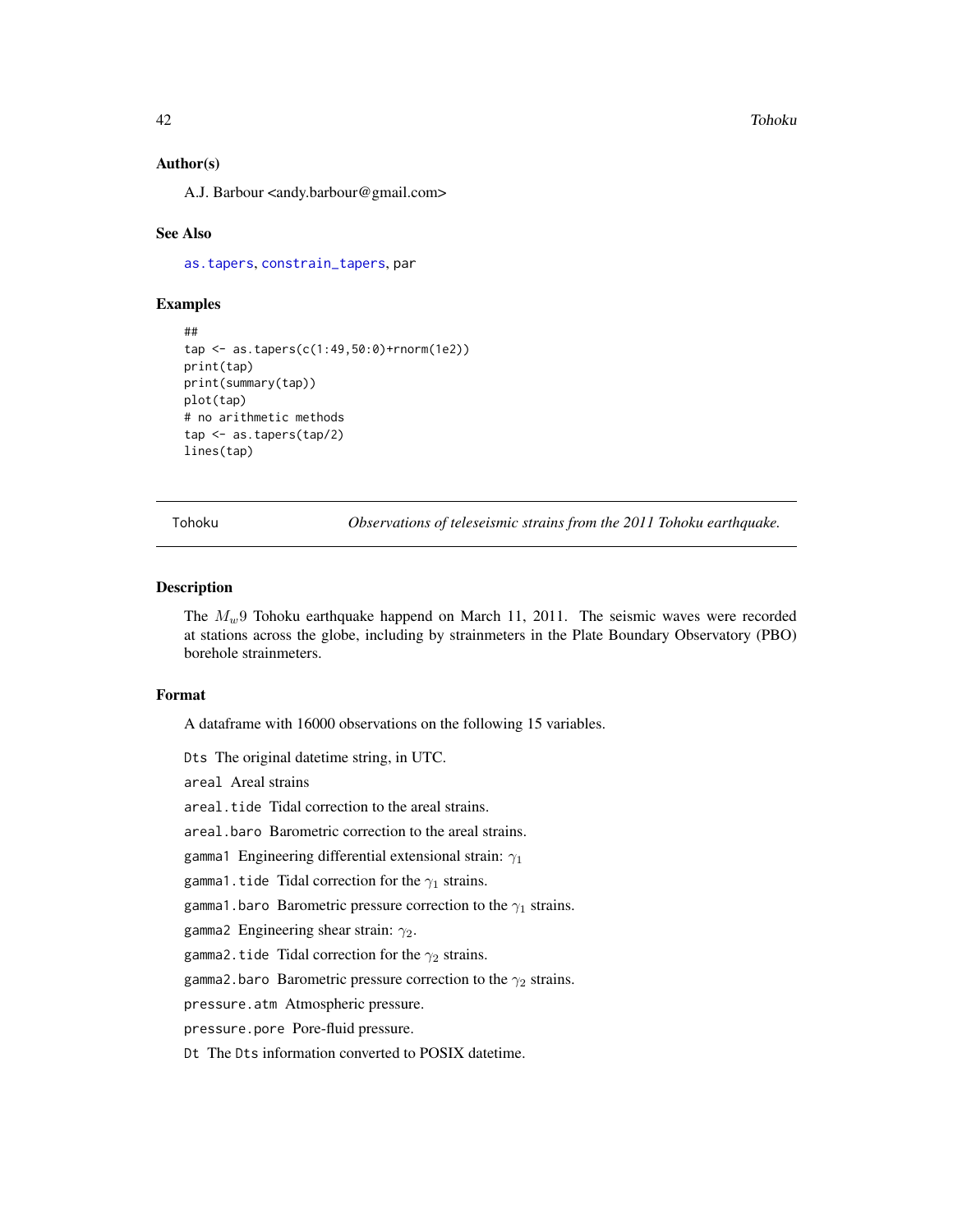#### <span id="page-42-0"></span>Tohoku 43

Origin.secs The number of seconds relative to the earthquake-origin time.

epoch Classification based on predicted P-wave arrival: preseismic or seismic.

and 2 attributes:

- units A list of strings regarding the units of various physical quantities given here.
- iasp A list of source and station characteristics, including the the origin time, predicted traveltimes for P and S waves, and the geodetic information used in the traveltime calculation.

### Details

These data are for station B084, which is located approximately 8500 km away from the epicenter. Because this distance is large, the seismic waves didn't arrive at this station for more than 700 seconds after the origin time. So there is a record of pre-seismic noise included, the timeseries extends 6784 seconds prior to the origin time, and 9215 seconds after.

The data are classified with the "epoch" variable, which separates the series into pre-seismic and seismic data; this is defined relative to the predicted P-wave arrival time from a traveltime model.

The original dataset contained NA values, which were imputed using zoo::na.locf, which fills NA with the last previous observation.

#### Source

PBO High Frequency archive:

[http://borehole.unavco.org/bsm/earthquakes/NeartheEastCoastofHonshuJapan\\_20110311](http://borehole.unavco.org/bsm/earthquakes/NeartheEastCoastofHonshuJapan_20110311)

### References

USGS summary page:

<http://earthquake.usgs.gov/earthquakes/eqinthenews/2011/usc0001xgp/>

#### See Also

[pspectrum](#page-24-1), [hfsnm](#page-4-1), [magnet](#page-5-1)

TauP.R for an R-implementation of the traveltime calculations:

<http://cran.r-project.org/web/packages/TauP.R/>

### Examples

data(Tohoku) str(Tohoku)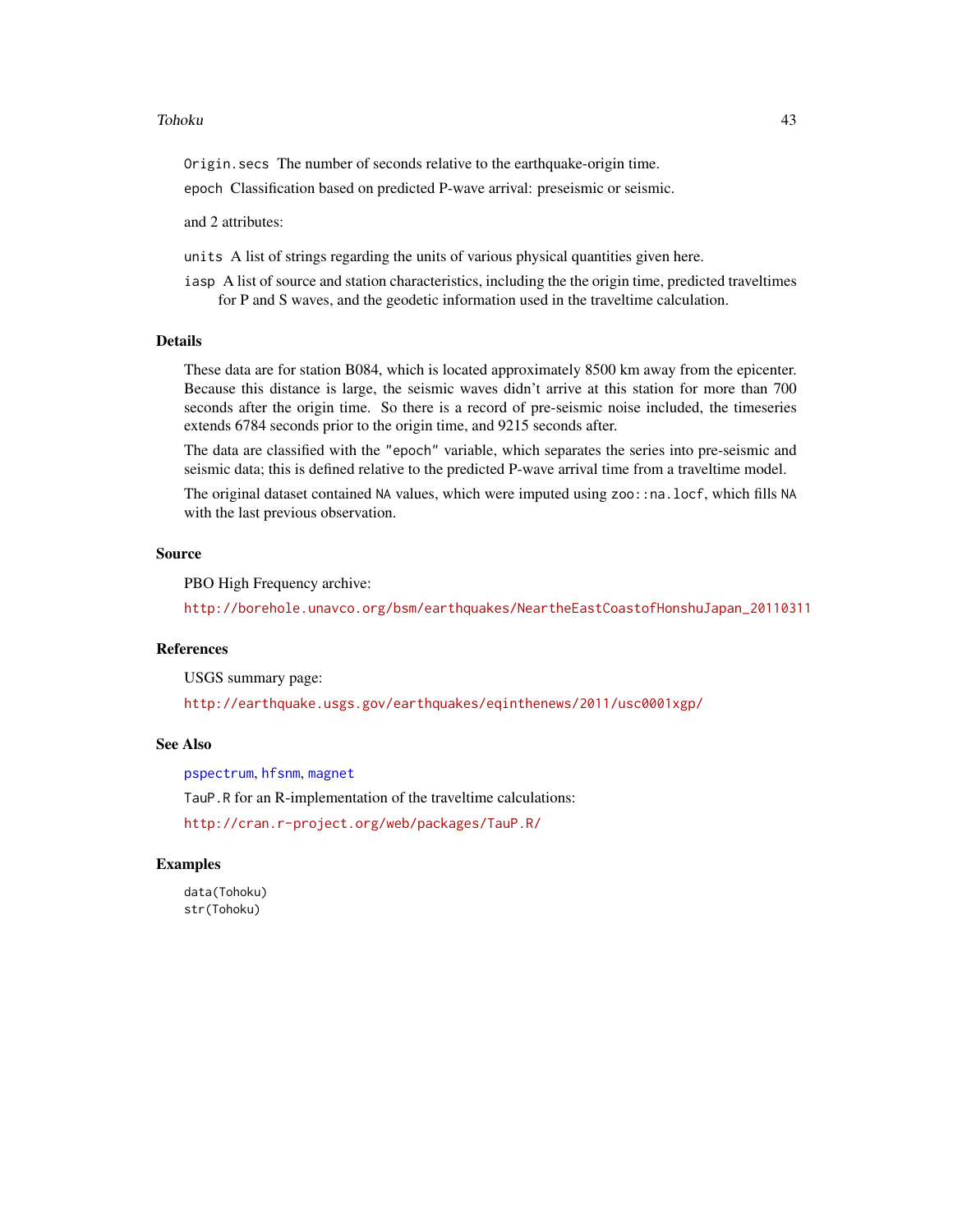## <span id="page-43-0"></span>Index

∗Topic S3methods as.tapers, [4](#page-3-0) prewhiten, [11](#page-10-0) psd-utilities, [19](#page-18-0) spec-methods, [30](#page-29-0) tapers-methods, [40](#page-39-0) ∗Topic arithmetic-operations psd-utilities, [19](#page-18-0) ∗Topic autoregressive-innovations prewhiten, [11](#page-10-0) ∗Topic bandwidth spectral\_properties, [31](#page-30-0) ∗Topic datasets hfsnm, [5](#page-4-0) magnet, [6](#page-5-0) Tohoku, [42](#page-41-0) ∗Topic decibel psd-utilities, [19](#page-18-0) ∗Topic degrees-of-freedom spec\_confint, [35](#page-34-0) spectral\_properties, [31](#page-30-0) ∗Topic environment psd-utilities, [19](#page-18-0) ∗Topic first-difference psd-utilities, [19](#page-18-0) ∗Topic inherits psd-utilities, [19](#page-18-0) ∗Topic is psd-utilities, [19](#page-18-0) ∗Topic matrix-creation psd-utilities, [19](#page-18-0) ∗Topic matrix-manipulation psd-utilities, [19](#page-18-0) ∗Topic methods psd-utilities, [19](#page-18-0) spec-methods, [30](#page-29-0) tapers-methods, [40](#page-39-0) ∗Topic modulo-division psd-utilities, [19](#page-18-0)

∗Topic normalization psd-normalization, [17](#page-16-0) psd-utilities, [19](#page-18-0) psdcore, [23](#page-22-0) ∗Topic numerical-derivative pspectrum, [25](#page-24-0) splineGrad, [36](#page-35-0) ∗Topic prewhiten prewhiten, [11](#page-10-0) psd-normalization, [17](#page-16-0) psdcore, [23](#page-22-0) ∗Topic properties spec\_confint, [35](#page-34-0) spectral\_properties, [31](#page-30-0) ∗Topic resolution spectral\_properties, [31](#page-30-0) ∗Topic riedel-sidorenko pspectrum, [25](#page-24-0) riedsid, [28](#page-27-0) tapers-constraints, [38](#page-37-0) ∗Topic spectrum-estimation psd-normalization, [17](#page-16-0) psdcore, [23](#page-22-0) pspectrum, [25](#page-24-0) ∗Topic spec spec-methods, [30](#page-29-0) ∗Topic spline-gradient splineGrad, [36](#page-35-0) ∗Topic tapers-constraints pspectrum, [25](#page-24-0) riedsid, [28](#page-27-0) tapers-constraints, [38](#page-37-0) ∗Topic tapers-weighting parabolic\_weights, [7](#page-6-0) pspectrum, [25](#page-24-0) ∗Topic tapers as.tapers, [4](#page-3-0) parabolic\_weights, [7](#page-6-0) pspectrum, [25](#page-24-0)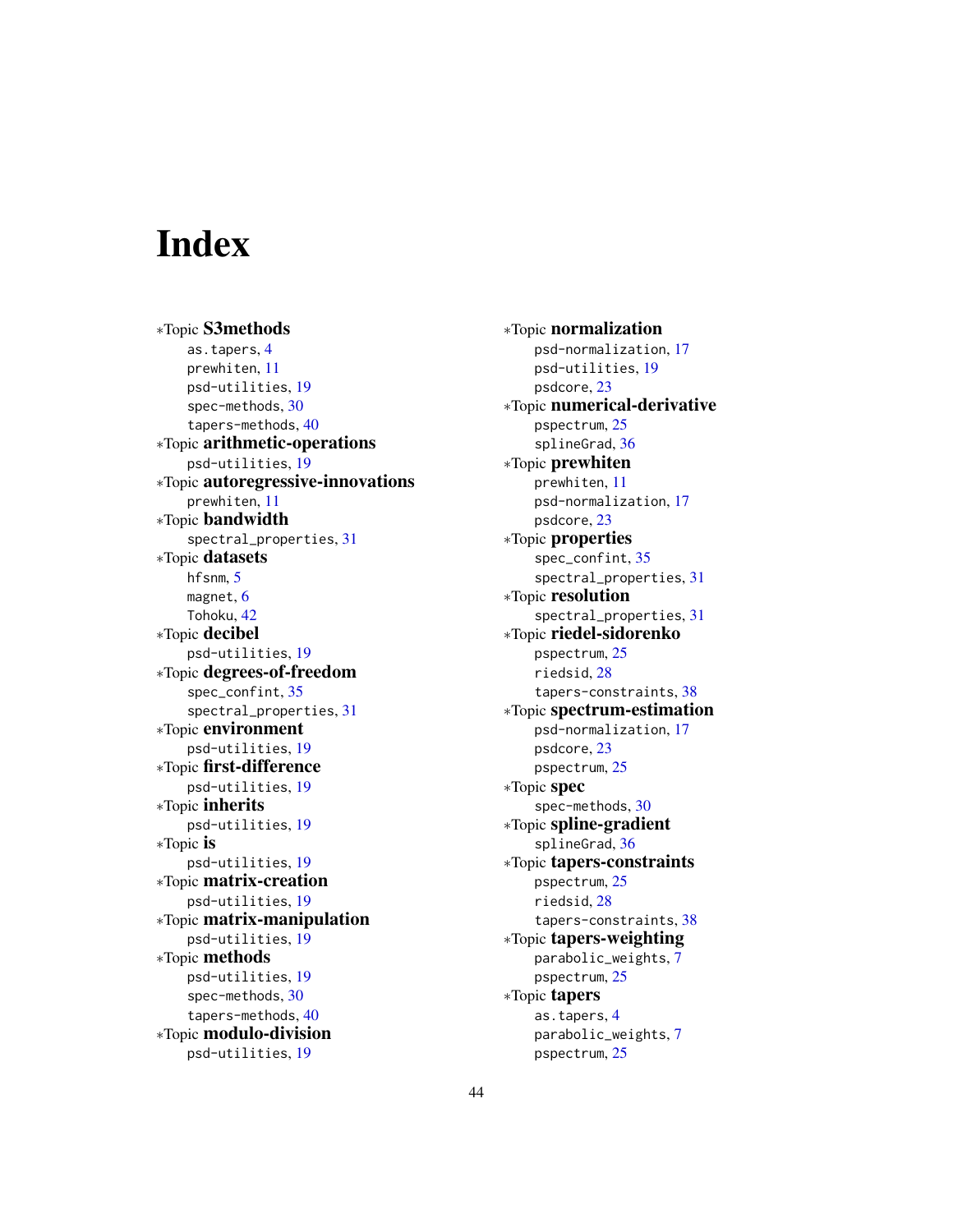### INDEX 45

```
riedsid, 28
    spec_confint, 35
    spectral_properties, 31
    tapers-constraints, 38
    tapers-methods, 40
∗Topic timeseries
    prewhiten, 11
∗Topic uncertainty
    spec_confint, 35
    spectral_properties, 31
∗Topic utilities
    psd-utilities, 19
    splineGrad, 36
∗Topic variance
    psd-utilities, 19
∗Topic vector-creation
    psd-utilities, 19
∗Topic vector-manipulation
    psd-utilities, 19
as.data.frame.spec (spec-methods), 30
as.data.frame.tapers (tapers-methods),
        40
as.rowvec (psd-utilities), 19
as.tapers, 4, 19, 22, 42
char2envir (psd-utilities), 19
colvec (psd-utilities), 19
constrain_taper_simple_slope
        (tapers-constraints), 38
constrain_tapers, 28, 29, 38, 42
constrain_tapers (tapers-constraints),
        38
ctap_friedman (tapers-constraints), 38
ctap_loess, 38–40
ctap_loess (tapers-constraints), 38
ctap_markov (tapers-constraints), 38
ctap_simple, 38–40
ctap_simple (tapers-constraints), 38
data.frame.spec (spec-methods), 30
data.frame.tapers (tapers-methods), 40
dB, 36
dB (psd-utilities), 19
db (psd-utilities), 19
decibels (psd-utilities), 19
envir2char (psd-utilities), 19
get_adapt_history, 16
```

```
get_psd_env_name (psd-environment), 14
get_psd_env_pointer (psd-environment),
        14
hfsnm, 5, 7, 43
is.spec (psd-utilities), 19
is.tapers, 5
is.tapers (psd-utilities), 19
lines.tapers (tapers-methods), 40
magnet, 6, 6, 43
minspan, 4, 38, 39
minspan (tapers-constraints), 38
mod, 22
mod (psd-utilities), 19
modulo (psd-utilities), 19
na_mat (psd-utilities), 19
new_adapt_history (psd-environment), 14
normalization (psd-normalization), 17
normalize (psd-normalization), 17
ones (psd-utilities), 19
parabolic_weights, 7
parabolic_weights_fast
        (parabolic_weights), 7
pilot_spec, 9, 26
pilot_spectrum (pilot_spec), 9
plot.tapers (tapers-methods), 40
```
points.tapers *(*tapers-methods*)*, [40](#page-39-0)

print.tapers *(*tapers-methods*)*, [40](#page-39-0)

psd\_envAssign *(*psd-environment*)*, [14](#page-13-0) psd\_envAssignGet *(*psd-environment*)*, [14](#page-13-0) psd\_envClear *(*psd-environment*)*, [14](#page-13-0) psd\_envGet *(*psd-environment*)*, [14](#page-13-0) psd\_envList *(*psd-environment*)*, [14](#page-13-0) psd\_envRefresh *(*psd-environment*)*, [14](#page-13-0) psd\_envStatus *(*psd-environment*)*, [14](#page-13-0)

print.summary.tapers *(*tapers-methods*)*,

prewhiten, *[10,](#page-9-0) [11](#page-10-0)*, [11,](#page-10-0) *[26](#page-25-0)*

[40](#page-39-0)

psd *(*psd-package*)*, [2](#page-1-0) psd-environment, [14](#page-13-0) psd-normalization, [17](#page-16-0)

psd-package, [2](#page-1-0) psd-utilities, [19](#page-18-0)

get\_adapt\_history *(*psd-environment*)*, [14](#page-13-0)